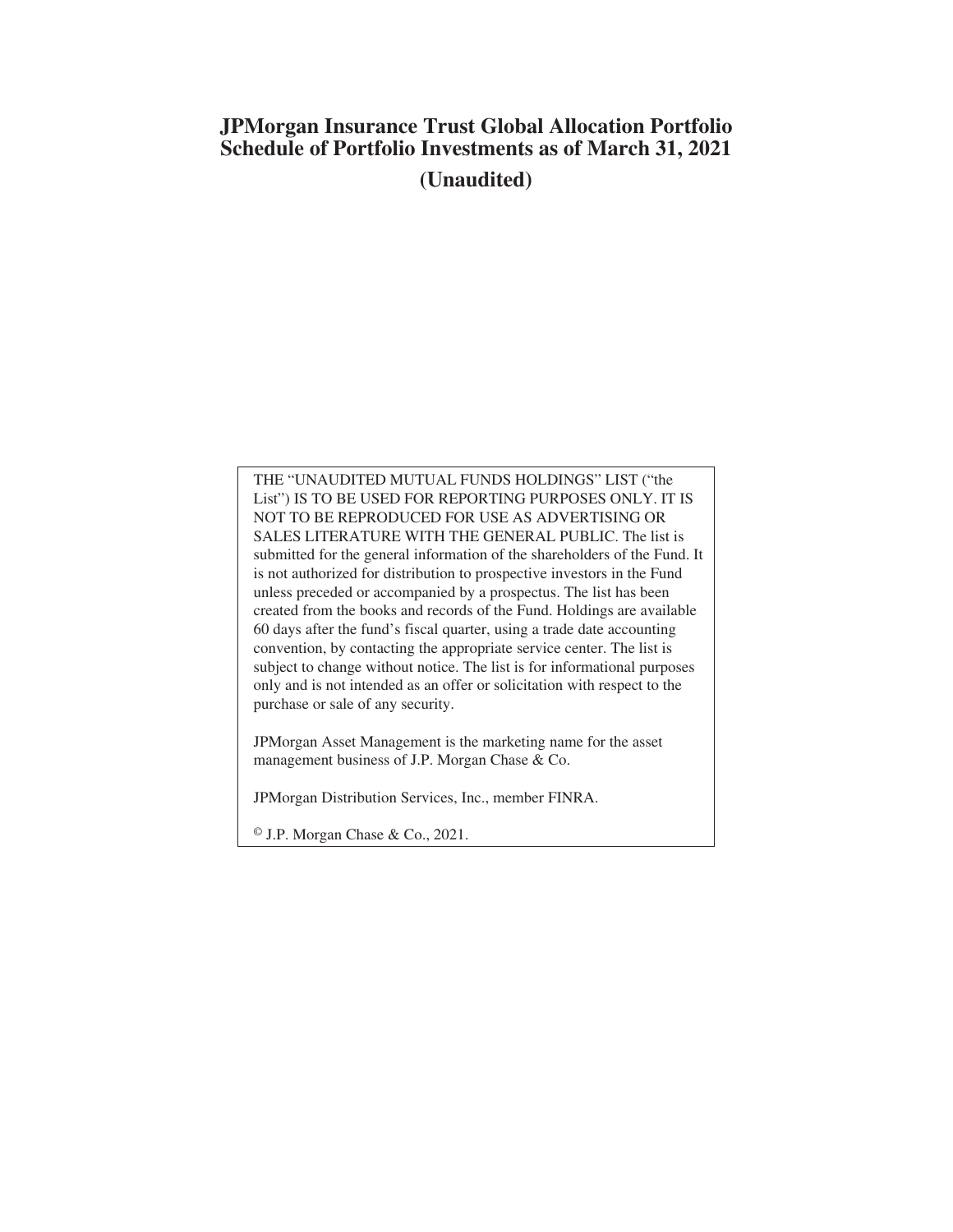# **SCHEDULE OF PORTFOLIO INVESTMENTS**

AS OF MARCH 31, 2021 (Unaudited)

| <b>Investments</b>                         | Shares (000)   | <b>Value (\$000)</b>    |
|--------------------------------------------|----------------|-------------------------|
| <b>LONG POSITIONS - 104.3%</b>             |                |                         |
| <b>COMMON STOCKS - 48.2%</b>               |                |                         |
| Australia — $0.7\%$                        |                |                         |
| AGL Energy Ltd.                            | $-$ (a)        | $\overline{c}$          |
| Ampol Ltd.                                 | $-$ (a)        | $\overline{3}$          |
| APA Group                                  | 1              | $\overline{5}$          |
| Aristocrat Leisure Ltd.                    | $-$ (a)        | $\overline{4}$          |
| Aurizon Holdings Ltd.                      | 1              | $\overline{4}$          |
| Australia & New Zealand Banking Group Ltd. | $\overline{2}$ | 34                      |
| BHP Group Ltd.                             | 1              | 49                      |
| <b>BHP</b> Group plc                       | 9              | 254                     |
| Brambles Ltd.                              | 1              | 5                       |
| Cochlear Ltd.                              | $-$ (a)        | 6                       |
| Coles Group Ltd.                           | $-$ (a)        | 6                       |
| Commonwealth Bank of Australia             | $\mathbf{1}$   | 44                      |
| Computershare Ltd.                         | $-$ (a)        | 5                       |
| CSL Ltd.                                   | $-$ (a)        | 40                      |
| Fortescue Metals Group Ltd.                | $-$ (a)        | $\overline{5}$          |
| Goodman Group, REIT                        | $\mathbf{1}$   | 13                      |
| GPT Group (The), REIT                      | 3              | 11                      |
|                                            | $\mathbf{1}$   | $\mathfrak{Z}$          |
| Insurance Australia Group Ltd.             |                | $\overline{3}$          |
| LendLease Corp. Ltd.                       | $-$ (a)        |                         |
| Macquarie Group Ltd.                       | $-$ (a)        | 18                      |
| Mirvac Group, REIT                         | 6              | 12                      |
| National Australia Bank Ltd.               | $\mathbf{1}$   | 19                      |
| Newcrest Mining Ltd.                       | $-$ (a)        | 6                       |
| Oil Search Ltd.                            | $\mathbf{1}$   | $\overline{2}$          |
| Orica Ltd.                                 | $-$ (a)        | $\overline{3}$          |
| Origin Energy Ltd.                         | $\mathbf{1}$   | $\overline{2}$          |
| QBE Insurance Group Ltd.                   | $\mathbf{1}$   | $\,8\,$                 |
| Ramsay Health Care Ltd.                    | $-$ (a)        | $\overline{4}$          |
| REA Group Ltd.                             | $-$ (a)        | 5                       |
| Rio Tinto Ltd.                             | $-$ (a)        | 19                      |
| Rio Tinto plc                              | $\overline{2}$ | 186                     |
| Santos Ltd.                                | $\mathbf{1}$   | $\mathfrak{Z}$          |
| Sonic Healthcare Ltd.                      | $-$ (a)        | 3                       |
| South32 Ltd.                               | $\mathfrak{Z}$ | 6                       |
| Stockland, REIT                            | 1              | 4                       |
| Suncorp Group Ltd.                         | 1              | 7                       |
| Sydney Airport *                           |                | 3                       |
| Tabcorp Holdings Ltd.                      | $\mathbf{1}$   | $\overline{\mathbf{4}}$ |
| Telstra Corp. Ltd.                         |                | $\overline{c}$          |
| TPG Telecom Ltd.                           | $-$ (a)        | $\overline{c}$          |
| Transurban Group                           | 1              | 11                      |
| Treasury Wine Estates Ltd.                 | $-$ (a)        | $\overline{2}$          |
| Wesfarmers Ltd.                            | $-$ (a)        | 19                      |
| Westpac Banking Corp.                      | $2^{1}$        | 31                      |
| Woodside Petroleum Ltd.                    | $-$ (a)        | 6                       |
| Woolworths Group Ltd.                      | 1              | 21                      |
|                                            |                |                         |
|                                            |                | 904                     |
| Austria $-0.1\%$                           |                |                         |
| Erste Group Bank AG                        | 5              | 155                     |
| Belgium $-0.2\%$                           |                |                         |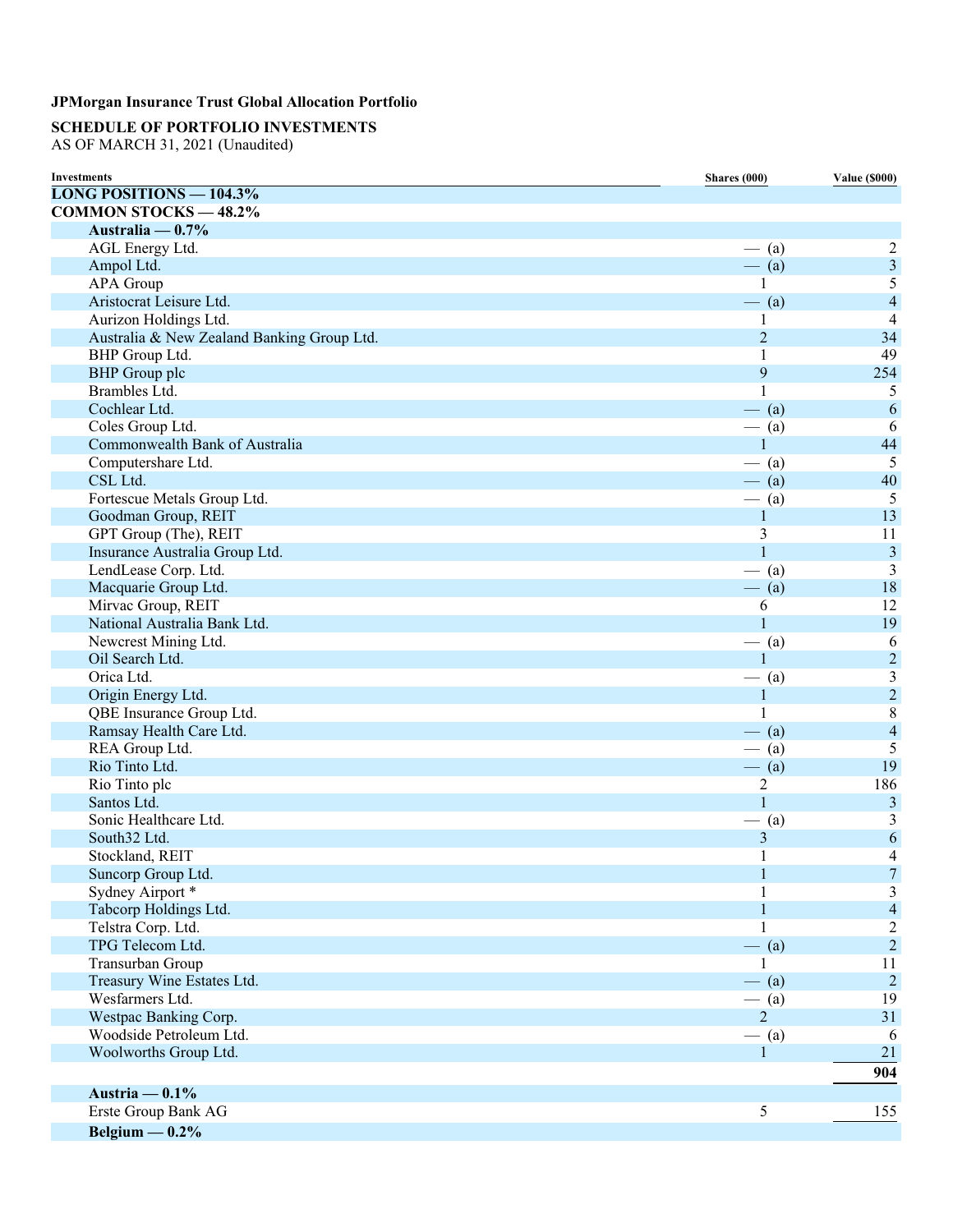| KBC Group NV *                                     | 3                       | 218            |
|----------------------------------------------------|-------------------------|----------------|
| Canada — $0.5\%$                                   |                         |                |
| Brookfield Asset Management, Inc., Class A         | $-$ (a)                 | 19             |
| Canadian National Railway Co.                      | $\overline{2}$          | 195            |
| Canadian Pacific Railway Ltd.                      | $-$ (a)                 | 82             |
| Fairfax Financial Holdings Ltd.                    | $-$ (a)                 | 48             |
| Toronto-Dominion Bank (The)                        | 3                       | 208            |
|                                                    |                         | 552            |
|                                                    |                         |                |
| China $-0.9%$                                      |                         |                |
| Alibaba Group Holding Ltd. *                       | 10                      | 270            |
| Alibaba Group Holding Ltd., ADR *                  | $-$ (a)                 | 21             |
| BOC Hong Kong Holdings Ltd.                        | 3                       | 11             |
| Ping An Insurance Group Co. of China Ltd., Class H | 31                      | 365            |
| Prosus NV <sup>*</sup>                             | $-$ (a)                 | 51             |
| Tencent Holdings Ltd.                              | 5                       | 367            |
| Wilmar International Ltd.                          | $\mathbf{1}$            | $\overline{5}$ |
|                                                    |                         | 1,090          |
| Denmark - 0.8%                                     |                         |                |
| Carlsberg A/S, Class B                             | 1                       | 211            |
| Genmab A/S *                                       | $-$ (a)                 | 11             |
| Novo Nordisk A/S, Class B                          | 8                       | 561            |
| Orsted A/S (b)                                     | $\mathbf{1}$            | 206            |
| Vestas Wind Systems A/S                            | $-$ (a)                 | 9              |
|                                                    |                         | 998            |
|                                                    |                         |                |
| Finland $-0.2%$                                    |                         |                |
| Elisa OYJ                                          | $-$ (a)                 | 20             |
| Kone OYJ, Class B                                  | 2                       | 189            |
| UPM-Kymmene OYJ                                    | $\mathbf{1}$            | 27             |
|                                                    |                         | 236            |
| France $-2.7%$                                     |                         |                |
| Accor SA *                                         | 1                       | 22             |
| Air Liquide SA                                     | $-$ (a)                 | 55             |
| Airbus SE $*(c)$                                   | 2                       | 242            |
| Alstom SA *                                        | $\mathbf{1}$            | 38             |
| Arkema SA                                          | $-$ (a)                 | 26             |
| <b>AXA SA</b>                                      | $\overline{2}$          | 51             |
| <b>BioMerieux</b>                                  | $-$ (a)                 | 20             |
| BNP Paribas SA *                                   | $\overline{\mathbf{3}}$ | 177            |
| Capgemini SE                                       | $\overline{2}$          | 286            |
| Dassault Systemes SE (c)                           | $-$ (a)                 | 42             |
| Eiffage SA *                                       | $-$ (a)                 | 14             |
| EssilorLuxottica SA                                | $-$ (a)                 | 14             |
| Faurecia SE                                        | $-$ (a)                 | 2              |
| Kering SA                                          | $-$ (a)                 | 52             |
| L'Oreal SA                                         | $-$ (a)                 | 74             |
| LVMH Moet Hennessy Louis Vuitton SE                | $\mathbf{1}$            | 427            |
| Pernod Ricard SA                                   | $-$ (a)                 | 32             |
| Safran SA                                          | $\overline{2}$          | 274            |
| Sanofi                                             | $-$ (a)                 | 46             |
| Schneider Electric SE                              | $\overline{4}$          | 618            |
| Societe Generale SA *                              | 5                       | 131            |
| Thales SA                                          |                         | $22\,$         |
| <b>TOTAL SE</b>                                    | $-$ (a)                 | 82             |
| Veolia Environnement SA                            | 2<br>1                  | 36             |
|                                                    |                         |                |
| Vinci SA                                           | 4                       | 456            |
|                                                    |                         | 3,239          |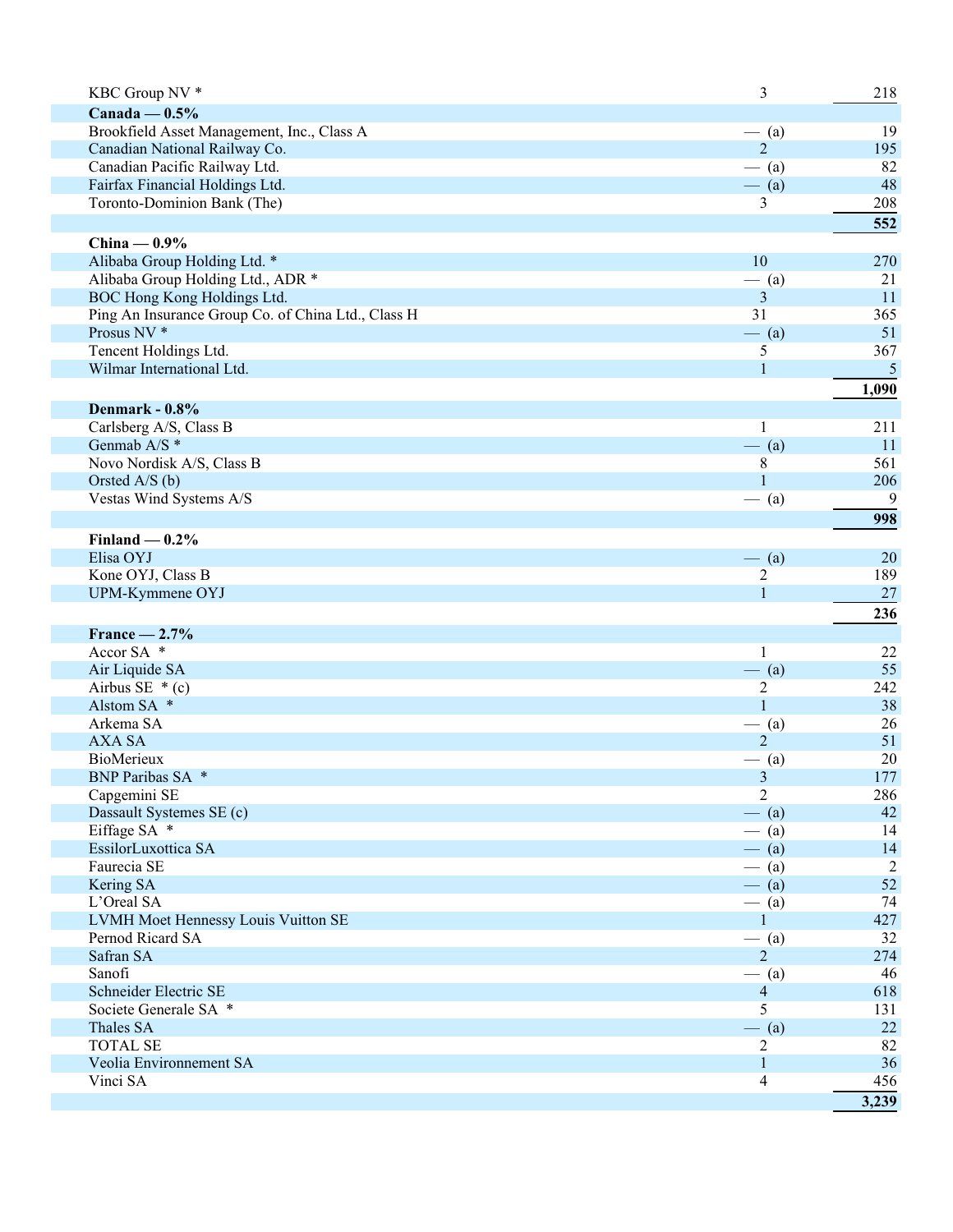# **SCHEDULE OF PORTFOLIO INVESTMENTS**

| <b>Investments</b>                                         | <b>Shares</b> (000) | <b>Value (\$000)</b>    |
|------------------------------------------------------------|---------------------|-------------------------|
| Germany $-2.0\%$                                           |                     |                         |
| adidas AG <sup>*</sup>                                     | 2                   | 551                     |
| Allianz SE (Registered)                                    | $\overline{2}$      | 532                     |
| <b>BASF SE</b>                                             | 1                   | 46                      |
| Bayer AG (Registered)                                      | $-$ (a)             | 31                      |
| Daimler AG (Registered)                                    | $-$ (a)             | 41                      |
| Delivery Hero SE $*(b)$                                    | $\mathbf{1}$        | 135                     |
| Deutsche Boerse AG                                         | $-$ (a)             | 13                      |
| Deutsche Post AG (Registered)                              | 1                   | 64                      |
| Deutsche Telekom AG (Registered)                           | 4                   | 76                      |
| Infineon Technologies AG                                   | $\mathbf{1}$        | 59                      |
| Merck KGaA                                                 | $-$ (a)             | 35                      |
| Muenchener Rueckversicherungs-Gesellschaft AG (Registered) | $-$ (a)             | 58                      |
| <b>RWE AG</b>                                              | $\overline{4}$      | 159                     |
| <b>SAP SE</b>                                              | $-$ (a)             | 56                      |
| Siemens AG (Registered)                                    | $-$ (a)             | 59                      |
| Volkswagen AG (Preference)                                 | 1                   | 413                     |
| Vonovia SE                                                 | $\mathbf{1}$        | 80                      |
| Zalando SE $*(b)$                                          | $-$ (a)             | 5                       |
|                                                            |                     | 2,413                   |
|                                                            |                     |                         |
| Hong Kong $-0.6\%$                                         |                     |                         |
| AIA Group Ltd.                                             | 32                  | 394                     |
| ASM Pacific Technology Ltd.                                | $-$ (a)             | 1                       |
| CK Asset Holdings Ltd.                                     |                     | 6                       |
| CK Infrastructure Holdings Ltd.                            | $\mathbf{1}$        | $\mathfrak{Z}$          |
| CLP Holdings Ltd.                                          | $\mathbf{1}$        | 5                       |
| Hang Seng Bank Ltd.                                        | $-$ (a)             | 8                       |
| Henderson Land Development Co. Ltd.                        | 1                   | $\overline{4}$          |
| HKT Trust & HKT Ltd.                                       | $\mathbf{1}$        | $\mathbf{1}$            |
| Hong Kong & China Gas Co. Ltd.                             | 4                   | $\overline{7}$          |
| Hong Kong Exchanges & Clearing Ltd.                        | $\overline{4}$      | 208                     |
| Hongkong Land Holdings Ltd.                                | 1                   | 3                       |
| Jardine Matheson Holdings Ltd.                             | $-$ (a)             | 6                       |
| Link, REIT                                                 | 1                   | 6                       |
| MTR Corp. Ltd.                                             | 1                   | 3                       |
| New World Development Co. Ltd.                             | 1                   | $\overline{\mathbf{3}}$ |
| Power Assets Holdings Ltd.                                 | $\mathbf{1}$        | 3                       |
| Sino Land Co. Ltd.                                         | $\overline{2}$      | 3                       |
| Sun Hung Kai Properties Ltd.                               | $\mathbf{1}$        | $\overline{7}$          |
| Swire Pacific Ltd., Class A                                | 1                   | 4                       |
| Techtronic Industries Co. Ltd.                             | 1                   | 9                       |
| WH Group Ltd. (b)                                          | $\overline{2}$      | 2                       |
| Wharf Real Estate Investment Co. Ltd.                      | $\mathbf{1}$        | 6                       |
|                                                            |                     | 692                     |
| India $-0.4\%$                                             |                     |                         |
| HDFC Bank Ltd., ADR *                                      | 6                   | 437                     |
| Indonesia — $0.1\%$                                        |                     |                         |
| Bank Central Asia Tbk. PT                                  | 58                  |                         |
|                                                            |                     | 124                     |
| Ireland $-0.2%$                                            |                     |                         |
| CRH plc                                                    | 1                   | 42                      |
| Kingspan Group plc                                         | $-$ (a)             | 25                      |
| Kingspan Group plc                                         | $-$ (a)             | 15                      |
| Ryanair Holdings plc, ADR *                                | $\mathbf{1}$        | 162                     |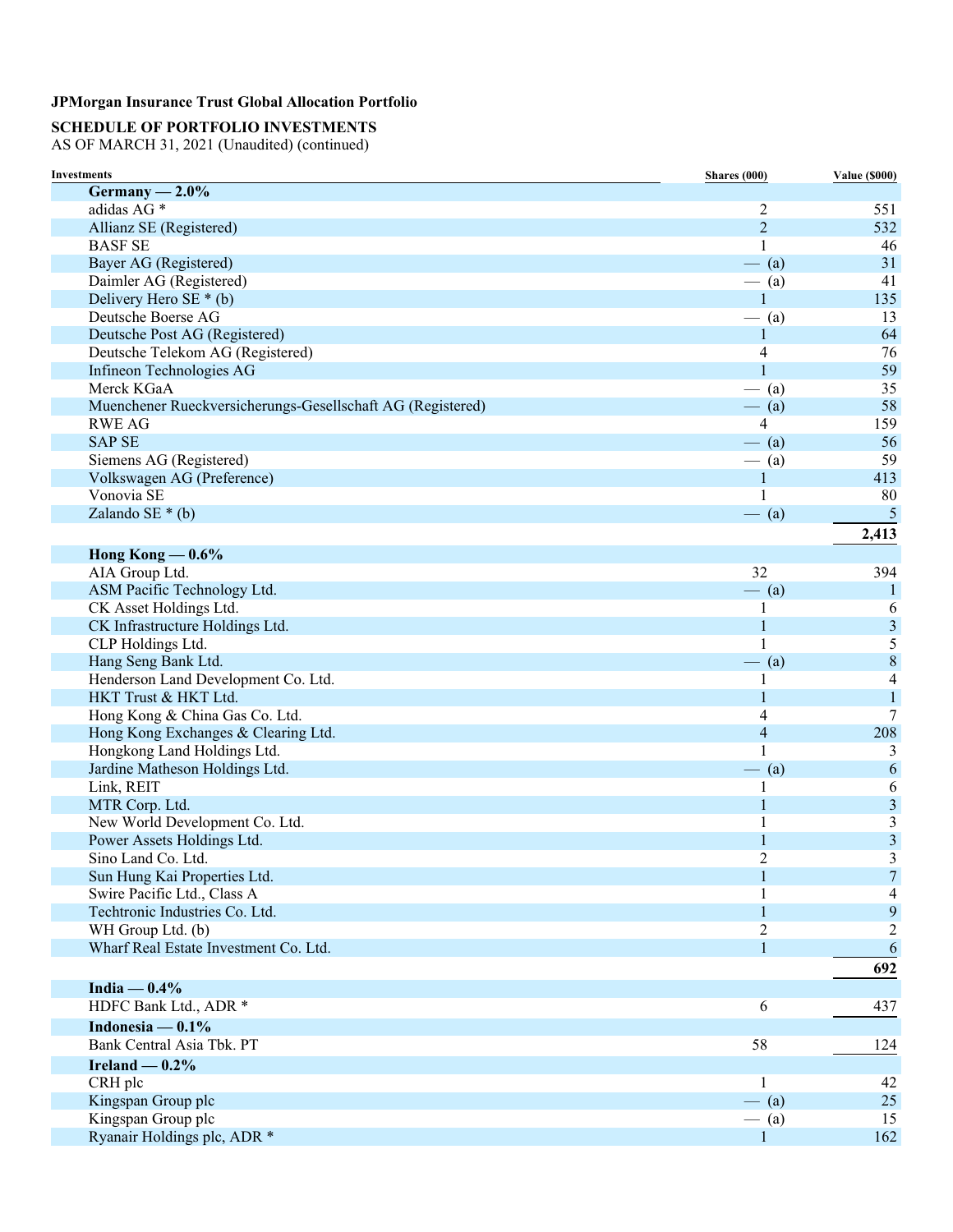| Italy $-0.3\%$                           |                |                         |
|------------------------------------------|----------------|-------------------------|
| Enel SpA                                 | 3              | 28                      |
| Ferrari NV                               | $-$ (a)        | 92                      |
| FinecoBank Banca Fineco SpA * (c)        | 2              | 28                      |
| Snam SpA                                 | $\overline{7}$ | 39                      |
| UniCredit SpA *                          | 15             | 154                     |
|                                          |                | 341                     |
| Japan $-2.7%$                            |                |                         |
| Advantest Corp.                          | $-$ (a)        | 9                       |
| Aeon Co. Ltd.                            | $-$ (a)        | 3                       |
| Amada Co. Ltd.                           | $\mathbf{1}$   | $\overline{7}$          |
| Asahi Group Holdings Ltd.                | 1              | 21                      |
| Asahi Intecc Co. Ltd.                    | $-$ (a)        | $\overline{\mathbf{3}}$ |
| Asahi Kasei Corp.                        | 2              | 18                      |
| Astellas Pharma, Inc.                    | $\mathbf{1}$   | $\overline{9}$          |
| Bridgestone Corp.                        | $-$ (a)        | 16                      |
| Canon, Inc.                              | $-$ (a)        | 9                       |
| Casio Computer Co. Ltd.                  | $-$ (a)        | $\,8\,$                 |
| Central Japan Railway Co.                | $-$ (a)        | 15                      |
| Chubu Electric Power Co., Inc.           | 1              | 8                       |
| Chugai Pharmaceutical Co. Ltd.           | $-$ (a)        | 12                      |
| Concordia Financial Group Ltd.           | $\overline{2}$ | $\tau$                  |
| CyberAgent, Inc.                         | $-$ (a)        | $\boldsymbol{7}$        |
| Dai Nippon Printing Co. Ltd.             | $-$ (a)        | $\sqrt{2}$              |
| Dai-ichi Life Holdings, Inc.             | $-$ (a)        | $\overline{3}$          |
| Daiichi Sankyo Co. Ltd.                  | 1              | 32                      |
| Daikin Industries Ltd.                   | $-$ (a)        | 40                      |
| Daito Trust Construction Co. Ltd.        | $-$ (a)        | 12                      |
| Daiwa House Industry Co. Ltd.            | $\mathbf{1}$   | 18                      |
| Daiwa House REIT Investment Corp., REIT  | $-$ (a)        | $\overline{3}$          |
| Denso Corp.                              | $-$ (a)        | $27\,$                  |
| Dentsu Group, Inc.                       | $-$ (a)        | 10                      |
| East Japan Railway Co.                   | $-$ (a)        | 14                      |
| Eisai Co. Ltd.                           | $-$ (a)        | 7                       |
| ENEOS Holdings, Inc.                     | $\overline{3}$ | 13                      |
| FANUC Corp.                              | $-$ (a)        | 24                      |
| Fast Retailing Co. Ltd.                  | $-$ (a)        | 80                      |
| FUJIFILM Holdings Corp.                  | $-$ (a)        | 18                      |
| Fujitsu Ltd.                             | $-$ (a)        | 15                      |
| Fukuoka Financial Group, Inc.            | $-$ (a)        | 8                       |
| <b>GLP J-REIT, REIT</b>                  | $-$ (a)        | $\mathbf 2$             |
| Hankyu Hanshin Holdings, Inc.            | $-$ (a)        | 3                       |
| Hitachi Ltd.                             | $\mathbf{1}$   | 41                      |
| Honda Motor Co. Ltd.                     | 1              | 30                      |
| Hoya Corp.                               | $-$ (a)        | 35                      |
| Isuzu Motors Ltd.                        | 1              | 8                       |
| ITOCHU Corp.                             | 1              | 36                      |
| Japan Airlines Co. Ltd. *                | 6              | 139                     |
| Japan Exchange Group, Inc.               |                | 14                      |
| Japan Metropolitan Fund Invest, REIT     | $-$ (a)        | 4                       |
| Japan Post Holdings Co. Ltd. *           | $-$ (a)        | $\overline{2}$          |
| Japan Post Insurance Co. Ltd.            | $-$ (a)        | $\overline{2}$          |
| Japan Real Estate Investment Corp., REIT | $-$ (a)        | 6                       |
| Japan Tobacco, Inc.                      | 1              | 13                      |
| Kajima Corp.                             | $\mathbf{1}$   | $\overline{9}$          |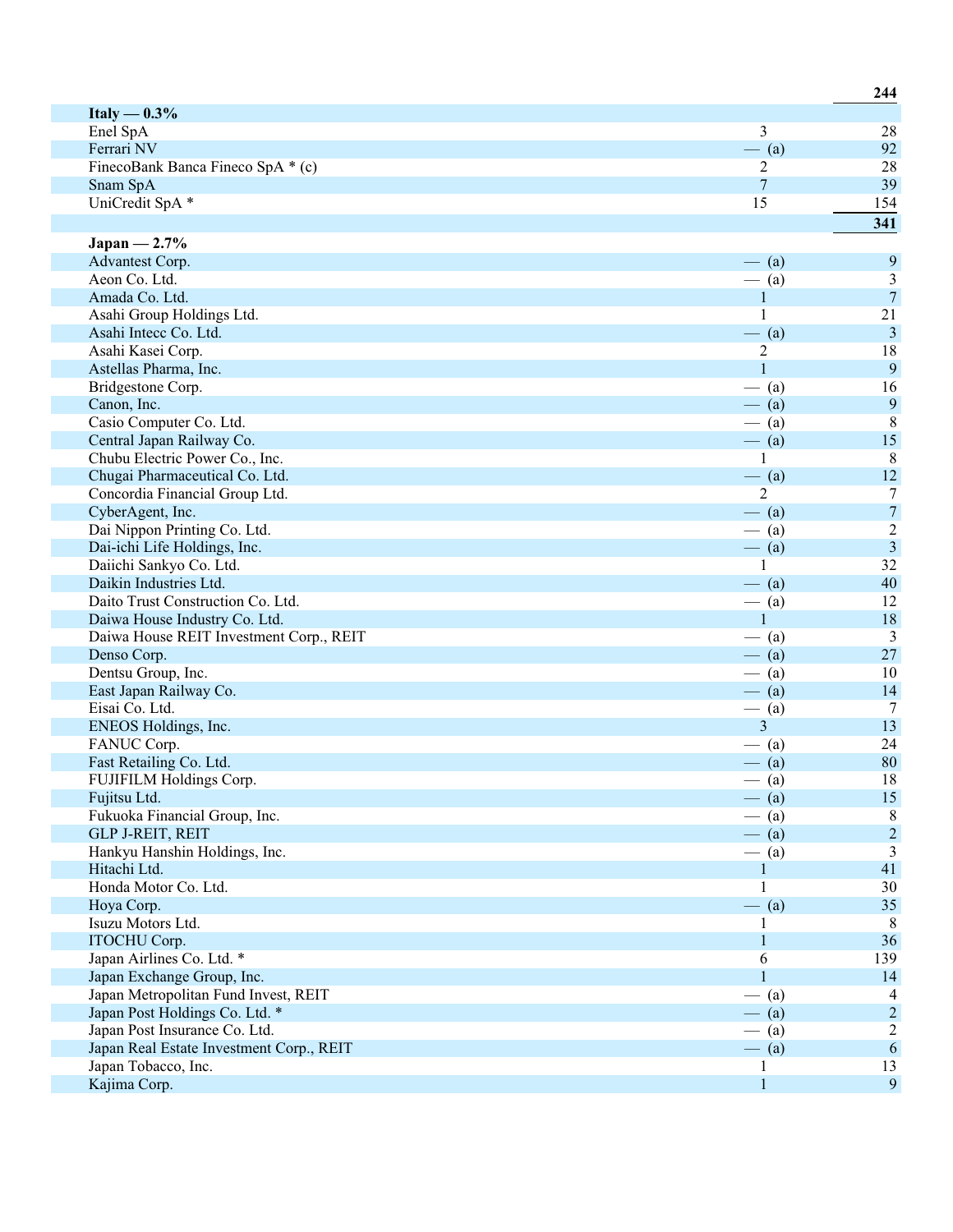# **SCHEDULE OF PORTFOLIO INVESTMENTS**

| <b>Investments</b>                         | <b>Shares (000)</b> | <b>Value (\$000)</b> |
|--------------------------------------------|---------------------|----------------------|
| Kansai Electric Power Co., Inc. (The)      | $-$ (a)             | 4                    |
| Kansai Paint Co. Ltd.                      | $-$ (a)             | 3                    |
| Kao Corp.                                  | $-$ (a)             | 26                   |
| KDDI Corp.                                 | $\mathbf{1}$        | 31                   |
| Keikyu Corp.                               | $-$ (a)             | $\overline{2}$       |
| Keyence Corp.                              | $-$ (a)             | 182                  |
| Kikkoman Corp.                             | $-$ (a)             | 6                    |
| Kintetsu Group Holdings Co. Ltd. *         | $-$ (a)             | 4                    |
| Kirin Holdings Co. Ltd.                    | $\mathbf{1}$        | 10                   |
| Komatsu Ltd.                               | $-$ (a)             | 12                   |
| Konami Holdings Corp.                      | $-$ (a)             | 12                   |
| Kubota Corp.                               | 1                   | 25                   |
| Kuraray Co. Ltd.                           | $\mathbf{1}$        | 8                    |
| Kyocera Corp.                              | $-$ (a)             | 13                   |
| Kyowa Kirin Co. Ltd.                       | $\mathbf{1}$        | 15                   |
| Kyushu Electric Power Co., Inc.            | $-$ (a)             | $\overline{4}$       |
| Lawson, Inc.                               | $-$ (a)             | $\sqrt{5}$           |
| Lion Corp.                                 | $-$ (a)             | $8\phantom{1}$       |
| M3, Inc.                                   | $-$ (a)             | 14                   |
| Makita Corp.                               | $-$ (a)             | 4                    |
| Marui Group Co. Ltd.                       | $-$ (a)             | $\sqrt{6}$           |
| MINEBEA MITSUMI, Inc.                      | 1                   | 13                   |
| MISUMI Group, Inc.                         | $-$ (a)             | $\overline{9}$       |
| Mitsubishi Corp.                           | 1                   | 31                   |
| Mitsubishi Electric Corp.                  | $\mathbf{1}$        | 15                   |
| Mitsubishi Estate Co. Ltd.                 | $-$ (a)             | 7                    |
| Mitsubishi Heavy Industries Ltd.           | $-$ (a)             | $\overline{3}$       |
| Mitsubishi UFJ Financial Group, Inc.       | 8                   | 44                   |
| Mitsui & Co. Ltd.                          | $\mathbf{1}$        | 17                   |
| Mitsui Chemicals, Inc.                     | $-$ (a)             | 10                   |
| Mitsui Fudosan Co. Ltd.                    | $\overline{4}$      | 98                   |
| Mizuho Financial Group, Inc.               | $\mathbf{1}$        | 12                   |
| MS&AD Insurance Group Holdings, Inc.       | $-$ (a)             | $\overline{3}$       |
| Murata Manufacturing Co. Ltd.              | $-$ (a)             | 32                   |
| Nabtesco Corp.                             | $-$ (a)             | $\overline{9}$       |
| NEC Corp.                                  |                     |                      |
| Nexon Co. Ltd.                             | $-$ (a)             | 6                    |
| NH Foods Ltd.                              | $-$ (a)             | 6                    |
|                                            | $-$ (a)             | 9                    |
| Nidec Corp.                                | $-$ (a)             | 49                   |
| Nihon M&A Center, Inc.                     | $-$ (a)             | 5                    |
| Nintendo Co. Ltd.                          | $-$ (a)             | 56                   |
| Nippon Building Fund, Inc., REIT           | $-$ (a)             | 6                    |
| Nippon Express Co. Ltd.                    | $-$ (a)             | 15                   |
| Nippon Prologis REIT, Inc., REIT           | $-$ (a)             | 6                    |
| Nippon Steel Corp.                         | $\mathbf{1}$        | 12                   |
| Nippon Telegraph & Telephone Corp.         | 1                   | 28                   |
| Nippon Yusen KK                            | $-$ (a)             | $\overline{7}$       |
| Nissan Motor Co. Ltd. *                    | 1                   | 7                    |
| Nissin Foods Holdings Co. Ltd.             | $-$ (a)             | $\overline{7}$       |
| Nitori Holdings Co. Ltd.                   | $-$ (a)             | 19                   |
| Nomura Holdings, Inc.                      | $\mathbf{1}$        | $\overline{4}$       |
| Nomura Real Estate Master Fund, Inc., REIT | $-$ (a)             | 3                    |
| Nomura Research Institute Ltd.             | $-$ (a)             | 12                   |
| Odakyu Electric Railway Co. Ltd.           | $-$ (a)             | 5                    |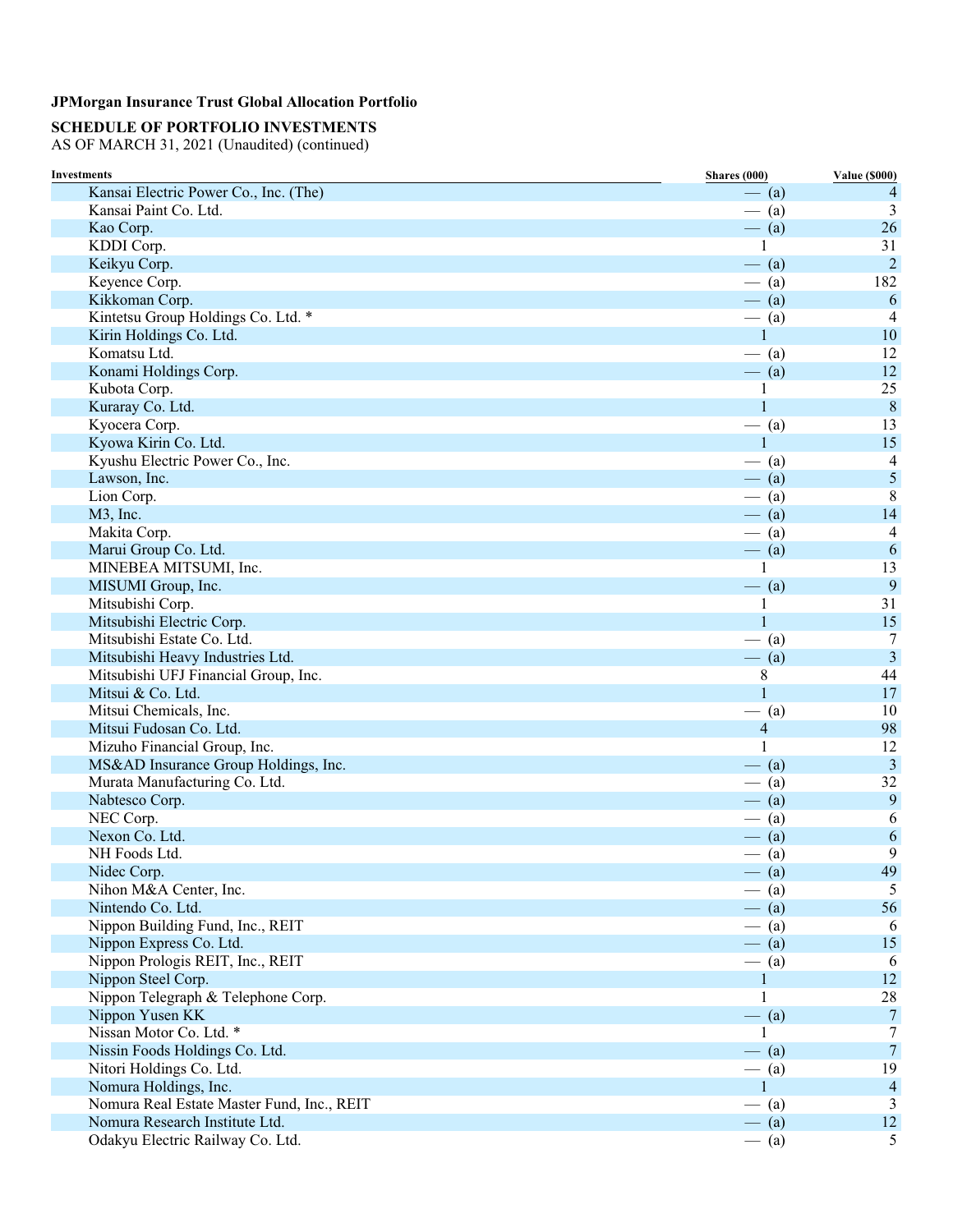| Olympus Corp.                             | $-$ (a)                   | $\,8\,$          |
|-------------------------------------------|---------------------------|------------------|
| Omron Corp.                               | $-$ (a)                   | $\,8\,$          |
| Ono Pharmaceutical Co. Ltd.               | $\mathbf{1}$              | 13               |
| Oriental Land Co. Ltd.                    | $-$ (a)                   | 15               |
| ORIX Corp.                                | $\mathbf{1}$              | 19               |
| Orix JREIT, Inc., REIT                    | $-$ (a)                   | $\sqrt{2}$       |
| Otsuka Corp.                              | $-$ (a)                   | 9                |
| Otsuka Holdings Co. Ltd.                  | $-$ (a)                   | $\,$ $\,$        |
| Pan Pacific International Holdings Corp.  | $-$ (a)                   | $\overline{7}$   |
| Panasonic Corp.                           | 1                         | 16               |
| Rakuten Group, Inc.                       | 1                         | 11               |
| Recruit Holdings Co. Ltd.                 |                           | 44               |
| Resona Holdings, Inc.                     | $\overline{\mathbf{3}}$   | 11               |
| Rinnai Corp.                              | $-$ (a)                   | 11               |
| Rohm Co. Ltd.                             | $-$ (a)                   | 10               |
| Ryohin Keikaku Co. Ltd.                   | $-$ (a)                   | 10               |
| Santen Pharmaceutical Co. Ltd.            | $-$ (a)                   | $\mathbf{1}$     |
| SBI Holdings, Inc.                        | $-$ (a)                   | $\,8\,$          |
| Secom Co. Ltd.                            | $-$ (a)                   | $\boldsymbol{8}$ |
| Seiko Epson Corp.                         | $-$ (a)                   | $\overline{2}$   |
| Sekisui House Ltd.                        | $\mathbf{1}$              | 11               |
| Seven & i Holdings Co. Ltd.               | $\mathbf{1}$              | 24               |
| Shimadzu Corp.                            | $-$ (a)                   | 11               |
| Shin-Etsu Chemical Co. Ltd.               | $-$ (a)                   | 51               |
| Shionogi & Co. Ltd.                       | $-$ (a)                   | 16               |
| Shiseido Co. Ltd.                         | $-$ (a)                   | 13               |
| SMC Corp.                                 | $-$ (a)                   | 116              |
|                                           |                           | 12               |
| SoftBank Corp.                            | $\mathbf{1}$              |                  |
| SoftBank Group Corp.                      | $\mathbf{1}$              | 77               |
| Sompo Holdings, Inc.                      | $-$ (a)                   | 8                |
| Sony Group Corp.                          | $\overline{4}$            | 370              |
| Square Enix Holdings Co. Ltd.             | $-$ (a)                   | 11               |
| Stanley Electric Co. Ltd.                 | $-$ (a)                   | $\mathfrak{Z}$   |
| Sumitomo Chemical Co. Ltd.                | 1                         | 4                |
| Sumitomo Electric Industries Ltd.         | $-$ (a)                   | $\sqrt{6}$       |
| Sumitomo Metal Mining Co. Ltd.            | $-$ (a)                   | 13               |
| Sumitomo Mitsui Financial Group, Inc.     | $\mathbf{1}$              | 36               |
| Sumitomo Realty & Development Co. Ltd.    | $-$ (a)                   | 4                |
| Sundrug Co. Ltd.                          | $-$ (a)                   | $\boldsymbol{7}$ |
| Suntory Beverage & Food Ltd.              | $-$ (a)                   | $\overline{4}$   |
| Suzuki Motor Corp.                        | $-$ (a)                   | 14               |
| Sysmex Corp.                              | $-$ (a)                   | 11               |
| T&D Holdings, Inc.                        | 1                         | 12               |
| Taiheiyo Cement Corp.                     | $-$ (a)                   | 5                |
| Taisei Corp.                              | $-$ (a)                   | 12               |
| Takeda Pharmaceutical Co. Ltd.            | 1                         | 33               |
| Terumo Corp.                              | $\mathbf{1}$              | $18\,$           |
| Tohoku Electric Power Co., Inc.           | $-$ (a)                   | 3                |
| Tokio Marine Holdings, Inc.               | $\mathbf{1}$              | 29               |
| Tokyo Electric Power Co. Holdings, Inc. * | $-$ (a)                   | - 1              |
| Tokyo Electron Ltd.                       | $-$ (a)                   | 43               |
| Tokyo Gas Co. Ltd.                        | $-$ (a)                   | 9                |
| Tokyu Corp.                               | 1                         | 9                |
| Toppan Printing Co. Ltd.                  | $-$ (a)                   | $\overline{c}$   |
| Toshiba Corp.                             |                           | $\overline{7}$   |
| Toyota Motor Corp.                        | $-$ (a)<br>$\overline{4}$ | 272              |
|                                           |                           | $\overline{4}$   |
| Toyota Tsusho Corp.                       | $-$ (a)                   |                  |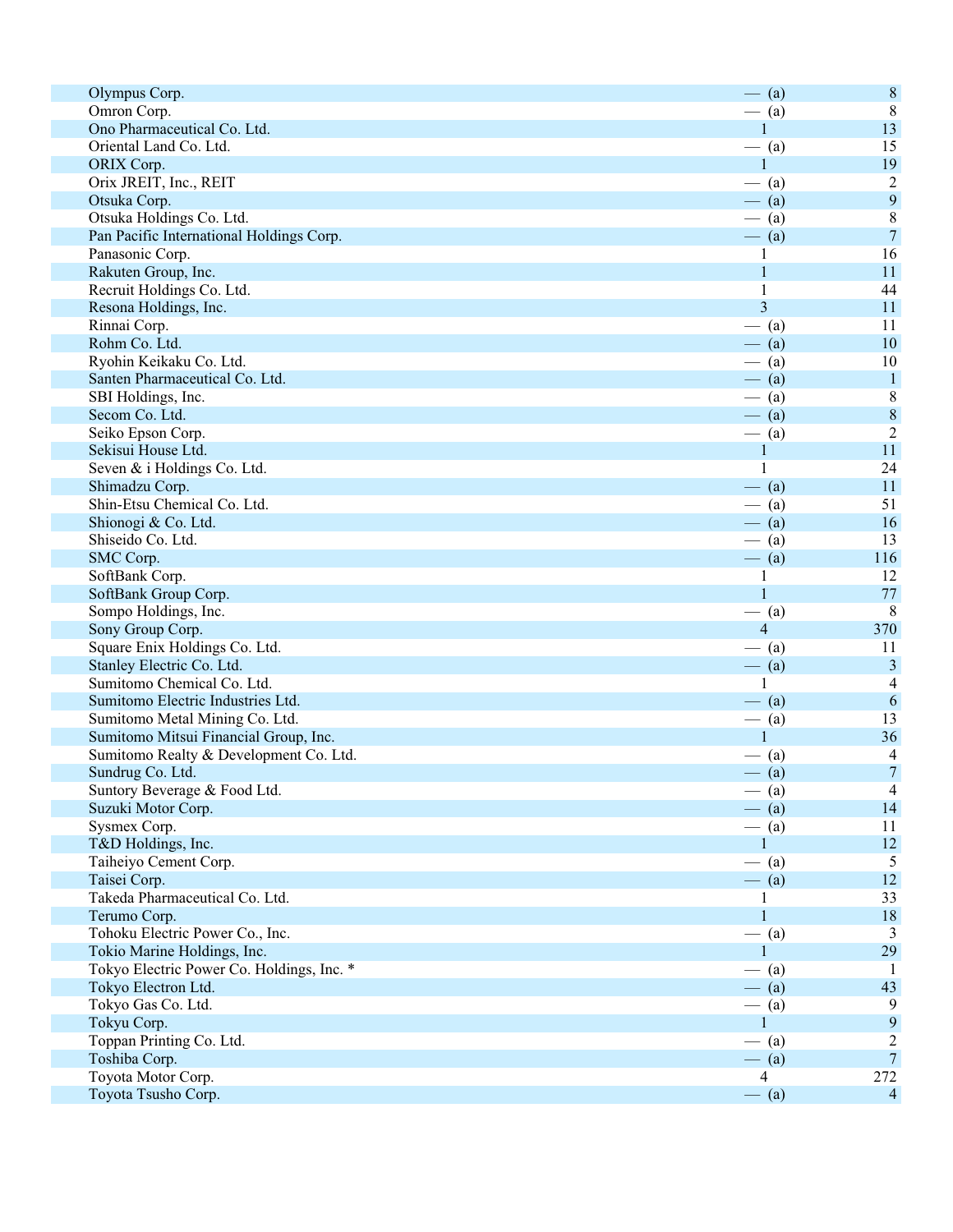# **SCHEDULE OF PORTFOLIO INVESTMENTS**

| <b>Investments</b>                           | <b>Shares</b> (000) | <b>Value (\$000)</b> |
|----------------------------------------------|---------------------|----------------------|
| Unicharm Corp.                               | $-$ (a)             | 4                    |
| United Urban Investment Corp., REIT          | $-$ (a)             | 1                    |
| Yamaha Corp.                                 | $-$ (a)             | 5                    |
| Yamaha Motor Co. Ltd.                        | $-$ (a)             | 5                    |
| Yamato Holdings Co. Ltd.                     | $-$ (a)             | 5                    |
| Yaskawa Electric Corp.                       | $-$ (a)             | 5                    |
| Z Holdings Corp.                             | $\mathbf{1}$        | 6                    |
|                                              |                     | 3,314                |
| Macau — $0.0\%$ (d)                          |                     |                      |
| Galaxy Entertainment Group Ltd. *            | $\mathbf{1}$        | 9                    |
| Sands China Ltd. *                           | $\overline{2}$      | $\,8\,$              |
| Wynn Macau Ltd. *                            | $-$ (a)             | 1                    |
|                                              |                     | 18                   |
| Netherlands $-1.7%$                          |                     |                      |
| Adyen NV $*(b)$                              | $-$ (a)             | 24                   |
| Akzo Nobel NV                                | 2                   | 267                  |
| <b>ASML Holding NV</b>                       | 1                   | 698                  |
| Heineken NV                                  | $\overline{2}$      | 166                  |
| <b>ING Groep NV</b>                          | 17                  | 204                  |
| Koninklijke Ahold Delhaize NV                | 1                   | 39                   |
| Koninklijke DSM NV                           | $-$ (a)             | 19                   |
| Koninklijke KPN NV                           | 9                   | 31                   |
| Koninklijke Philips NV *                     | $-$ (a)             | 22                   |
| NN Group NV                                  | 1                   | 40                   |
| <b>NXP Semiconductors NV</b>                 | $\overline{2}$      | 476                  |
| Randstad NV                                  | $-$ (a)             | 17                   |
| Royal Dutch Shell plc, Class A               | $\overline{c}$      | 32                   |
| Royal Dutch Shell plc, Class B               | $\overline{2}$      | 35                   |
| <b>Wolters Kluwer NV</b>                     | $-$ (a)             | 36                   |
|                                              |                     | 2,106                |
| New Zealand $-$ 0.0% (d)                     |                     |                      |
| Auckland International Airport Ltd. *        | 1                   | 4                    |
| Ryman Healthcare Ltd.                        | $-$ (a)             | $\mathfrak{Z}$       |
| Spark New Zealand Ltd.                       | $\mathbf{1}$        | 4                    |
|                                              |                     | 11                   |
|                                              |                     |                      |
| Norway — $0.0\%$ (d)                         |                     |                      |
| <b>Telenor ASA</b>                           | $\mathbf{1}$        | 19                   |
| Peru — $0.0\%$ (d)                           |                     |                      |
| Credicorp Ltd.                               | $-$ (a)             | 44                   |
| Portugal — $0.0\%$ (d)                       |                     |                      |
| Galp Energia SGPS SA                         | $\mathbf{1}$        | 16                   |
| Singapore — $0.1\%$                          |                     |                      |
| Ascendas, REIT                               | 1                   | $\overline{2}$       |
| CapitaLand Integrated Commercial Trust, REIT | 1                   | $\overline{c}$       |
| CapitaLand Ltd.                              | $\overline{2}$      | $\mathfrak{S}$       |
| DBS Group Holdings Ltd.                      | $\mathbf{1}$        | 26                   |
| Genting Singapore Ltd.                       | $\overline{2}$      | $\mathbf{1}$         |
| Keppel Corp. Ltd.                            | 1                   | 4                    |
| Oversea-Chinese Banking Corp. Ltd.           | $\overline{2}$      | 21                   |
| Singapore Telecommunications Ltd.            | 6                   | 10                   |
| United Overseas Bank Ltd.                    | $-$ (a)             | $\overline{4}$       |
|                                              |                     | 75                   |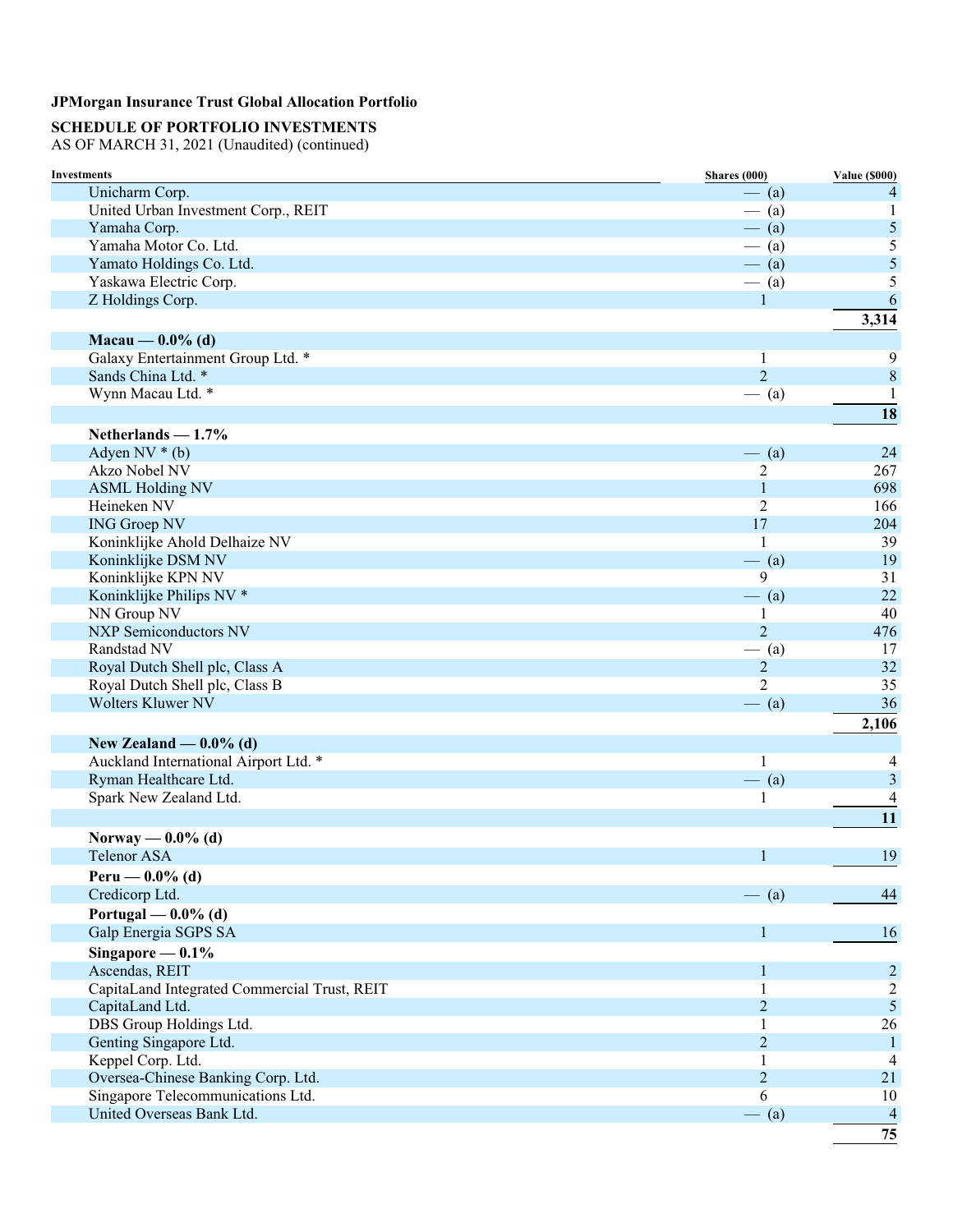| South Africa $-0.2\%$                            |                |                 |
|--------------------------------------------------|----------------|-----------------|
| Anglo American plc                               | 5              | 190             |
| South Korea $-0.6\%$                             |                |                 |
| LG Chem Ltd.                                     | $-$ (a)        | 142             |
| Samsung Electronics Co. Ltd.                     | $\,8\,$        | 567             |
|                                                  |                | 709             |
| Spain $-0.7%$                                    |                |                 |
| Banco Bilbao Vizcaya Argentaria SA               | 8              | 40              |
| <b>Banco Santander SA</b>                        | 9              | 32              |
| CaixaBank SA                                     | 7              | 23              |
| Cellnex Telecom SA (b)                           | $\overline{2}$ | 108             |
| Endesa SA                                        | 1              | 16              |
| Grifols SA (c)                                   | $\mathbf{1}$   | 25              |
| Iberdrola SA                                     | 30             | 382             |
| Industria de Diseno Textil SA                    | 7              | 229             |
|                                                  |                | 855             |
| Sweden $-0.8\%$                                  |                |                 |
| Atlas Copco AB, Class A                          | $\mathfrak{Z}$ | 203             |
| <b>Boliden AB</b>                                | $\mathbf{1}$   | 27              |
| Lundin Energy AB                                 | 1              | 23              |
| Sandvik AB <sup>*</sup>                          | $\mathbf{1}$   | 40              |
| SKF AB, Class B (c)                              | 9              | 244             |
| Svenska Handelsbanken AB, Class A                | 16             | 174             |
| Telefonaktiebolaget LM Ericsson, Class B         | -1             | 12              |
| Volvo AB, Class B (c)                            | 10             | 263             |
|                                                  |                | 986             |
| Switzerland $-1.5%$                              |                |                 |
| ABB Ltd. (Registered)                            | 1              | 27              |
| Adecco Group AG (Registered)                     | $-$ (a)        | 20              |
| Cie Financiere Richemont SA (Registered)         | $-$ (a)        | 14              |
| Credit Suisse Group AG (Registered)              | $\mathbf{1}$   | 13              |
| Givaudan SA (Registered)                         | $-$ (a)        | $8\phantom{.0}$ |
| LafargeHolcim Ltd. (Registered) *                | $\overline{4}$ | 226             |
| Lonza Group AG (Registered)                      | $-$ (a)        | 169             |
| Nestle SA (Registered)                           | $\overline{4}$ | 478             |
| Novartis AG (Registered)                         | $\overline{c}$ | 142             |
| Roche Holding AG                                 | $\mathbf{1}$   | 204             |
| Schindler Holding AG                             | $-$ (a)        | 19              |
| SGS SA (Registered)                              | $-$ (a)        | 185             |
| Sika AG (Registered)                             | $-$ (a)        | 6               |
| <b>UBS</b> Group AG (Registered)                 | $\sqrt{2}$     | 30              |
| Zurich Insurance Group AG                        | 1              | 221             |
|                                                  |                | 1,762           |
| Taiwan $-0.4%$                                   |                |                 |
| Sea Ltd., ADR *                                  | 1              | 141             |
| Taiwan Semiconductor Manufacturing Co. Ltd., ADR | 3              | 393             |
|                                                  |                | 534             |
| United Kingdom $-2.5%$                           |                |                 |
| 3i Group plc                                     | $\mathfrak{Z}$ | 42              |
| AstraZeneca plc                                  |                | $70\,$          |
| Barclays plc                                     | $\overline{4}$ | 11              |
| BP plc                                           | 48             | 195             |
| British American Tobacco plc                     | $\overline{2}$ | 65              |
| CK Hutchison Holdings Ltd.                       | $\overline{2}$ | 16              |
|                                                  |                |                 |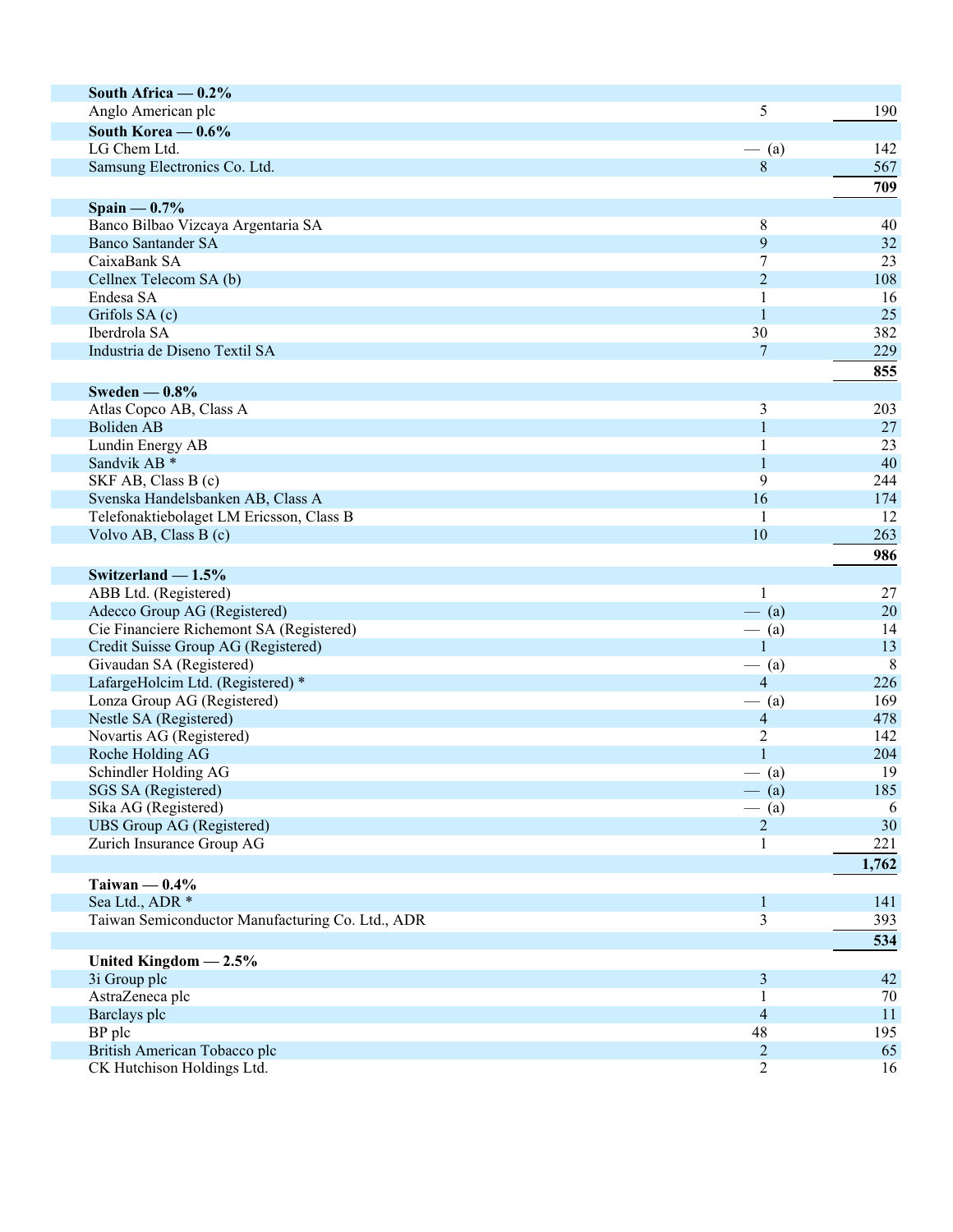# **SCHEDULE OF PORTFOLIO INVESTMENTS**

| <b>Investments</b>                   | Shares (000)   | <b>Value (\$000)</b> |
|--------------------------------------|----------------|----------------------|
| DCC plc                              | $-$ (a)        | 28                   |
| Diageo plc                           | 13             | 528                  |
| GlaxoSmithKline plc                  | $\overline{2}$ | 39                   |
| HSBC Holdings plc                    | 8              | 47                   |
| InterContinental Hotels Group plc *  | $\overline{3}$ | 207                  |
| Intertek Group plc                   | $-$ (a)        | 30                   |
| Legal & General Group plc            | 44             | 168                  |
| Linde plc                            | $-$ (a)        | 130                  |
| Linde plc                            | $\mathbf{1}$   | 184                  |
| Lloyds Banking Group plc *           | 81             | 47                   |
| London Stock Exchange Group plc      | $\mathbf{1}$   | 135                  |
| Next plc *                           | $-$ (a)        | 11                   |
| Persimmon plc                        | 5              | 191                  |
| Prudential plc                       | 1              | 28                   |
| Reckitt Benckiser Group plc          | 3              | 262                  |
| RELX plc                             | 7              | 173                  |
| RELX plc                             | $\overline{2}$ | 44                   |
| Standard Chartered plc               | $\overline{4}$ | 25                   |
| Taylor Wimpey plc *                  | 66             | 163                  |
| Tesco plc                            | 11             | 35                   |
| Unilever plc                         | $\mathbf{1}$   | 61                   |
| Unilever plc                         | 1              | 41                   |
| Vodafone Group plc                   | 8              | 14                   |
|                                      |                | 2,990                |
|                                      |                |                      |
| United States $-27.3%$               |                |                      |
| AbbVie, Inc.                         | 4              | 399                  |
| Advanced Micro Devices, Inc. *       | 3              | 268                  |
| Affirm Holdings, Inc. *              | $-$ (a)        | 23                   |
| Agios Pharmaceuticals, Inc. *        | $-$ (a)        | 10                   |
| Airbnb, Inc., Class A *              | $-$ (a)        | 39                   |
| Alleghany Corp. *                    | $-$ (a)        | 40                   |
| Alnylam Pharmaceuticals, Inc. *      | $-$ (a)        | 46                   |
| Alphabet, Inc., Class C * (e)        | $\mathbf{1}$   | 1,280                |
| Altice USA, Inc., Class A *          | 2              | 57                   |
| Amazon.com, Inc. *(e)                | $-$ (a)        | 1,197                |
| American Electric Power Co., Inc.    | 1              | 74                   |
| American Express Co.                 | $-$ (a)        | 69                   |
| American Homes 4 Rent, Class A, REIT | 1              | 50                   |
| American International Group, Inc.   | $\overline{2}$ | 89                   |
| AmerisourceBergen Corp.              | $-$ (a)        | 49                   |
| AMETEK, Inc.                         | 1              | 82                   |
| Amgen, Inc.                          | 1              | 177                  |
| Analog Devices, Inc.                 | 3              | 402                  |
| Apple, Inc.                          | 9              | 1,065                |
| Applied Materials, Inc.              | $\overline{2}$ | 205                  |
| Array Technologies, Inc. *           | 2              | 49                   |
| Arrow Electronics, Inc. *            | $-$ (a)        | 36                   |
| AutoZone, Inc. *                     | $-$ (a)        | 111                  |
| AvalonBay Communities, Inc., REIT    | $-$ (a)        | 14                   |
| Ball Corp.                           | $-$ (a)        | 26                   |
| Bank of America Corp.                | $\overline{7}$ | 277                  |
| Berkshire Hathaway, Inc., Class B *  | $\mathbf{1}$   | 246                  |
| Best Buy Co., Inc.                   | $\mathbf{1}$   | 60                   |
| Biogen, Inc. *                       | $-$ (a)        | 52                   |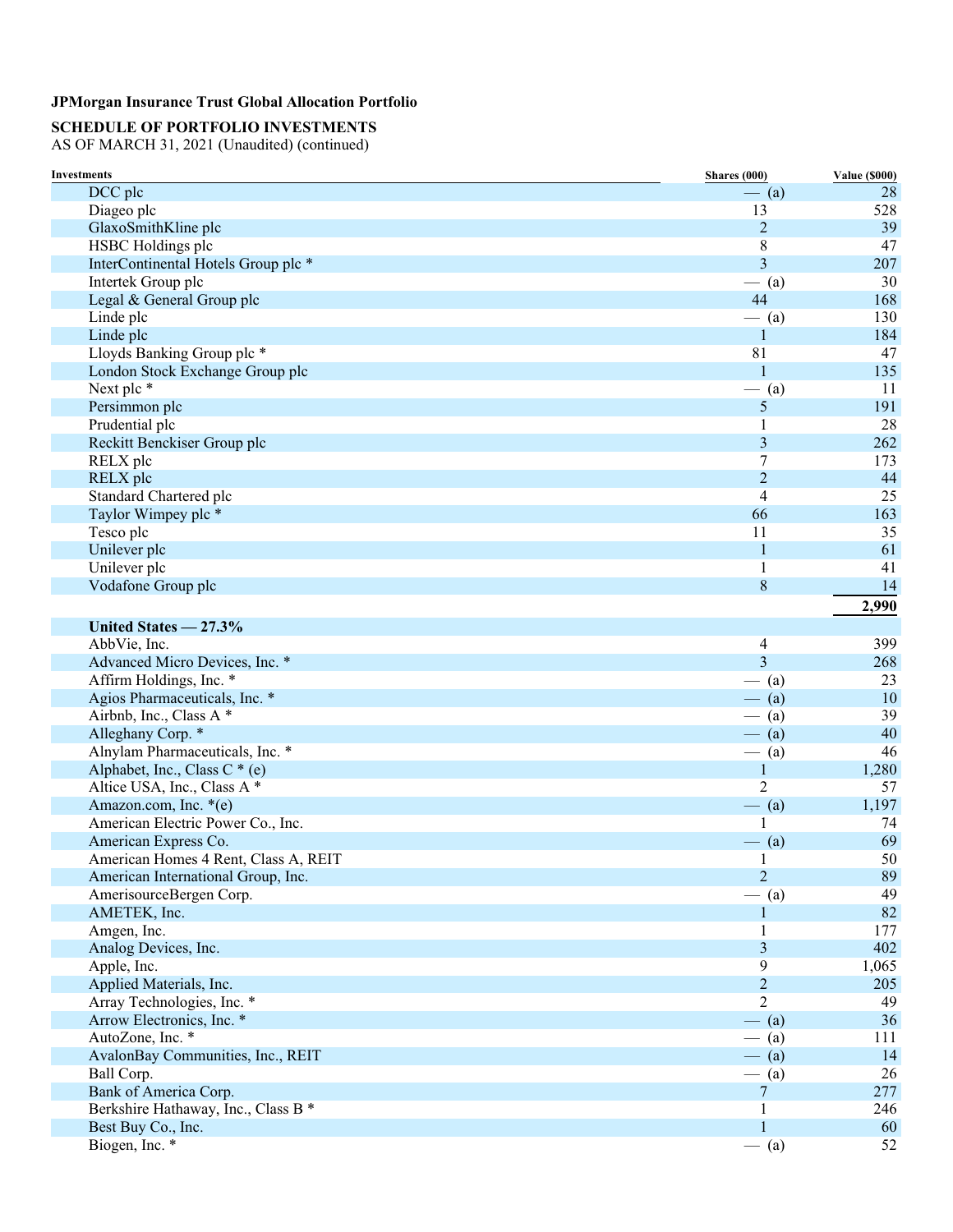| BlackRock, Inc.                         | $-$ (a)        | 88  |
|-----------------------------------------|----------------|-----|
| Blackstone Group, Inc. (The), Class A   | 3              | 188 |
| Booking Holdings, Inc. *                | $-$ (a)        | 422 |
| Booz Allen Hamilton Holding Corp.       |                | 86  |
| Boston Scientific Corp. *               | 8              | 309 |
| Bristol-Myers Squibb Co.                | 5              | 342 |
| Brixmor Property Group, Inc., REIT      | $\overline{2}$ | 49  |
| Cabot Oil & Gas Corp.                   | 1              | 23  |
| Cadence Design Systems, Inc. *          | $-$ (a)        | 67  |
| Capital One Financial Corp.             | 3              | 324 |
| Carlisle Cos., Inc. (e)                 | $-$ (a)        | 44  |
|                                         |                | 89  |
| CarMax, Inc. *                          | 1              |     |
| Catalent, Inc. *                        | 1              | 98  |
| CBRE Group, Inc., Class A *             |                | 72  |
| Ceridian HCM Holding, Inc. *            | 1              | 52  |
| Charles Schwab Corp. (The)              | 3              | 207 |
| Charter Communications, Inc., Class A * |                | 426 |
| Chevron Corp.                           |                | 67  |
| Chubb Ltd.                              |                | 206 |
| Cigna Corp.                             | $\overline{2}$ | 408 |
| Cisco Systems, Inc.                     | 1              | 39  |
| Citigroup, Inc.                         | 1              | 72  |
| Citizens Financial Group, Inc.          | $\overline{2}$ | 90  |
| CNA Financial Corp.                     | $-$ (a)        | 20  |
| Coca-Cola Co. (The)                     | $\overline{7}$ | 380 |
| Columbia Sportswear Co.                 | (a)            | 41  |
| Comcast Corp., Class A                  | 5              | 255 |
| CommScope Holding Co., Inc. *           | 3              | 49  |
| ConocoPhillips                          | $\, 8$         | 434 |
| Constellation Brands, Inc., Class A     | 1              | 232 |
| Cooper Cos., Inc. (The)                 | $-$ (a)        | 78  |
| Copart, Inc. *                          |                | 69  |
| Coty, Inc., Class A*                    | 3              | 31  |
| Coupa Software, Inc. *                  |                | 57  |
|                                         | $-$ (a)        |     |
| Cree, Inc. *                            |                | 60  |
| Crowdstrike Holdings, Inc., Class A *   | $-$ (a)        | 68  |
| CVS Health Corp.                        | 1              | 52  |
| Deere & Co.                             | (a)            | 121 |
| Delta Air Lines, Inc. *                 | $\mathfrak{D}$ | 86  |
| Dexcom, Inc. *                          | $-$ (a)        | 82  |
| Diamondback Energy, Inc.                | $-$ (a)        | 23  |
| Discovery, Inc., Class C <sup>*</sup>   |                | 54  |
| DISH Network Corp., Class A *           | 1              | 51  |
| Dollar General Corp.                    | $-$ (a)        | 31  |
| Dover Corp.                             |                | 93  |
| DraftKings, Inc., Class A *             | 1              | 84  |
| EastGroup Properties, Inc., REIT        | $-$ (a)        | 37  |
| Eastman Chemical Co.                    | 2              | 223 |
| <b>Edison International</b>             | 1              | 32  |
| Eli Lilly and Co.                       |                | 141 |
| Energizer Holdings, Inc.                |                | 52  |
| Entegris, Inc.                          | 1              | 110 |
| Entergy Corp.                           | $-$ (a)        | 31  |
| Equitrans Midstream Corp.               | 2              | 15  |
| Estee Lauder Cos., Inc. (The), Class A  | $-$ (a)        | 118 |
| Exact Sciences Corp. *                  | I              | 81  |
| Exelixis, Inc. *                        | 3              | 58  |
|                                         |                |     |
| Facebook, Inc., Class A *               |                | 170 |
| Federal Realty Investment Trust, REIT   | $-$ (a)        | 39  |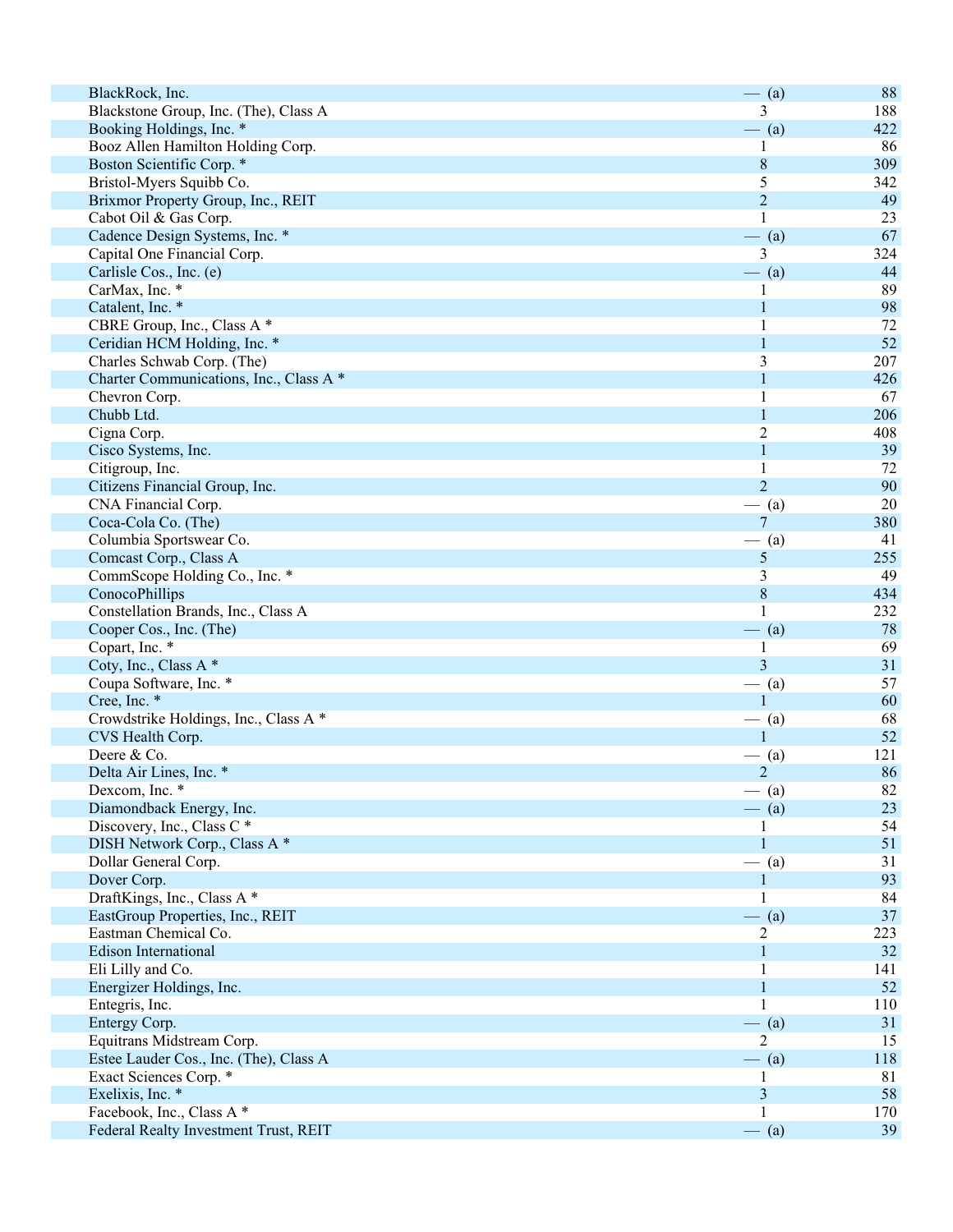# **SCHEDULE OF PORTFOLIO INVESTMENTS**

| <b>Investments</b>                              | <b>Shares</b> (000) | <b>Value (\$000)</b> |
|-------------------------------------------------|---------------------|----------------------|
| Ferguson plc                                    | $\mathfrak{D}$      | 210                  |
| Fidelity National Information Services, Inc.    | 1                   | 176                  |
| First Republic Bank                             | 1                   | 86                   |
| Fiserv, Inc. *                                  | $\overline{2}$      | 198                  |
| Five9, Inc. *                                   | $-$ (a)             | 52                   |
| FleetCor Technologies, Inc. *                   |                     | 145                  |
| Fortune Brands Home & Security, Inc.            | $\mathbf{1}$        | 111                  |
| Freeport-McMoRan, Inc. *                        | 3                   | 90                   |
| Gap, Inc. (The) *                               | $\mathbf{1}$        | 36                   |
| Garmin Ltd.                                     |                     | 105                  |
| Generac Holdings, Inc. *                        | $-$ (a)             | 142                  |
| General Dynamics Corp.                          | $-$ (a)             | 51                   |
| Global Payments, Inc.                           | $\mathbf{1}$        | 141                  |
| Graphic Packaging Holding Co.                   | 3                   | 54                   |
| Hartford Financial Services Group, Inc. (The)   | 1                   | 67                   |
| HCA Healthcare, Inc.                            | $-$ (a)             | 34                   |
| Home Depot, Inc. (The)                          | 1                   | 200                  |
| Honeywell International, Inc.                   | (a)                 | 68                   |
| Horizon Therapeutics plc *                      | $\mathbf{1}$        | 77                   |
| HubSpot, Inc. *                                 | $-$ (a)             | 72                   |
| <b>IHS Markit Ltd.</b>                          | $\mathbf{1}$        | 72                   |
| Illinois Tool Works, Inc.                       | $-$ (a)             | 14                   |
| Ingersoll Rand, Inc. *                          | 5                   | 223                  |
| Insulet Corp. *                                 | $-$ (a)             | 43                   |
| International Business Machines Corp.           | $-$ (a)             | 30                   |
| Intuit, Inc.                                    | $-$ (a)             | 140                  |
| Intuitive Surgical, Inc. *                      | $-$ (a)             | 101                  |
| Invesco Ltd.                                    |                     | 21                   |
| ITT, Inc.                                       | 1                   | 52                   |
| James Hardie Industries plc, CHDI               | $-$ (a)             | 8                    |
| Jazz Pharmaceuticals plc *                      | $-$ (a)             | 67                   |
| Johnson & Johnson                               | 1                   | 115                  |
| KB Home                                         | 1                   | 47                   |
| Keurig Dr Pepper, Inc.                          | 1                   | 38                   |
| Keysight Technologies, Inc. *                   | $\mathbf{1}$        | 103                  |
| Kimco Realty Corp., REIT                        | 3                   | 52                   |
| Kinder Morgan, Inc.                             | $\overline{4}$      | 63                   |
| Kohl's Corp.                                    | $-$ (a)             | 28                   |
| Kraft Heinz Co. (The)                           | 1                   | 43                   |
| Lam Research Corp.                              | $-$ (a)             | 168                  |
| Lamar Advertising Co., Class A, REIT            | $-$ (a)             | 12                   |
| Las Vegas Sands Corp. *                         | $\overline{2}$      | 144                  |
| Leidos Holdings, Inc.                           | $-$ (a)             | 11                   |
| Liberty Media Corp.-Liberty SiriusXM, Class A * | $\overline{c}$      | 71                   |
| Liberty Media Corp.-Liberty SiriusXM, Class C * | 3                   | 114                  |
| Loews Corp. (e)                                 | $\overline{c}$      | 115                  |
| Lowe's Cos., Inc.                               | $\mathbf{1}$        | 228                  |
|                                                 | 4                   | 279                  |
| Lyft, Inc., Class A*                            | $\mathbf{1}$        | 89                   |
| M&T Bank Corp.<br>Marathon Petroleum Corp.      | 1                   |                      |
|                                                 |                     | 56                   |
| Marsh & McLennan Cos., Inc.                     | $-$ (a)             | 39                   |
| Martin Marietta Materials, Inc.                 | $-$ (a)             | 80                   |
| Mastercard, Inc., Class A (e)                   | $\overline{c}$      | 870                  |
| Match Group, Inc. *                             | 1                   | 149                  |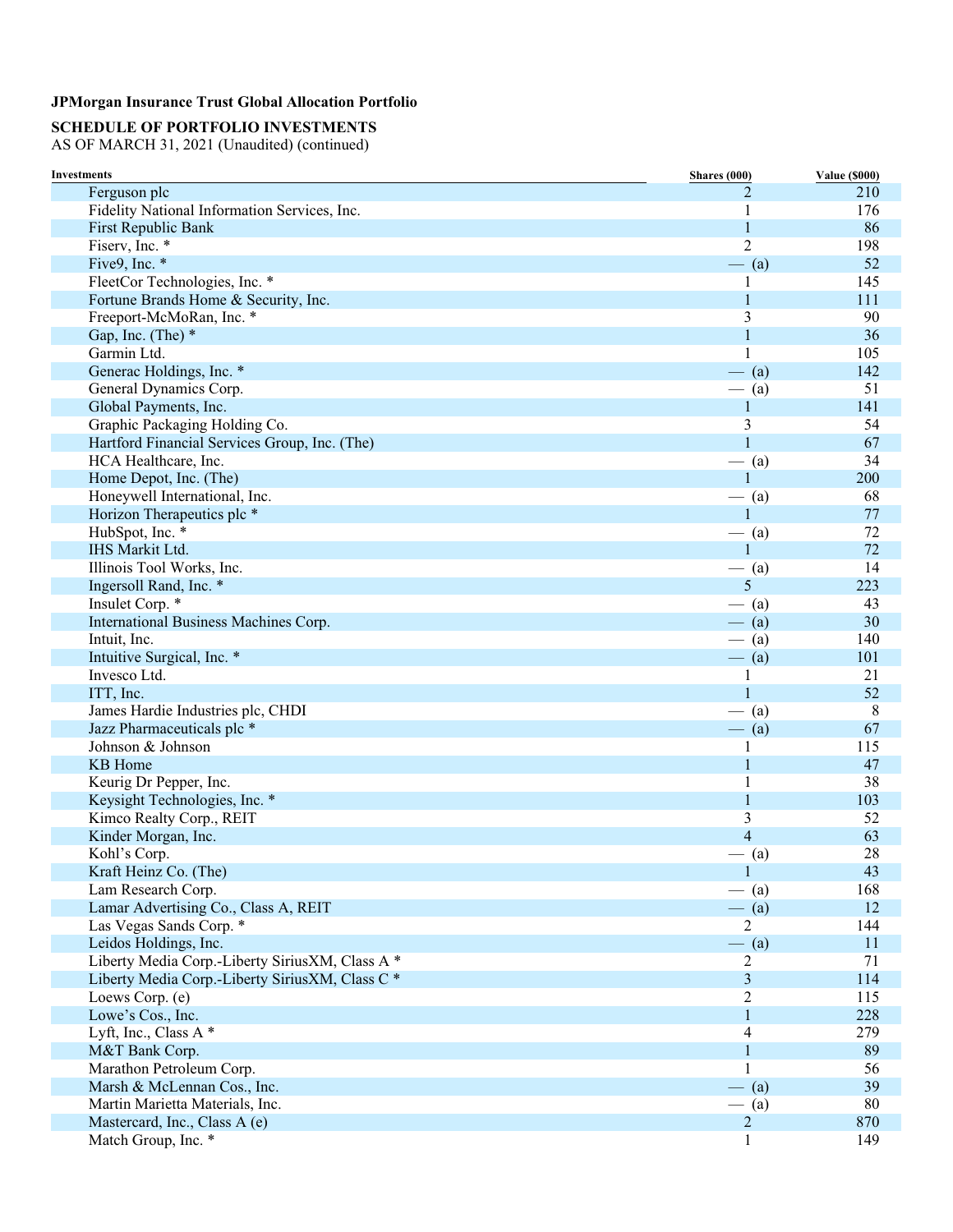| McKesson Corp.                                | $-$ (a)                         | 75      |
|-----------------------------------------------|---------------------------------|---------|
| Medtronic plc                                 |                                 | 65      |
| Merck & Co., Inc.                             | $\mathbf{1}$                    | 40      |
| Mettler-Toledo International, Inc. *          | $-$ (a)                         | 79      |
| Microchip Technology, Inc.                    | 1                               | 81      |
| Microsoft Corp. (e)                           | 6                               | 1,492   |
| Mid-America Apartment Communities, Inc., REIT | $-$ (a)                         | 61      |
| Middleby Corp. (The) *                        | (a)                             | 35      |
| Mohawk Industries, Inc. *                     | $-$ (a)                         | 57      |
| MongoDB, Inc. *                               | $-$ (a)                         | 56      |
| Morgan Stanley                                | 3                               | 240     |
| Murphy USA, Inc.                              | $-$ (a)                         | 56      |
| National Vision Holdings, Inc. *              | $\mathbf{1}$                    | 44      |
| Netflix, Inc. *                               | $-$ (a)                         | 196     |
| Newell Brands, Inc.                           | $\overline{2}$                  | 52      |
| Nexstar Media Group, Inc., Class A            | $-$ (a)                         | 45      |
| NextEra Energy, Inc.                          | 5                               | 352     |
| NIKE, Inc., Class B                           |                                 | 166     |
| Norfolk Southern Corp.                        | 1                               | 382     |
| Northern Trust Corp.                          |                                 | 56      |
| Northrop Grumman Corp.                        | $-$ (a)                         | 49      |
| Norwegian Cruise Line Holdings Ltd. *(c)      | 1                               | 17      |
| NVIDIA Corp. (e)                              | $-$ (a)                         | 262     |
| Old Dominion Freight Line, Inc.               | $-$ (a)                         | 88      |
| Open Lending Corp., Class A *                 | $-$ (a)                         | 7       |
| O'Reilly Automotive, Inc. *                   |                                 | 296     |
| Otis Worldwide Corp.                          | $-$ (a)                         | 17      |
| Packaging Corp. of America                    | $-$ (a)                         | 55      |
| Paylocity Holding Corp. *                     | $-$ (a)                         | 35      |
| PayPal Holdings, Inc. *                       |                                 | 213     |
| Pfizer, Inc.                                  | $\mathbf{1}$                    | 42      |
| Philip Morris International, Inc.             | (a)<br>$\overline{\phantom{0}}$ | 43      |
| Phillips 66                                   |                                 | 52      |
| Pinterest, Inc., Class A *                    |                                 | 44      |
| Pioneer Natural Resources Co.                 |                                 | 112     |
| PNC Financial Services Group, Inc. (The)      |                                 | 91      |
| Post Holdings, Inc. *                         |                                 | 66      |
| Procter & Gamble Co. (The)                    |                                 | 85      |
| Progressive Corp. (The)                       |                                 | 111     |
| Prologis, Inc., REIT                          | $\overline{2}$                  | 186     |
| Public Storage, REIT                          | $-$ (a)                         | 74      |
| QUALCOMM, Inc.                                |                                 | 179     |
| Ralph Lauren Corp. *                          | $-$ (a)                         | 44      |
| Rayonier, Inc., REIT                          | 2                               | 53      |
| Raytheon Technologies Corp.                   | $\mathbf{1}$                    | 79      |
| Regeneron Pharmaceuticals, Inc. *             | 1                               | 276     |
| RingCentral, Inc., Class A *                  | $-$ (a)                         | $-$ (a) |
| Roku, Inc. *                                  | $-$ (a)                         | 68      |
| Royal Caribbean Cruises Ltd. *                | $\mathbf{1}$                    | 127     |
| Royalty Pharma plc, Class A                   | $\overline{c}$                  | 69      |
| S&P Global, Inc.                              | $-$ (a)                         | 73      |
| Seagate Technology plc                        | 1                               | 100     |
| ServiceNow, Inc. *                            | $-$ (a)                         | 88      |
| Signature Bank                                | $-$ (a)                         | 49      |
| Snap, Inc., Class A*                          | 1                               | 63      |
| Snowflake, Inc., Class A *                    | $-$ (a)                         | 35      |
|                                               |                                 |         |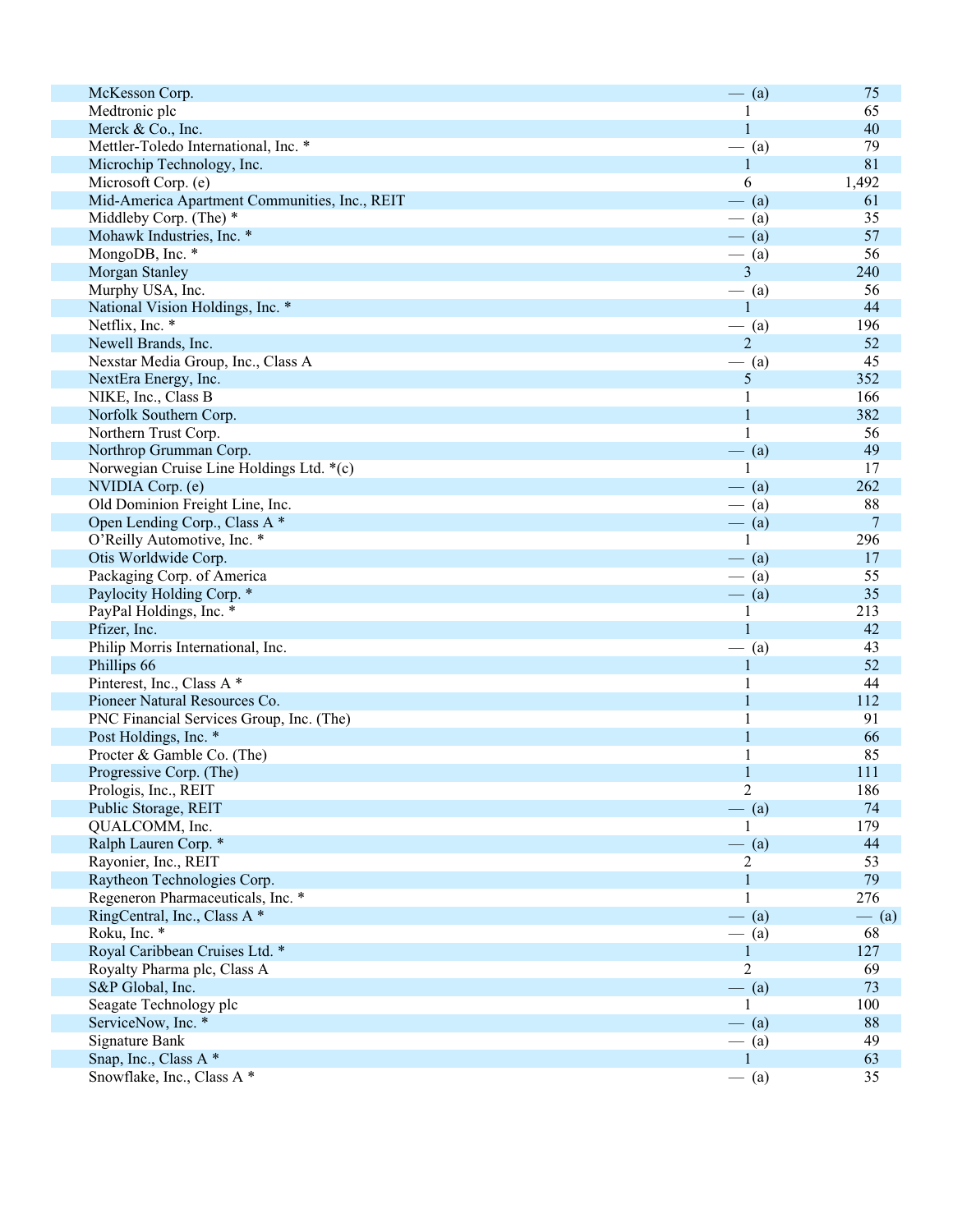## **SCHEDULE OF PORTFOLIO INVESTMENTS**

| <b>Investments</b>                                           | Shares (000)   | <b>Value (\$000)</b> |
|--------------------------------------------------------------|----------------|----------------------|
| SolarEdge Technologies, Inc.*                                | $-$ (a)        | 120                  |
| Spirit Airlines, Inc.*                                       | $-$ (a)        | 15                   |
| Stanley Black & Decker, Inc.                                 | $\overline{2}$ | 361                  |
| State Street Corp.                                           | 3              | 255                  |
| <b>Stellantis NV</b>                                         | $\overline{2}$ | 40                   |
| Sun Communities, Inc., REIT                                  | 1              | 102                  |
| SYNNEX Corp.                                                 | $-$ (a)        | 23                   |
| Synopsys, Inc.*                                              | $-$ (a)        | 83                   |
| Sysco Corp.                                                  | $\mathbf{1}$   | 42                   |
| T. Rowe Price Group, Inc.                                    | $-$ (a)        | 50                   |
| Teradyne, Inc.                                               | $-$ (a)        | 58                   |
| Tesla, Inc.*                                                 | 1              | 508                  |
| Texas Instruments, Inc. (e)                                  | $-$ (a)        | 81                   |
| Thermo Fisher Scientific, Inc.                               | 1              | 251                  |
| Thor Industries, Inc.                                        | $-$ (a)        | 67                   |
| T-Mobile US, Inc.*                                           | 2              | 209                  |
| Toll Brothers, Inc.                                          | 1              | 48                   |
| Tractor Supply Co.                                           | $\mathbf{1}$   | 107                  |
| Trade Desk, Inc. (The), Class A*                             | $-$ (a)        | 68                   |
| Trane Technologies plc                                       | 2              | 408                  |
| Travelers Cos., Inc. (The)                                   | $\mathbf{1}$   | 118                  |
| Truist Financial Corp.                                       | 5              | 274                  |
| Twilio, Inc., Class A*                                       | $-$ (a)        | 71                   |
| Uber Technologies, Inc.*                                     | 3              | 174                  |
| United Airlines Holdings, Inc.*                              | $\mathbf{1}$   | 65                   |
| UnitedHealth Group, Inc. (e)                                 | $\overline{2}$ | 741                  |
| <b>US</b> Bancorp                                            | $\mathbf{1}$   | 70                   |
| Verizon Communications, Inc.                                 | $\overline{2}$ | 119                  |
| Vertex Pharmaceuticals, Inc.*                                | $\mathbf{1}$   | 118                  |
| Viatris, Inc.*                                               | $\overline{2}$ | 24                   |
| Visa, Inc., Class A                                          | $\mathbf{1}$   | 119                  |
| Vornado Realty Trust, REIT                                   | $-$ (a)        | 12                   |
| Walt Disney Co. (The)*                                       | $-$ (a)        | 79                   |
| Wells Fargo & Co.                                            | 10             | 376                  |
| Welltower, Inc., REIT                                        | $-$ (a)        | 17                   |
| WestRock Co.                                                 | 1              | 54                   |
| Weyerhaeuser Co., REIT                                       | 1              | 43                   |
| Williams Cos., Inc. (The)                                    | $\overline{2}$ | 47                   |
| Workday, Inc., Class A*                                      | $-$ (a)        | 119                  |
| Xcel Energy, Inc.                                            |                | 84                   |
| Yum! Brands, Inc.                                            | $\overline{2}$ | 238                  |
| Zebra Technologies Corp., Class A*                           | $-$ (a)        | 108                  |
| Zillow Group, Inc., Class C*                                 | $-$ (a)        | 56                   |
| Zimmer Biomet Holdings, Inc.                                 | 1              | 220                  |
| Zscaler, Inc.*                                               | $\mathbf{1}$   | 248                  |
|                                                              |                | 32,986               |
| <b>TOTAL COMMON STOCKS</b>                                   |                |                      |
|                                                              |                |                      |
| (Cost \$41,178)                                              |                | 58,258               |
| <b>INVESTMENT COMPANIES - 26.0%</b>                          |                |                      |
| JPMorgan Emerging Markets Equity Fund Class R6 Shares (f)    | 135            | 5,817                |
| JPMorgan High Yield Fund Class R6 Shares (f)                 | 2,511          | 18,056               |
| JPMorgan Large Cap Value Fund Class R6 Shares (f)            | 328            | 6,402                |
| JPMorgan Mortgage-Backed Securities Fund Class R6 Shares (f) | 103            | 1,184                |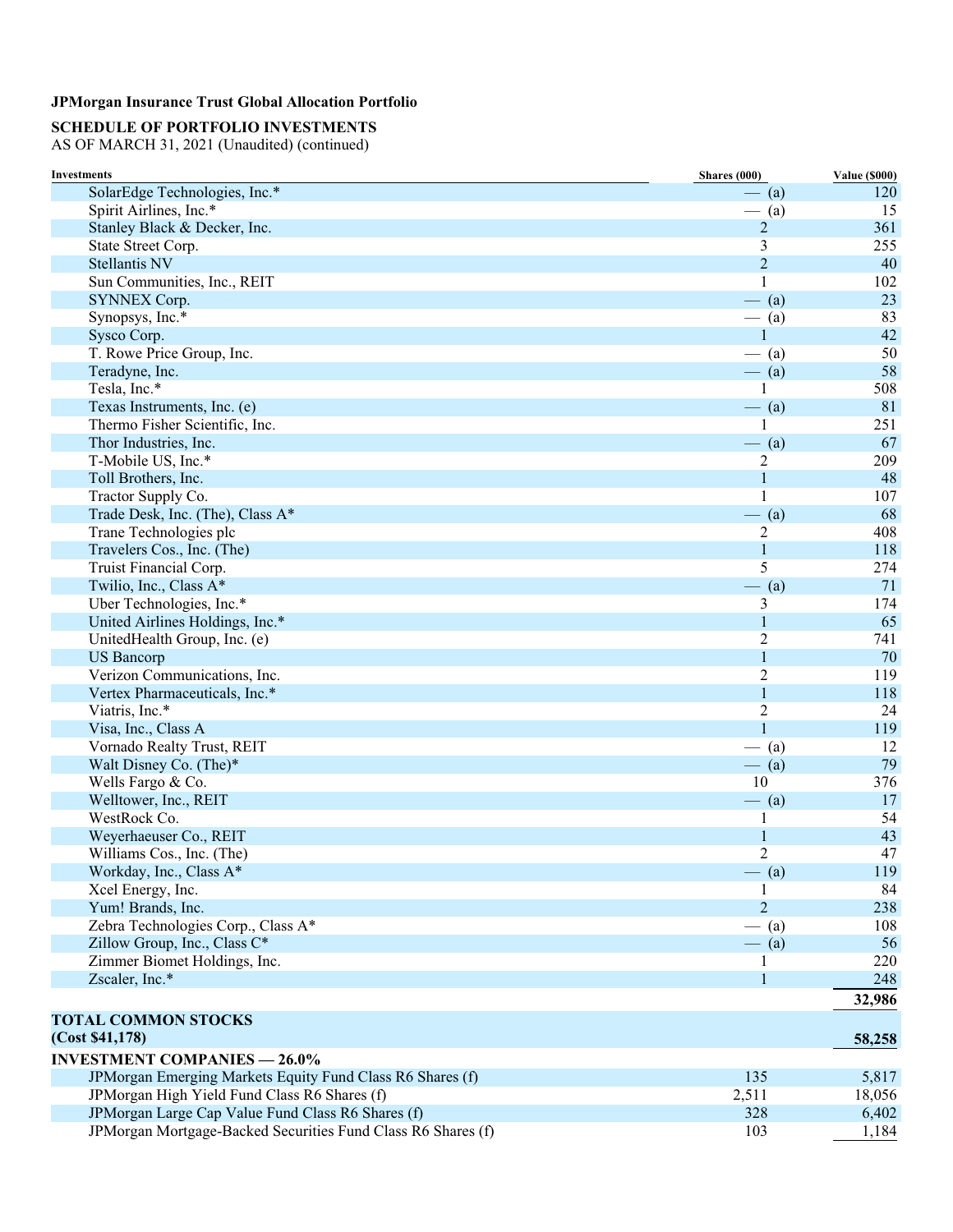| <b>TOTAL INVESTMENT COMPANIES (Cost \$27,019)</b> |                             |                | 31,459                  |
|---------------------------------------------------|-----------------------------|----------------|-------------------------|
|                                                   | Principal<br>Amount (\$000) |                |                         |
| <b>FOREIGN GOVERNMENT SECURITIES - 5.8%</b>       |                             |                |                         |
| Australia — $0.0\%$ (d)                           |                             |                |                         |
| Commonwealth of Australia                         |                             |                |                         |
| $1.00\%, 12/21/2030$ (b)                          | <b>AUD</b>                  | 12             | 9                       |
| $3.75\%, \frac{4}{21/2037}$ (b)                   | <b>AUD</b>                  | 33             | 30                      |
| 2.75%, 5/21/2041 (b)                              | <b>AUD</b>                  | $\mathbf{1}$   | -1                      |
| $3.00\%, 3/21/2047$ (b)                           | $\mbox{AUD}$                | 14             | 11                      |
|                                                   |                             |                | 51                      |
| Belgium $-0.1\%$                                  |                             |                |                         |
| Kingdom of Belgium                                |                             |                |                         |
| $0.10\%, 6/22/2030$ (b)                           | <b>EUR</b>                  | 45             | 54                      |
| $3.00\%, 6/22/2034$ (b)                           | <b>EUR</b>                  | 29             | 47                      |
| 1.90%, $6/22/2038$ (b)                            | <b>EUR</b>                  | 25             | 37                      |
| 1.60%, $6/22/2047$ (b)                            | <b>EUR</b>                  | $\mathbf{1}$   | $\mathbf{1}$            |
| $1.70\%, 6/22/2050$ (b)                           | <b>EUR</b>                  | 5              | $\boldsymbol{7}$        |
| $2.15\%, 6/22/2066$ (b)                           | <b>EUR</b>                  | $\tau$         | 12                      |
|                                                   |                             |                | 158                     |
| Canada — $0.2\%$                                  |                             |                |                         |
| Canada Government Bond                            |                             |                |                         |
| 2.00%, 9/1/2023                                   | <b>CAD</b>                  | 62             | 51                      |
| 1.50%, 9/1/2024                                   | <b>CAD</b>                  | $\overline{2}$ | $\boldsymbol{2}$        |
| 1.25%, 3/1/2025                                   | CAD                         | $\overline{7}$ | 6                       |
| $0.50\%, 9/1/2025$                                | <b>CAD</b>                  | 50             | 39                      |
| 0.25%, 3/1/2026                                   | CAD                         | 100            | 77                      |
| $1.00\%, 6/1/2027$                                | CAD                         | 17             | 13                      |
| 5.00%, 6/1/2037                                   | CAD                         | 10             | 12                      |
| 3.50%, 12/1/2045                                  | <b>CAD</b>                  | 9              | 9                       |
| 2.75%, 12/1/2048                                  | CAD                         | 24             | 22                      |
| 2.75%, 12/1/2064                                  | <b>CAD</b>                  | $\overline{3}$ | $\overline{\mathbf{3}}$ |
|                                                   |                             |                | 234                     |
| China $-0.2\%$                                    |                             |                |                         |
| Export-Import Bank of China (The)                 |                             |                |                         |
| $0.75\%, 5/28/2023$ (b)                           | <b>EUR</b>                  | 200            | 238                     |
| Denmark — $0.0\%$ (d)                             |                             |                |                         |
| Kingdom of Denmark                                |                             |                |                         |
| 1.50%, 11/15/2023                                 | <b>DKK</b>                  | 36             | 6                       |
| 1.75%, 11/15/2025                                 | <b>DKK</b>                  | 28             | $\mathfrak{s}$          |
| 0.50%, 11/15/2027                                 | <b>DKK</b>                  | 10             | $\overline{2}$          |
| $0.50\%, 11/15/2029$ (b)                          | <b>DKK</b>                  | 86             | 14                      |
| 4.50%, 11/15/2039                                 | <b>DKK</b>                  | 78             | 22                      |
|                                                   |                             |                | 49                      |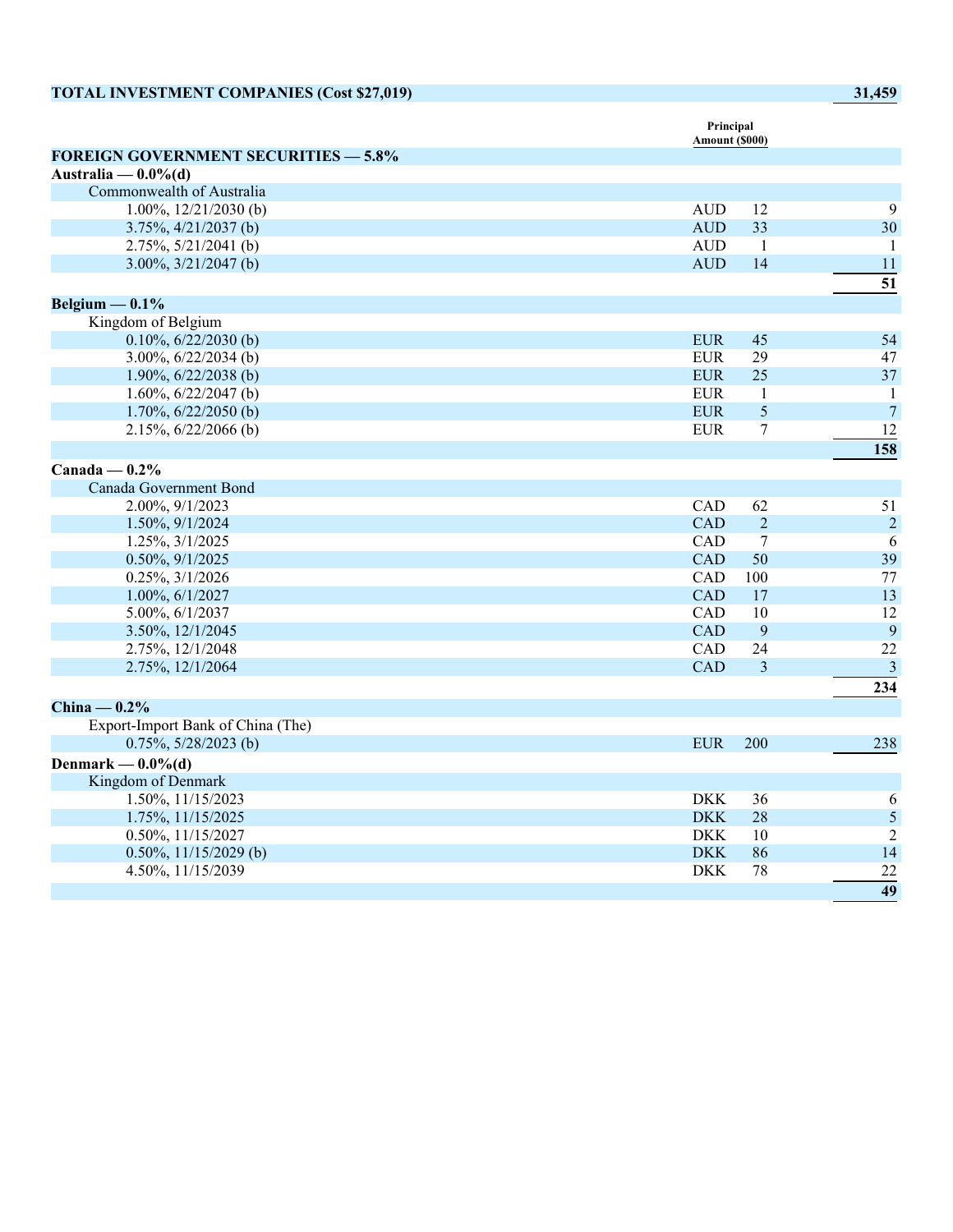# **SCHEDULE OF PORTFOLIO INVESTMENTS**

| Investments                       |            | Principal<br>Amount (\$000) | <b>Value (\$000)</b> |
|-----------------------------------|------------|-----------------------------|----------------------|
| France $-0.6\%$                   |            |                             |                      |
| French Republic                   |            |                             |                      |
| $0.00\%, 3/25/2023$ (b)           | <b>EUR</b> | 39                          | 46                   |
| $1.75\%, 11/25/2024$ (b)          | <b>EUR</b> | 56                          | 71                   |
| $0.25\%, 11/25/2026$ (b)          | <b>EUR</b> | 93                          | 113                  |
| $0.50\%, 5/25/2029$ (b)           | <b>EUR</b> | 15                          | 18                   |
| $0.00\%, 11/25/2029$ (b)          | <b>EUR</b> | 190                         | 226                  |
| $1.25\%, 5/25/2034$ (b)           | <b>EUR</b> | 93                          | 124                  |
| $3.25\%, 5/25/2045$ (b)           | <b>EUR</b> | 34                          | 63                   |
| 2.00%, $5/25/2048$ (b)            | <b>EUR</b> | 5                           | 8                    |
| $1.50\%, 5/25/2050$ (b)           | <b>EUR</b> | 9                           | 13                   |
| $0.75\%, 5/25/2052$ (b)           | <b>EUR</b> | 26                          | 30                   |
| 4.00%, $4/25/2055$ (b)            | <b>EUR</b> | 12                          | 27                   |
| 4.00%, $4/25/2060$ (b)            | <b>EUR</b> | $\overline{2}$              | 5                    |
| $1.75\%, 5/25/2066$ (b)           | <b>EUR</b> | 18                          | 28                   |
|                                   |            |                             | 772                  |
|                                   |            |                             |                      |
| Germany $-0.3\%$                  |            |                             |                      |
| Bundesobligation                  |            |                             |                      |
| $0.00\%, 10/10/2025$ (b)          | <b>EUR</b> | 227                         | 274                  |
| <b>Bundesrepublik Deutschland</b> |            |                             |                      |
| $2.50\%, 7/4/2044$ (b)            | <b>EUR</b> | 48                          | 87                   |
| $0.00\%, 8/15/2050$ (b)           | <b>EUR</b> | 55                          | 60                   |
|                                   |            |                             | 421                  |
| Italy $-1.0\%$                    |            |                             |                      |
| Buoni Poliennali del Tesoro       |            |                             |                      |
| $1.35\%, \frac{4}{15/2022}$ (b)   | <b>EUR</b> | 13                          | 16                   |
| $1.45\%, 9/15/2022$ (b)           | <b>EUR</b> | 41                          | 49                   |
| $0.00\%, 1/15/2024$ (b)           | <b>EUR</b> | 90                          | 106                  |
| $0.35\%, 2/1/2025$ (b)            | <b>EUR</b> | 145                         | 173                  |
| $1.40\%, 5/26/2025$ (b)           | <b>EUR</b> | 89                          | 111                  |
| 1.85%, $7/1/2025$ (b)             | <b>EUR</b> | 50                          | 63                   |
| $0.50\%, 2/1/2026$ (b)            | <b>EUR</b> | 83                          | 100                  |
| $1.60\%, 6/1/2026$ (b)            | <b>EUR</b> | 24                          | 30                   |
| 2.80%, $12/1/2028$ (b)            | <b>EUR</b> | 80                          | 111                  |
| $3.00\%, 8/1/2029$ (b)            | <b>EUR</b> | 14                          | 20                   |
| $1.35\%, \frac{4}{1/2030}$ (b)    | <b>EUR</b> | 110                         | 138                  |
| $1.65\%, \frac{3}{1/2032}$ (b)    | <b>EUR</b> | 39                          | 50                   |
| 2.45%, 9/1/2033 (b)               | <b>EUR</b> | 11                          | 15                   |
| $2.25\%, 9/1/2036$ (b)            | <b>EUR</b> | 56                          | 77                   |
| 4.00%, $2/1/2037$ (b)             | <b>EUR</b> | 19                          | 32                   |
| 4.75%, $9/1/2044$ (b)             | <b>EUR</b> | 19                          | $37\,$               |
| $3.45\%, \frac{3}{1/2048}$ (b)    | <b>EUR</b> | 25                          | 41                   |
| $3.85\%, 9/1/2049$ (b)            | <b>EUR</b> | $\overline{4}$              | $\overline{7}$       |
| $2.80\%, \frac{3}{1/2067}$ (b)    | <b>EUR</b> | 14                          | 21                   |
|                                   |            |                             | 1,197                |
| $Japan - 1.9%$                    |            |                             |                      |
| Japan Government Bond             |            |                             |                      |
| 0.10%, 12/20/2022                 |            | JPY 19,750                  | 179                  |
| 0.60%, 12/20/2023                 |            | JPY 24,250                  | 223                  |
| 0.10%, 9/20/2024                  |            | JPY 12,600                  | 115                  |
| 0.10%, 12/20/2024                 |            | JPY 14,800                  | 135                  |
| 0.10%, 3/20/2025                  |            | JPY 3,500                   | 32                   |
|                                   |            |                             |                      |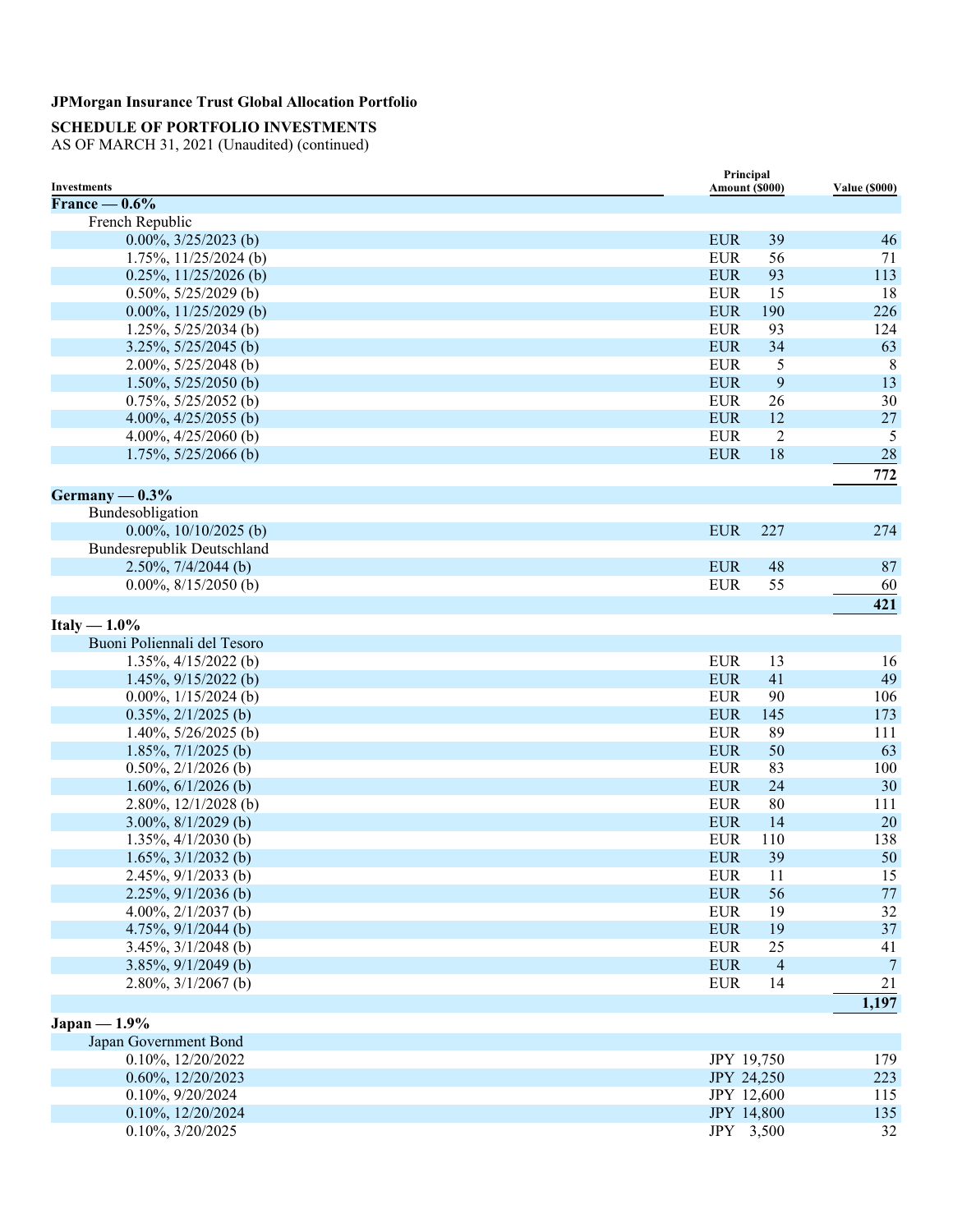| 0.30%, 12/20/2025                 |            | JPY 10,900     | 100             |
|-----------------------------------|------------|----------------|-----------------|
| 0.10%, 12/20/2027                 |            | JPY 2,600      | 24              |
| 0.10%, 6/20/2029                  | JPY 4,550  |                | 41              |
| 0.10%, 9/20/2029                  | <b>JPY</b> | 750            | $\overline{7}$  |
| 0.10%, 12/20/2029                 |            | JPY 16,100     | 146             |
| 0.10%, 3/20/2030                  |            | JPY 11,250     | 102             |
| 1.50%, 3/20/2034                  |            | JPY 33,650     | 353             |
| 0.60%, 12/20/2037                 |            | JPY 35,950     | 336             |
| 2.50%, 3/20/2038                  | <b>JPY</b> | 500            | 6               |
| 0.30%, 12/20/2039                 |            | JPY 12,300     | 108             |
| 1.70%, 9/20/2044                  | <b>JPY</b> | 50             | $\mathbf{1}$    |
| 1.40%, 12/20/2045                 |            | JPY 4,550      | 49              |
| 0.80%, 3/20/2047                  |            | JPY 9,200      | $87\,$          |
| 0.40%, 9/20/2049                  | JPY 2,000  |                | 17              |
| 0.40%, 12/20/2049                 |            | JPY 2,250      | 19              |
| 0.90%, 3/20/2057                  |            | JPY 16,000     | 154             |
|                                   |            |                | 2,234           |
| Netherlands $-0.1\%$              |            |                |                 |
| Kingdom of Netherlands            |            |                |                 |
| $0.25\%, 7/15/2029$ (b)           | <b>EUR</b> | 22             | 27              |
| $0.50\%, 1/15/2040$ (b)           | <b>EUR</b> | 28             | 35              |
| $0.00\%$ , $1/15/2052$ (b)        | <b>EUR</b> | 13             | 14              |
|                                   |            |                | 76              |
| $Qatar - 0.2%$                    |            |                |                 |
|                                   |            |                |                 |
| State of Qatar                    |            | 200            |                 |
| $3.88\%, \frac{4}{23}/2023$ (g)   |            |                | 213             |
| South Korea - 0.1%                |            |                |                 |
| Export-Import Bank of Korea       |            |                |                 |
| $0.38\%, 3/26/2024$ (b)           | <b>EUR</b> | 100            | 119             |
| Spain $-0.5%$                     |            |                |                 |
| Bonos and Obligaciones del Estado |            |                |                 |
| $0.00\%, 4/30/2023$               | <b>EUR</b> | 84             | 99              |
| $1.60\%, \frac{4}{30/2025}$ (b)   | <b>EUR</b> | 92             | 117             |
| 1.40%, $7/30/2028$ (b)            | <b>EUR</b> | 4              | 5               |
| $1.45\%, \frac{4}{30/2029}$ (b)   | <b>EUR</b> | 31             | 40              |
| $0.60\%, 10/31/2029$ (b)          | <b>EUR</b> | 49             | 60              |
| $0.50\%, \frac{4}{30/2030}$ (b)   | <b>EUR</b> | 44             | 53              |
| $1.95\%, 7/30/2030$ (b)           | <b>EUR</b> | 10             | 14              |
| 1.25%, $10/31/2030$ (b)           | <b>EUR</b> | 14             | 18              |
| 2.35%, 7/30/2033 (b)              | <b>EUR</b> | 8              | 11              |
| $1.85\%, 7/30/2035$ (b)           | <b>EUR</b> | 15             | $20\,$          |
| 4.20%, 1/31/2037 (b)              | <b>EUR</b> | 31             | 55              |
| $1.20\%$ , $10/31/2040$ (b)       | <b>EUR</b> | $\overline{7}$ | $8\phantom{.0}$ |
| $2.70\%, 10/31/2048$ (b)          | <b>EUR</b> | 30             | 48              |
| $3.45\%, 7/30/2066$ (b)           | <b>EUR</b> | 11             | 21              |
|                                   |            |                | 569             |
| Sweden $-0.0\%$ (d)               |            |                |                 |
| Kingdom of Sweden                 |            |                |                 |
| 3.50%, 6/1/2022                   | <b>SEK</b> | 35             | $\overline{4}$  |
| 2.50%, 5/12/2025                  | <b>SEK</b> | 90             | 11              |
| $0.75\%, 11/12/2029$ (b)          | <b>SEK</b> | 40             | 5               |
| $2.25\%, 6/1/2032$ (b)            | <b>SEK</b> | 15             | $\overline{c}$  |
| 3.50%, 3/30/2039                  | <b>SEK</b> | 45             | $\,8\,$         |
|                                   |            |                | $\overline{30}$ |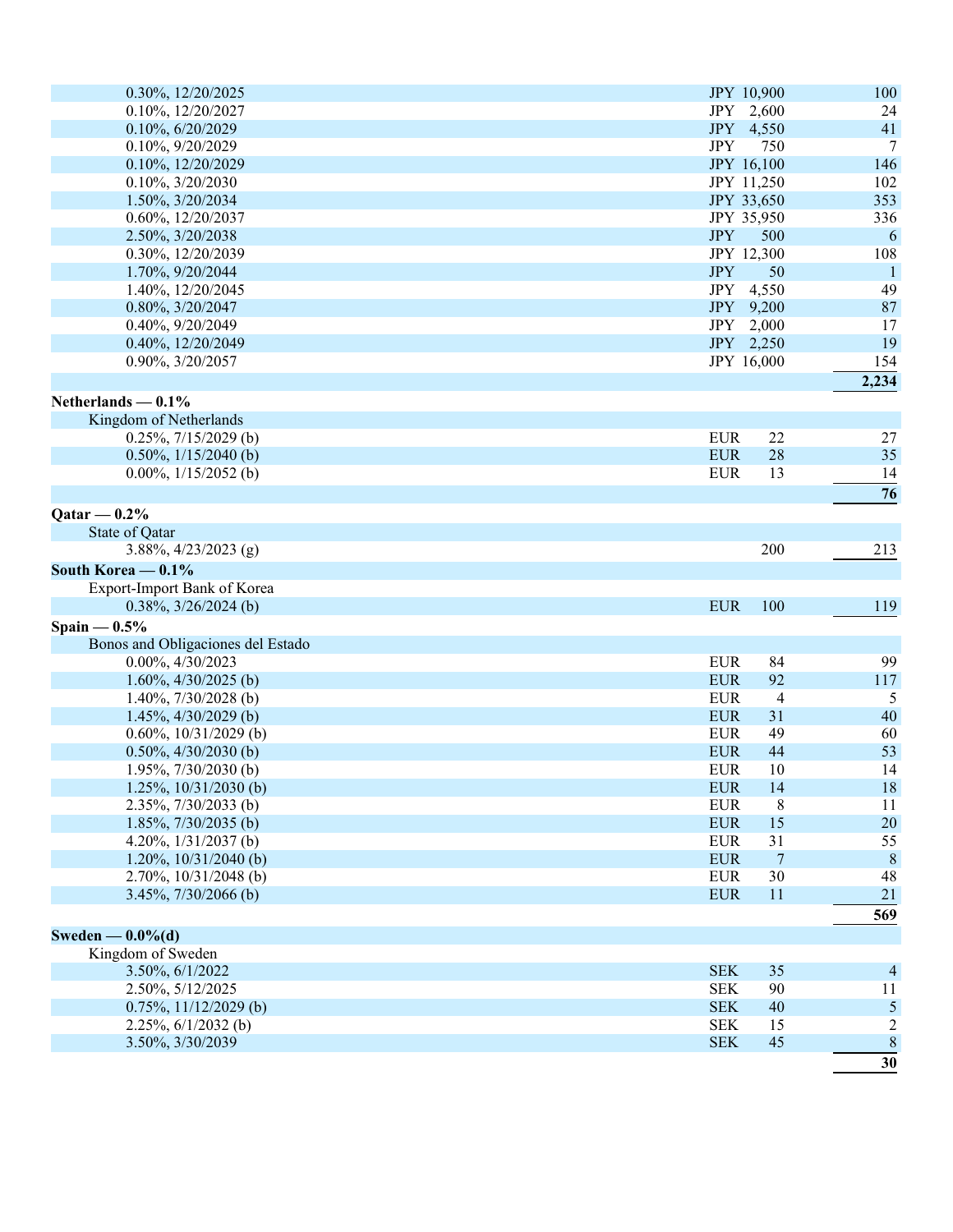### **SCHEDULE OF PORTFOLIO INVESTMENTS**

AS OF MARCH 31, 2021 (Unaudited) (continued)

|                                                      | Principal      |    |                      |
|------------------------------------------------------|----------------|----|----------------------|
| Investments                                          | Amount (\$000) |    | <b>Value (\$000)</b> |
| United Kingdom $-0.6\%$                              |                |    |                      |
| United Kingdom of Great Britain and Northern Ireland |                |    |                      |
| $0.63\%, 6/7/2025$ (b)                               | <b>GBP</b>     | 34 | 47                   |
| 6.00%, $12/7/2028$ (b)                               | <b>GBP</b>     | 26 | 50                   |
| $0.38\%, 10/22/2030$ (b)                             | <b>GBP</b>     | 71 | 93                   |
| 4.75%, $12/7/2038$ (b)                               | <b>GBP</b>     | 59 | 127                  |
| $3.50\%$ , $1/22/2045$ (b)                           | <b>GBP</b>     | 16 | 32                   |
| 4.25%, $12/7/2046$ (b)                               | <b>GBP</b>     | 50 | 112                  |
| $1.75\%$ , $1/22/2049$ (b)                           | <b>GBP</b>     | 23 | 34                   |
| 4.25%, $12/7/2055$ (b)                               | <b>GBP</b>     | 15 | 36                   |
| $2.50\%, \frac{7}{22}{2065}$ (b)                     | <b>GBP</b>     | 59 | 114                  |
| $3.50\%, 7/22/2068$ (b)                              | <b>GBP</b>     | 8  | 20                   |
|                                                      |                |    | 665                  |

#### **TOTAL FOREIGN GOVERNMENT SECURITIES (Cost \$6,925)**

**Shares (000) EXCHANGE-TRADED FUNDS — 4.6% United States — 4.6%** Invesco S&P 500 Equal Weight ETF (c) (Cost \$5,547) 39 5,543 **Principal Amount (\$000) U.S. TREASURY OBLIGATIONS — 1.3%** U.S. Treasury Notes 1.38%, 1/31/2022 (h) (Cost \$1,582) 1.565 1,582 **COLLATERALIZED MORTGAGE OBLIGATIONS — 1.3% United States — 1.3%** American Home Mortgage Investment Trust Series 2005-1, Class 6A, 2.20%, 6/25/2045 (i) 18 19 Banc of America Funding Trust Series 2006-A, Class 1A1, 2.73%, 2/20/2036 (i) 14 14 Banc of America Mortgage Trust Series 2005-A, Class 2A2, 2.56%, 2/25/2035 (i) 15 15 Bear Stearns ALT-A Trust Series 2005-4, Class 23A2, 2.76%, 5/25/2035 (i) 27 28 Deephaven Residential Mortgage Trust Series 2019-4A, Class B1, 3.99%, 10/25/2059  $\ddagger$  (g) (i) 140 140 140 Series 2020-1, Class A3, 2.65%, 1/25/2060 (g) (i) 263 2055 Deutsche Alt-A Securities Mortgage Loan Trust Series 2007-3, Class 2A1, 0.86%, 10/25/2047 (i)  $-$  (a)  $-$  (a) FNMA, Connecticut Avenue Securities Series 2014-C04, Class 2M2, 5.11%, 11/25/2024 (i) 30 31 GCAT Trust Series 2019-NQM2, Class A3, 3.16%, 9/25/2059 (g) (j) 246 248 GSR Mortgage Loan Trust Series 2005-AR3, Class 1A1, 0.55%, 5/25/2035 (i) 52 51 Impac CMB Trust Series 2004-7, Class 1A2, 1.03%, 11/25/2034 (i) 58 59 JPMorgan Mortgage Trust Series 2005-A3, Class 4A1, 2.84%, 6/25/2035 (i) 4 4 Lehman Mortgage Trust Series 2005-3, Class 2A3, 5.50%, 1/25/2036 7 7

**7,026**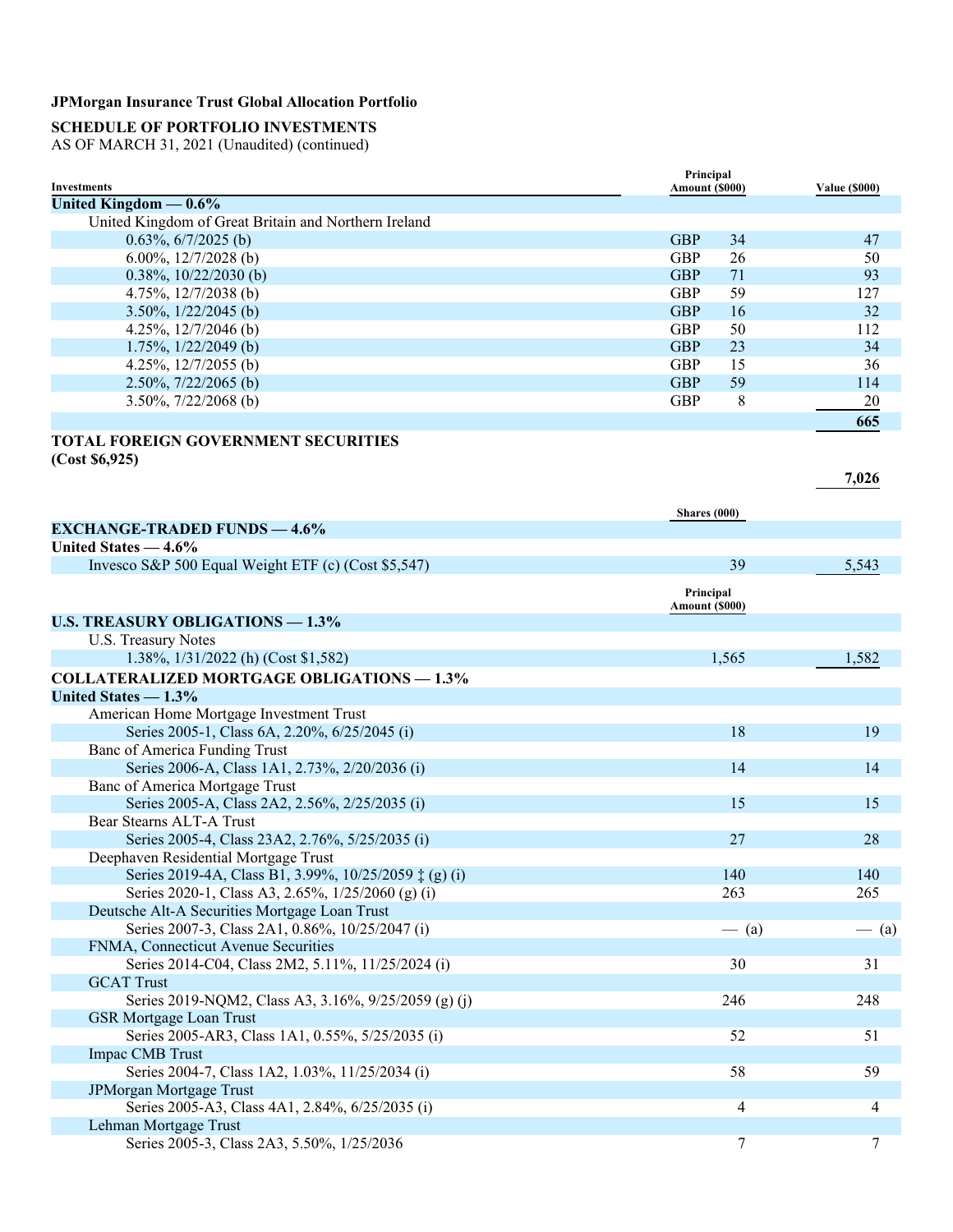| Merrill Lynch Mortgage Investors Trust                                  |     |       |
|-------------------------------------------------------------------------|-----|-------|
| Series 2007-1, Class 4A3, 2.49%, 1/25/2037 (i)                          | 12  | 12    |
| Morgan Stanley Mortgage Loan Trust                                      |     |       |
| Series 2004-5AR, Class 4A, 3.32%, 7/25/2034 (i)                         | 13  | 13    |
| New Residential Mortgage Loan Trust                                     |     |       |
| Series 2019-NQM4, Class M1, 2.99%, 9/25/2059 ‡ (g) (i)                  | 300 | 302   |
| Opteum Mortgage Acceptance Corp. Asset-Backed Pass-Through Certificates |     |       |
| Series 2005-5, Class 1APT, 0.67%, 12/25/2035 (i)                        | 36  | 36    |
| <b>Residential Asset Securitization Trust</b>                           |     |       |
| Series 2004-A6, Class A1, 5.00%, 8/25/2019                              |     |       |
| Structured Adjustable Rate Mortgage Loan Trust                          |     |       |
| Series 2007-9, Class 1A1, 1.70%, 10/25/2037 (i)                         | 268 | 262   |
| WaMu Mortgage Pass-Through Certificates Trust                           |     |       |
| Series 2005-AR3, Class A1, 2.71%, 3/25/2035 (i)                         | 11  | 11    |
| Series 2005-AR5, Class A6, 3.67%, 5/25/2035 (i)                         | 17  | 18    |
| Series 2005-AR10, Class 1A3, 3.10%, 9/25/2035 (i)                       | 17  | 18    |
| <b>TOTAL COLLATERALIZED MORTGAGE OBLIGATIONS</b>                        |     |       |
| (Cost \$1,528)                                                          |     | 1.554 |
|                                                                         |     |       |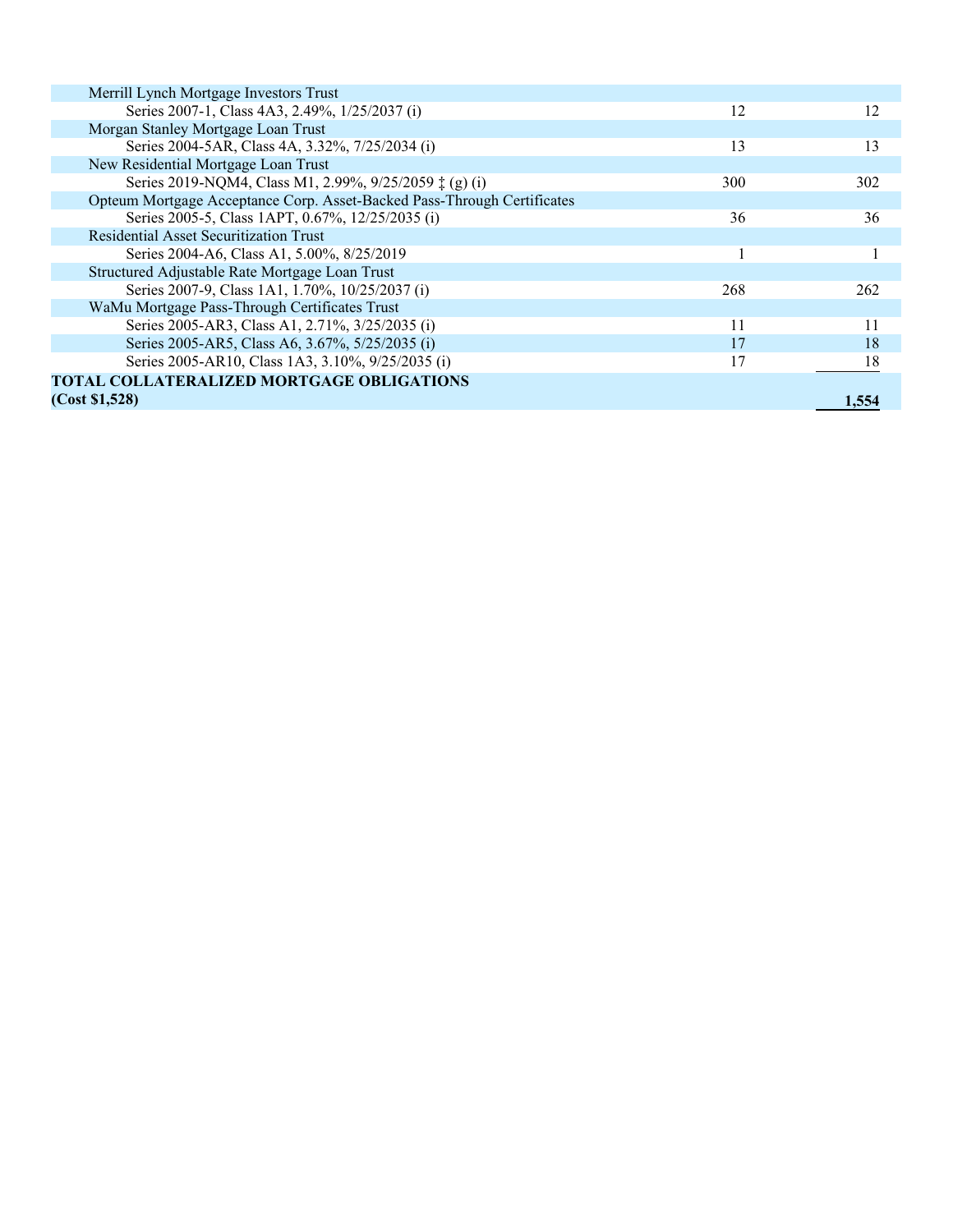# **SCHEDULE OF PORTFOLIO INVESTMENTS**

|                                                                                                             | Principal      |                      |
|-------------------------------------------------------------------------------------------------------------|----------------|----------------------|
| <b>Investments</b><br><b>COMMERCIAL MORTGAGE-BACKED SECURITIES - 1.1%</b>                                   | Amount (\$000) | <b>Value (\$000)</b> |
| United States $-1.1\%$                                                                                      |                |                      |
| <b>BANK</b>                                                                                                 |                |                      |
| Series 2017-BNK7, Class B, 3.95%, 9/15/2060                                                                 | 25             | 27                   |
| BX Commercial Mortgage Trust                                                                                |                |                      |
| Series 2020-BXLP, Class F, 2.11%, 12/15/2036 ‡ (g) (i)                                                      | 100            | 100                  |
| Citigroup Commercial Mortgage Trust                                                                         |                |                      |
| Series 2012-GC8, Class D, 4.88%, 9/10/2045 ‡ (g) (i)                                                        | 100            | 85                   |
| Series 2016-P6, Class D, 3.25%, 12/10/2049 ‡ (g)                                                            | 20             | 16                   |
| Series 2017-P7, Class D, 3.25%, 4/14/2050 $\ddagger$ (g)                                                    | 23             | 20                   |
| Series 2017-P7, Class B, 4.14%, 4/14/2050 $\ddagger$ (i)                                                    | 15             | 16                   |
| <b>Commercial Mortgage Trust</b>                                                                            |                |                      |
|                                                                                                             |                |                      |
| Series 2016-CR28, Class C, 4.64%, 2/10/2049 ‡ (i)                                                           | 100            | 107                  |
| <b>DBGS</b> Mortgage Trust                                                                                  | 100            | 100                  |
| Series 2018-5BP, Class B, 0.94%, 6/15/2033 ‡ (g) (i)                                                        |                |                      |
| FHLMC, Multi-Family Structured Pass-Through Certificates<br>Series K734, Class X3, IO, 2.17%, 7/25/2026 (i) |                |                      |
|                                                                                                             | 180<br>14,557  | 17<br>83             |
| Series K083, Class X1, IO, 0.03%, 9/25/2028 (i)                                                             |                |                      |
| Series K094, Class X1, IO, 0.88%, 6/25/2029 (i)                                                             | $-$ (a)        | $-$ (a)              |
| Series K723, Class X3, IO, 1.92%, 10/25/2034 (i)                                                            | 119            | 5                    |
| Series K153, Class X3, IO, 3.77%, 4/25/2035 (i)                                                             | 100            | 31                   |
| Series K716, Class X3, IO, 1.78%, 8/25/2042 (i)                                                             | 317            | $-$ (a)              |
| Series K726, Class X3, IO, 2.13%, 7/25/2044 (i)                                                             | 302            | 18                   |
| Series K728, Class X3, IO, 1.95%, 11/25/2045 (i)                                                            | 151            | 10                   |
| Series K071, Class X3, IO, 2.01%, 11/25/2045 (i)                                                            | 700            | 82                   |
| Series K092, Class X3, IO, 2.25%, 5/25/2047 (i)                                                             | 100            | 16                   |
| Series K094, Class X3, IO, 2.12%, 7/25/2047 (i)                                                             | 588            | 88                   |
| <b>FREMF</b>                                                                                                |                |                      |
| Series 2018-KF46, Class B, 2.07%, 3/25/2028 (g) (i)                                                         | 6              | 5                    |
| <b>FREMF Mortgage Trust</b>                                                                                 |                |                      |
| Series 2015-KF09, Class B, 5.47%, 5/25/2022 (g) (i)                                                         | 2              | 2                    |
| Series 2015-KF10, Class B, 6.22%, 7/25/2022 (g) (i)                                                         | 7              | 7                    |
| Series 2017-KF32, Class B, 2.67%, 5/25/2024 (g) (i)                                                         | 6              | 6                    |
| Series 2017-KF38, Class B, 2.62%, 9/25/2024 (g) (i)                                                         | 6              | 6                    |
| Series 2018-KF42, Class B, 2.32%, 12/25/2024 (g) (i)                                                        | 6              | 5                    |
| Series 2018-KF45, Class B, 2.07%, 3/25/2025 (g) (i)                                                         | 14             | 14                   |
| Series 2018-KF49, Class B, 2.02%, 6/25/2025 (g) (i)                                                         | 4              | $\overline{4}$       |
| Series 2018-KC02, Class B, 4.09%, 7/25/2025 (g) (i)                                                         | 35             | 36                   |
| Series 2018-KF53, Class B, 2.17%, 10/25/2025(i)                                                             | 47             | 47                   |
| Series 2019-KC03, Class B, 4.37%, 1/25/2026 (g) (i)                                                         | 30             | 30                   |
| Series 2019-KF62, Class B, 2.17%, 4/25/2026 (g) (i)                                                         | 22             | 22                   |
| Series 2018-KF50, Class B, 2.02%, 7/25/2028 (g) (i)                                                         | 7              | 7                    |
| Series 2019-KF63, Class B, 2.47%, 5/25/2029 (g) (i)                                                         | 57             | 57                   |
| Series 2012-K19, Class C, 4.02%, 5/25/2045 (g) (i)                                                          | 10             | 10                   |
| Series 2017-K67, Class C, 3.94%, 9/25/2049 (g) (i)                                                          | 15             | 16                   |
| Series 2020-K737, Class B, 3.30%, 1/25/2053 (g) (i)                                                         | 100            | 105                  |
| Series 2019-K96, Class B, 3.81%, 8/25/2056 (g) (i)                                                          | 30             | 32                   |
| <b>GNMA</b>                                                                                                 |                |                      |
| Series 2013-178, IO, 0.39%, 6/16/2055 (i)                                                                   | 62             | 1                    |
| Series 2015-172, IO, 0.71%, 3/16/2057 (i)                                                                   | 105            | 4                    |
| Series 2016-40, IO, 0.67%, 7/16/2057 (i)                                                                    | 349            | 13                   |
| Series 2017-69, IO, 0.81%, 7/16/2059 (i)                                                                    | 313            | 17                   |
| Series 2018-119, IO, 0.70%, 5/16/2060 (i)                                                                   | 161            | 10                   |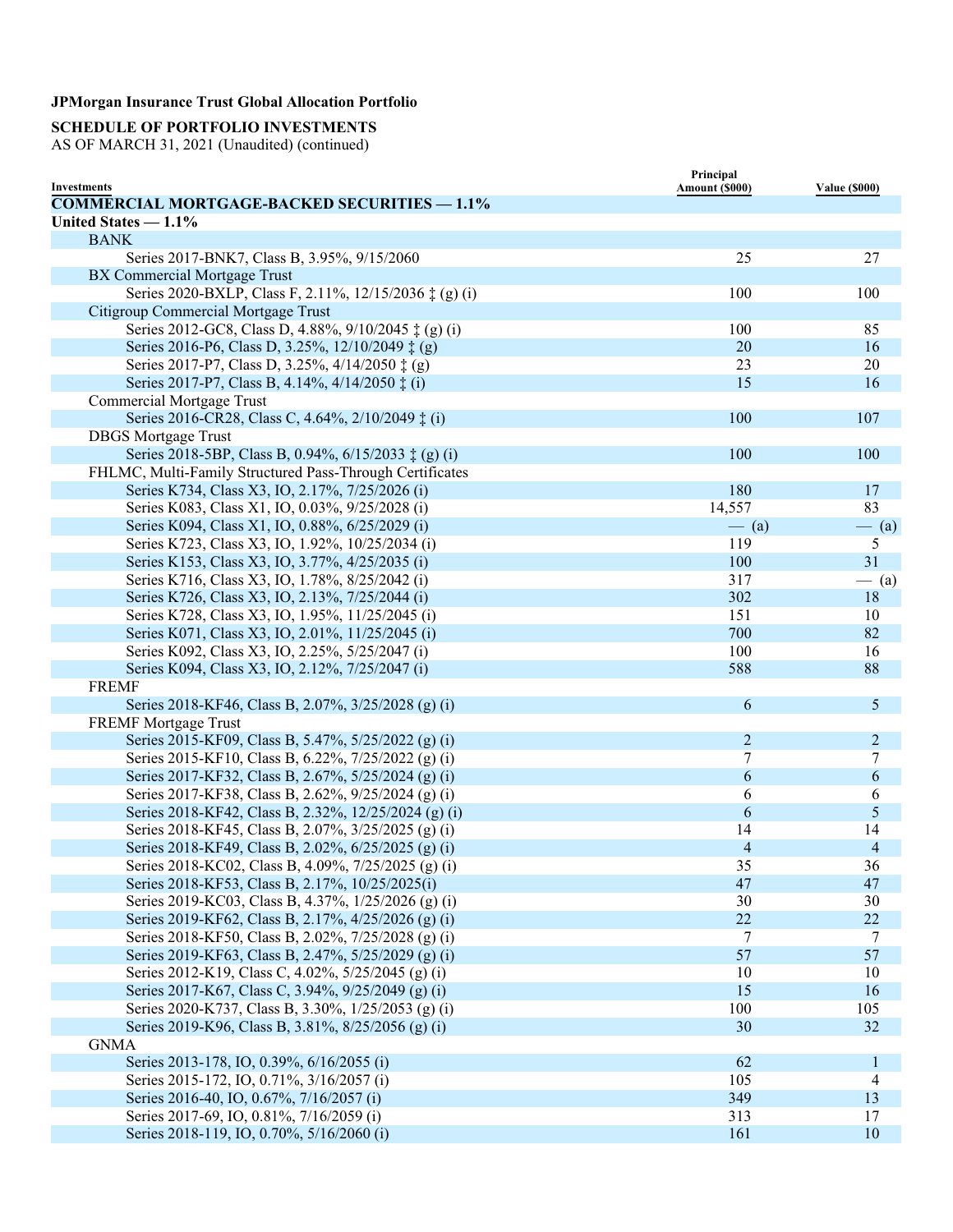| LB Commercial Mortgage Trust                                 |    |       |
|--------------------------------------------------------------|----|-------|
| Series 2007-C3, Class AJ, 5.62%, 7/15/2044 (i)               | 4  |       |
| LB-UBS Commercial Mortgage Trust                             |    |       |
| Series 2006-C6, Class AJ, 5.45%, 9/15/2039 ‡ (i)             | 54 |       |
| Morgan Stanley Capital I Trust                               |    |       |
| Series 2018-MP, Class D, 4.28%, 7/11/2040 $\ddagger$ (g) (i) | 15 |       |
| TOTAL COMMERCIAL MORTGAGE-BACKED SECURITIES                  |    |       |
| (Cost \$1,372)                                               |    | 1.327 |
|                                                              |    |       |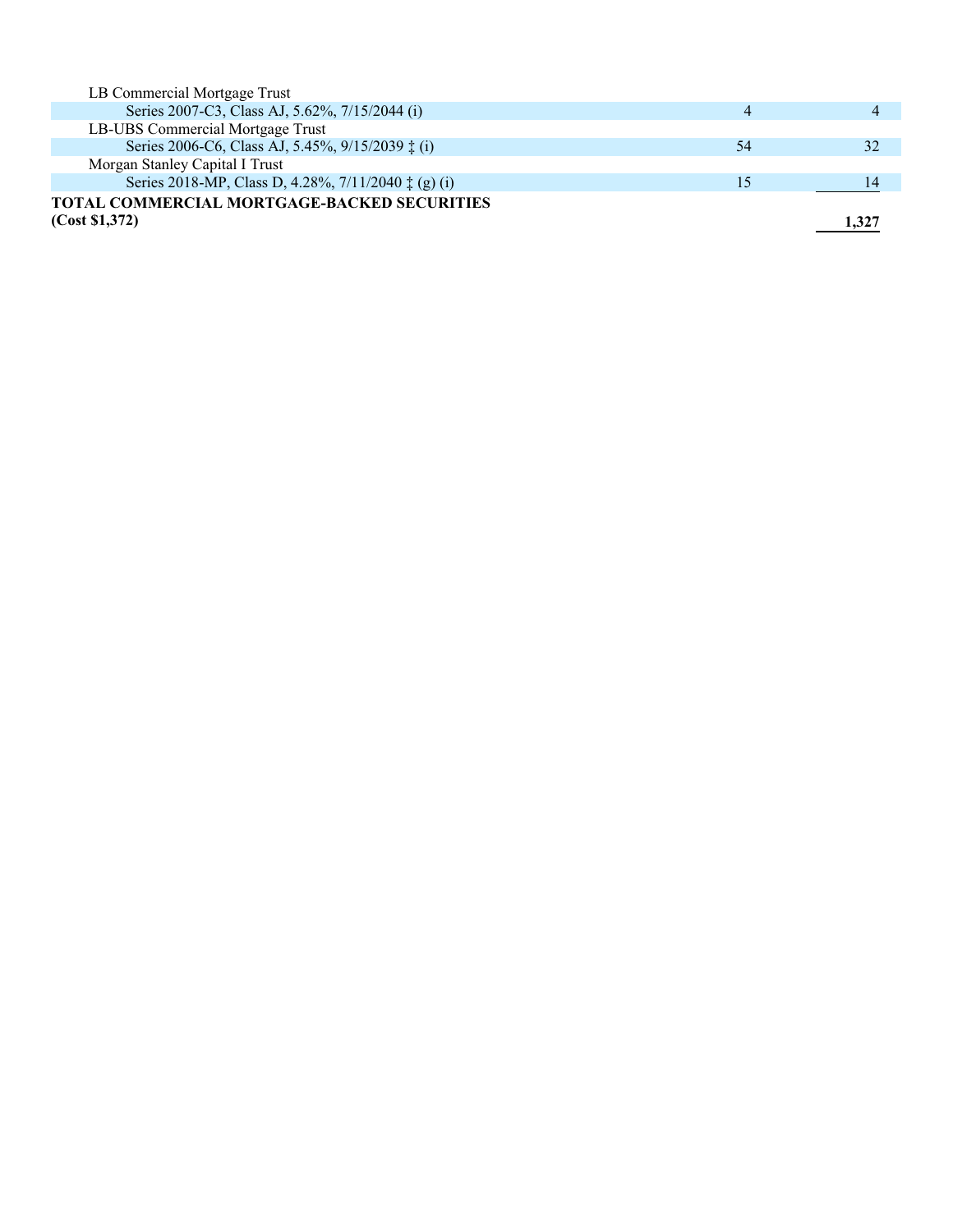# **SCHEDULE OF PORTFOLIO INVESTMENTS**

|                                                            | Principal      |     |                      |
|------------------------------------------------------------|----------------|-----|----------------------|
| <b>Investments</b>                                         | Amount (\$000) |     | <b>Value (\$000)</b> |
| <b>CORPORATE BONDS - 0.9%</b>                              |                |     |                      |
| China $-0.2\%$                                             |                |     |                      |
| China Development Bank                                     |                |     |                      |
| $0.88\%, 1/24/2024$ (b)                                    | <b>EUR</b>     | 200 | 240                  |
| France $-0.2%$                                             |                |     |                      |
| Dexia Credit Local SA                                      |                |     |                      |
| $0.75\%, 1/25/2023$ (b)                                    | <b>EUR</b>     | 100 | 120                  |
| 1.63%, $12/8/2023$ (b)                                     | <b>GBP</b>     | 100 | 142                  |
|                                                            |                |     | 262                  |
| Netherlands $-0.1\%$                                       |                |     |                      |
| <b>BNG Bank NV</b>                                         |                |     |                      |
| 4.75%, $3/6/2023$ (b)                                      | <b>AUD</b>     | 15  | 12                   |
| 1.90%, $11/26/2025$ (b)                                    | <b>AUD</b>     | 90  | 71                   |
|                                                            |                |     | 83                   |
| Singapore $-0.2\%$                                         |                |     |                      |
| Temasek Financial I Ltd.                                   |                |     |                      |
| $0.50\%, \frac{3}{12022}$ (b)                              | <b>EUR</b>     | 150 | 177                  |
| South Korea $-0.2\%$                                       |                |     |                      |
| Korea Development Bank (The)                               |                |     |                      |
| $1.75\%, 12/15/2022$ (b)                                   | <b>GBP</b>     | 100 | 141                  |
| $0.63\%, \frac{7}{17/2023}$ (b)                            | <b>EUR</b>     | 100 | 119                  |
|                                                            |                |     | 260                  |
|                                                            |                |     |                      |
| <b>TOTAL CORPORATE BONDS</b>                               |                |     |                      |
| (Cost \$974)                                               |                |     | 1,022                |
| <b>ASSET-BACKED SECURITIES - 0.4%</b>                      |                |     |                      |
| United States - 0.4%                                       |                |     |                      |
| AMRESCO Residential Securities Corp. Mortgage Loan Trust   |                |     |                      |
| Series 1997-1, Class A7, 7.61%, 3/25/2027 ‡                |                | 1   | 1                    |
| Asset-Backed Securities Corp. Home Equity Loan Trust       |                |     |                      |
| Series 2003-HE6, Class M2, 2.58%, 11/25/2033 ‡ (i)         |                | 46  | 46                   |
| Series 2004-HE3, Class M2, 1.79%, 6/25/2034 ‡ (i)          |                | 57  | 58                   |
| Bear Stearns Asset-Backed Securities Trust                 |                |     |                      |
| Series 2004-HE5, Class M2, 1.98%, 7/25/2034 $\ddagger$ (i) |                | 11  | 12                   |
| Series 2003-2, Class M1, 1.91%, 3/25/2043 ‡ (i)            |                | 29  | 29                   |
| Countrywide Asset-Backed Certificates                      |                |     |                      |
| Series 2004-2, Class M1, 0.86%, 5/25/2034 ‡ (i)            |                | 16  | 16                   |
| CWABS, Inc. Asset-Backed Certificates                      |                |     |                      |
| Series 2004-1, Class M2, 0.93%, 3/25/2034 ‡ (i)            |                | 38  | 38                   |
| CWABS, Inc. Asset-Backed Certificates Trust                |                |     |                      |
| Series 2004-5, Class M3, 1.83%, 7/25/2034 ‡ (i)            |                | 47  | 47                   |
| Exeter Automobile Receivables Trust                        |                |     |                      |
| Series 2018-4A, Class E, 5.38%, 7/15/2025 (g)              |                | 20  | 21                   |
| Long Beach Mortgage Loan Trust                             |                |     |                      |
| Series 2004-4, Class M1, 1.01%, 10/25/2034 ‡ (i)           |                | 58  | 57                   |
| Series 2004-6, Class A3, 1.41%, 11/25/2034 $\ddagger$ (i)  |                | 4   | 4                    |
| Morgan Stanley ABS Capital I, Inc. Trust                   |                |     |                      |
| Series 2003-NC10, Class M1, 1.13%, 10/25/2033 ‡ (i)        |                | 30  | 30                   |
| <b>Structured Asset Investment Loan Trust</b>              |                |     |                      |
| Series 2003-BC11, Class M1, 1.08%, 10/25/2033 ‡ (i)        |                | 9   | 9                    |
| Structured Asset Securities Corp. Mortgage Loan Trust      |                |     |                      |
| Series 2006-BC6, Class A4, 0.28%, 1/25/2037 (i)            |                | 49  | 48                   |
| Series 2007-WF2, Class A1, 1.11%, 8/25/2037 ‡ (i)          |                | 29  | 29                   |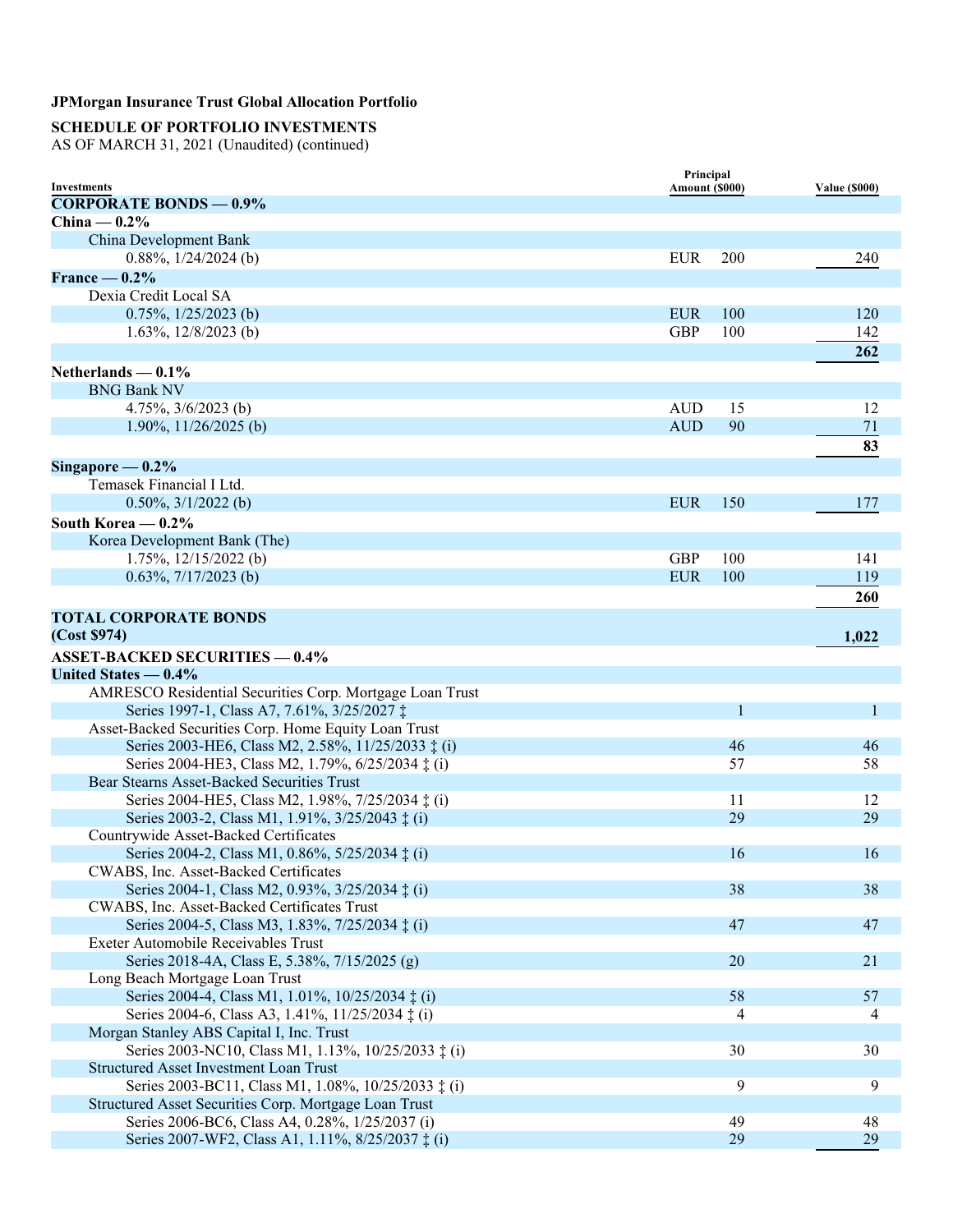| <b>TOTAL ASSET-BACKED SECURITIES</b>     |                          |                |                   |
|------------------------------------------|--------------------------|----------------|-------------------|
| (Cost \$415)                             |                          |                | 445               |
| $SUPRANATIONAL - 0.1%$                   |                          |                |                   |
| European Investment Bank                 |                          |                |                   |
| 0.50%, 6/21/2023                         | <b>AUD</b>               | 30             | 23                |
| Inter-American Development Bank          |                          |                |                   |
| $0.50\%, 5/23/2023$                      | <b>CAD</b>               | 63             | 50                |
| 4.40%, $1/26/2026$                       | <b>CAD</b>               | 16             | 15                |
| <b>TOTAL SUPRANATIONAL</b>               |                          |                |                   |
| (Cost \$83)                              |                          |                | 88                |
|                                          | No. of<br>Rights $(000)$ |                |                   |
| $RIGHTS - 0.0\%$ (d)                     |                          |                |                   |
| Australia — $0.0\%$ (d)                  |                          |                |                   |
| Computershare Ltd., expiring 4/19/2021 * |                          | $-$ (a)        | $\left( a\right)$ |
| Italy — $0.0\%$ (d)                      |                          |                |                   |
| Snam SpA, expiring 4/7/2021 *            |                          | $\overline{7}$ | $-$ (a)           |
| <b>TOTAL RIGHTS</b>                      |                          |                |                   |
| (Cost S <sub>—</sub> )                   |                          |                | $-$ (a)           |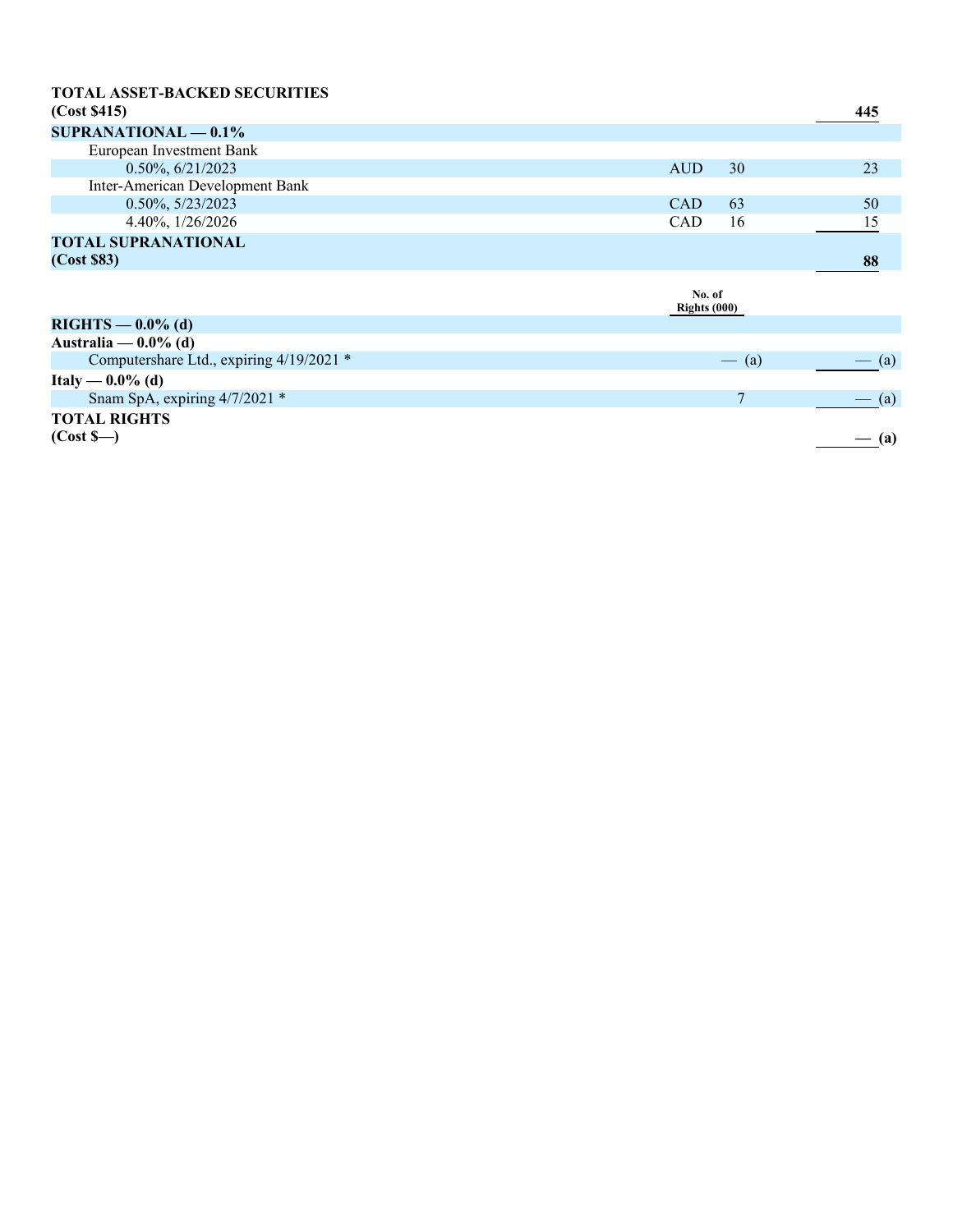# **SCHEDULE OF PORTFOLIO INVESTMENTS**

AS OF MARCH 31, 2021 (Unaudited) (continued)

|                                                                                          | Principal              |                      |
|------------------------------------------------------------------------------------------|------------------------|----------------------|
| Investments                                                                              | Amount (\$000)         | <b>Value (\$000)</b> |
| <b>SHORT-TERM INVESTMENTS - 14.6%</b><br><b>FOREIGN GOVERNMENT TREASURY BILLS - 7.8%</b> |                        |                      |
|                                                                                          |                        |                      |
| Canadian Treasury Bills 0.10%, 4/1/2021 (k)                                              | CAD 3,344              | 2,661                |
| $0.11\%, \frac{4}{29/2021}$ (k)                                                          | CAD 4,255<br>CAD 4,258 | 3,385                |
| $0.18\%, 2/3/2022$ (k)                                                                   |                        | 3,384                |
| TOTAL FOREIGN GOVERNMENT TREASURY BILLS                                                  |                        |                      |
| (Cost \$9,271)                                                                           |                        | 9,430                |
|                                                                                          |                        |                      |
|                                                                                          | Shares (000)           |                      |
| <b>INVESTMENT COMPANIES - 2.1%</b>                                                       |                        |                      |
| JPMorgan Prime Money Market Fund Class Institutional Shares, 0.09% (f) (l)               |                        |                      |
| (Cost \$2,607)                                                                           | 2,606                  | 2,607                |
| <b>INVESTMENT OF CASH COLLATERAL FROM SECURITIES LOANED - 4.7%</b>                       |                        |                      |
| JPMorgan Securities Lending Money Market Fund Agency SL Class Shares, 0.13% (f) (l)      | 4,199                  | 4,200                |
| JPMorgan U.S. Government Money Market Fund Class IM Shares, 0.04% (f) (l)                | 1,447                  | 1,447                |
| TOTAL INVESTMENT OF CASH COLLATERAL FROM SECURITIES LOANED                               |                        |                      |
| (Cost \$5,647)                                                                           |                        | 5,647                |
| <b>TOTAL SHORT-TERM INVESTMENTS</b>                                                      |                        |                      |
| (Cost \$17,525)                                                                          |                        | 17,684               |
| <b>TOTAL LONG POSITIONS</b>                                                              |                        |                      |
| (Cost \$104, 148)                                                                        |                        |                      |
|                                                                                          |                        | 125,988              |
| <b>SHORT POSITIONS — <math>(0.8)\%</math></b>                                            |                        |                      |
| COMMON STOCKS $-$ (0.7)%                                                                 |                        |                      |
| United States $- (0.7)\%$                                                                |                        |                      |
| Entergy Corp.                                                                            | $-$ (a)                | (13)                 |
| Kellogg Co.                                                                              | $-$ (a)                | (23)                 |
| Magellan Health, Inc. *                                                                  | (1)                    | (77)                 |
| Navistar International Corp. *                                                           | (3)                    | (126)                |
| NIC, Inc.                                                                                | (2)                    | (68)                 |
| Perspecta, Inc.                                                                          | (4)                    | (130)                |
| Pinnacle West Capital Corp.                                                              | $-$ (a)                | (37)                 |
| RealPage, Inc. *                                                                         | (1)                    | (112)                |
| Sirius XM Holdings, Inc.                                                                 | (20)                   | (119)                |
| Varian Medical Systems, Inc. *                                                           | (1)                    | (121)                |
| <b>TOTAL COMMON STOCKS</b>                                                               |                        |                      |
| (Process \$(814))                                                                        |                        | (826)                |
| <b>EXCHANGE-TRADED FUNDS — <math>(0.1)\%</math></b>                                      |                        |                      |
| United States $- (0.1)\%$                                                                |                        |                      |
| SPDR S&P 500 ETF Trust(Proceeds \$(124))                                                 | $-$ (a)                | (126)                |
| <b>TOTAL SHORT POSITIONS</b>                                                             |                        |                      |
| (Process \$(938))                                                                        |                        | (952)                |
| Total Investments - 103.5%                                                               |                        |                      |
| (Cost \$103,210)                                                                         |                        | 125,036              |
| Liabilities in Excess of Other Assets $- (3.5)\%$                                        |                        | (4,192)              |
| Net Assets - 100.0%                                                                      |                        | 120,844              |
|                                                                                          |                        |                      |

Percentages indicated are based on net assets.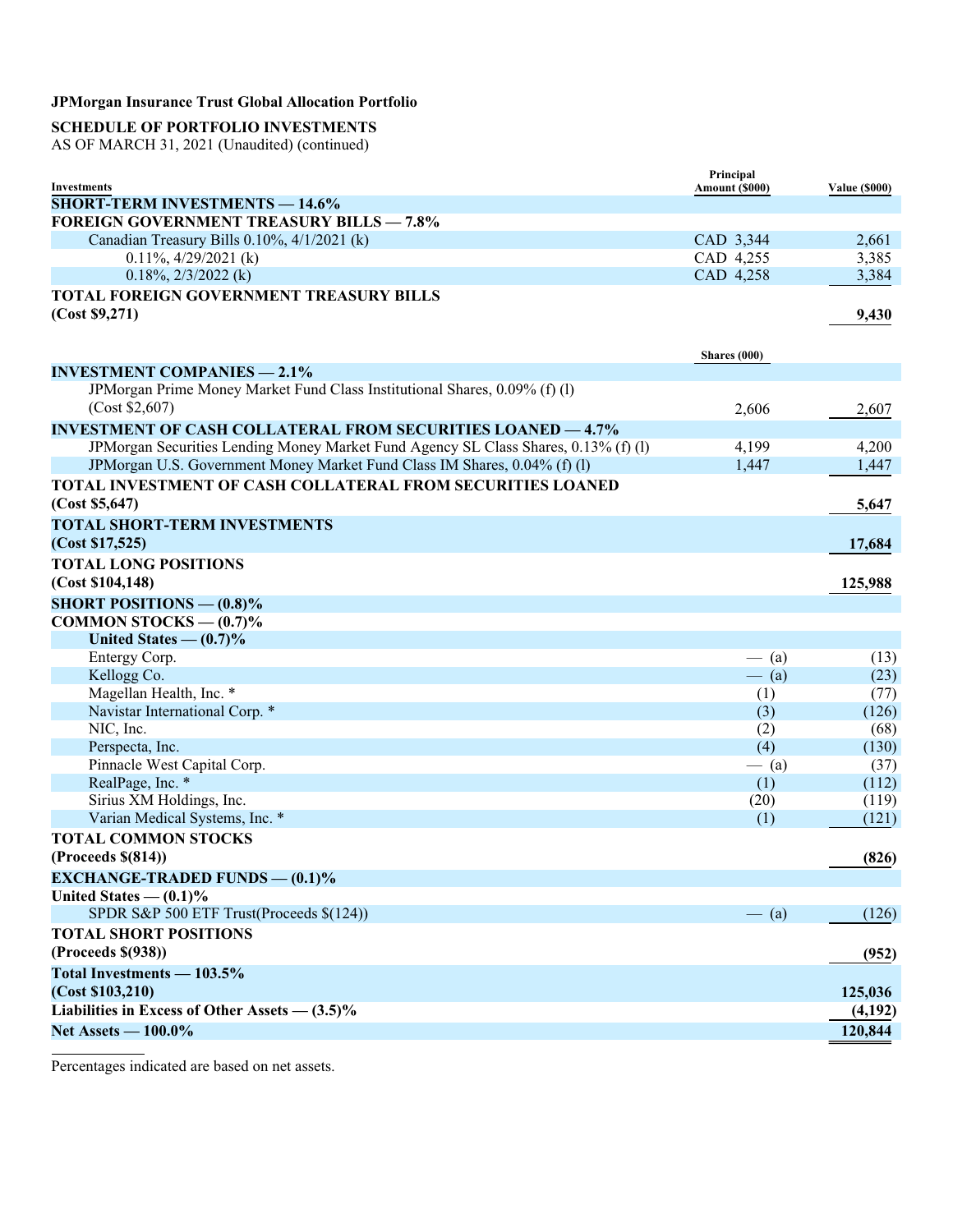# **SCHEDULE OF PORTFOLIO INVESTMENTS**

AS OF MARCH 31, 2021 (Unaudited) (continued)

### **Summary of Investments by Industry, March 31, 2021**

The following table represents the portfolio investments of the Portfolio by industry classifications as a percentage of total investments:

| LONG PORTFOLIO COMPOSITION BY INDUSTRY       | <b>PERCENTAGE</b> |
|----------------------------------------------|-------------------|
| <b>Fixed Income</b>                          | 15.3%             |
| Foreign Government Treasury Bills            | 7.5               |
| <b>Foreign Government Securities</b>         | 5.6               |
| U.S. Equity                                  | 5.1               |
| <b>International Equity</b>                  | 4.6               |
| Exchange-Traded Fund                         | 4.4               |
| <b>Banks</b>                                 | 3.8               |
| Semiconductors & Semiconductor Equipment     | 2.9               |
| Insurance                                    | 2.2               |
| Software                                     | 2.2               |
| <b>IT Services</b>                           | 1.9               |
| Pharmaceuticals                              | 1.8               |
| Machinery                                    | 1.7               |
| Interactive Media & Services                 | 1.7               |
| Internet & Direct Marketing Retail           | 1.7               |
| Capital Markets                              | 1.5               |
| Technology Hardware, Storage & Peripherals   | 1.4               |
| <b>Beverages</b>                             | 1.3               |
| <b>U.S. Treasury Notes</b>                   | 1.3               |
| <b>Specialty Retail</b>                      | 1.2               |
| <b>Collateralized Mortgage Obligations</b>   | 1.2               |
| Automobiles                                  | 1.2               |
| Health Care Providers & Services             | 1.1               |
| <b>Commercial Mortgage-Backed Securities</b> | 1.1               |
| Textiles, Apparel & Luxury Goods             | 1.0               |
| Oil, Gas & Consumable Fuels                  | 1.0               |
| Biotechnology                                | 1.0               |
| Road & Rail                                  | 1.0               |
| <b>Electric Utilities</b>                    | 1.0               |
| Chemicals                                    | 1.0               |
| Others (each less than 1.0%)                 | 13.7              |
| <b>Short-Term Investments</b>                | 6.6               |
| SHORT PORTFOLIO COMPOSITION BY INDUSTRY      | <b>PERCENTAGE</b> |
| <b>IT Services</b>                           | 20.9%             |
| Exchange-Traded Fund                         | 13.2              |
| Machinery                                    | 13.2              |
|                                              |                   |

| Machinery                        | 13.2 |
|----------------------------------|------|
| Health Care Equipment & Supplies | 12.7 |
| Media                            | 12.5 |
| Software                         | 11.7 |
| Health Care Providers & Services | 8.2  |
| <b>Electric Utilities</b>        | 5.2  |
| <b>Food Products</b>             | 2.4  |
|                                  |      |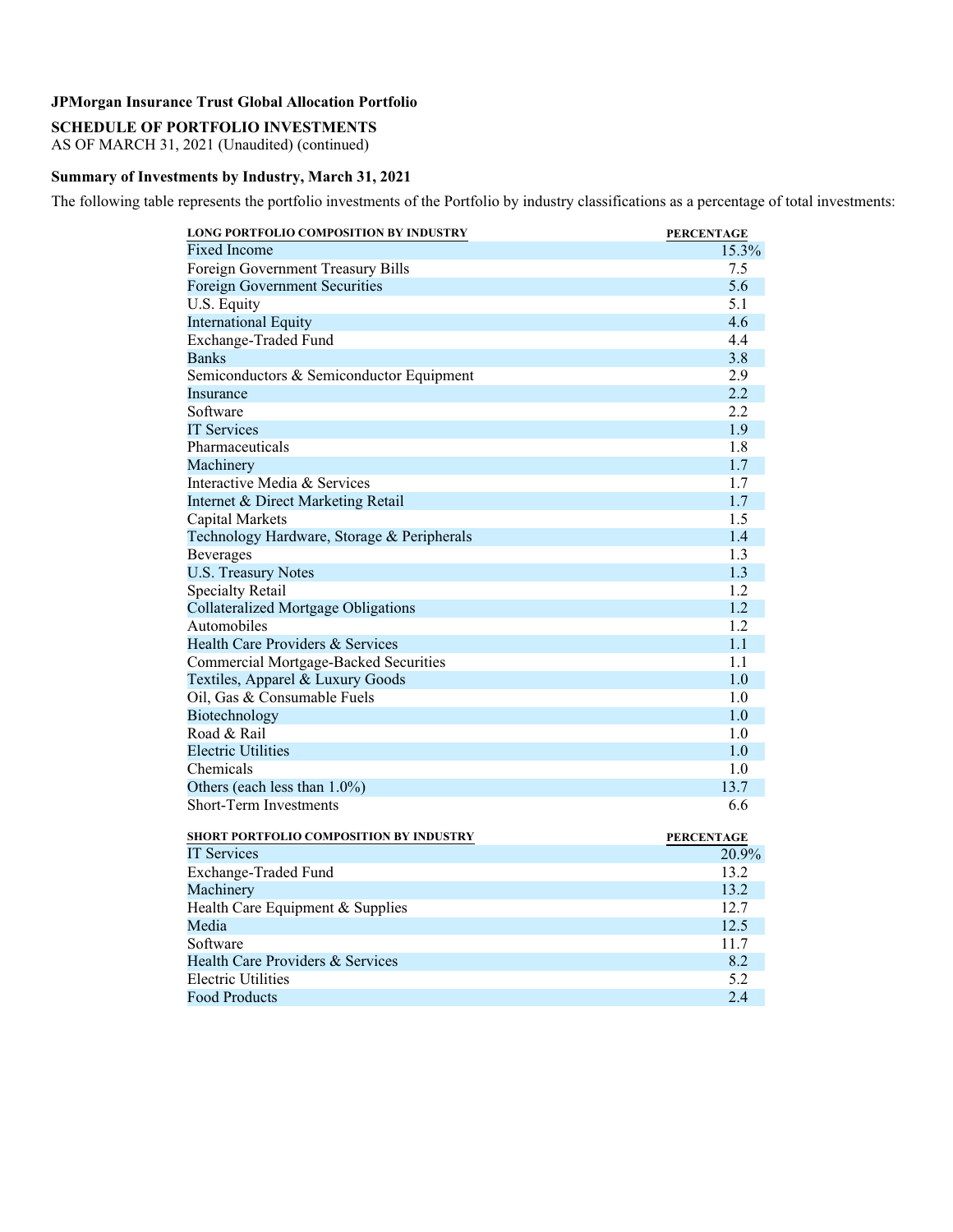**SCHEDULE OF PORTFOLIO INVESTMENTS** 

AS OF MARCH 31, 2021 (Unaudited) (continued)

### **Abbreviations**

| <b>ABS</b>   | <b>Asset-Backed Securities</b>                                                                                                                                                                                                                                                                                                                                                                                                            |
|--------------|-------------------------------------------------------------------------------------------------------------------------------------------------------------------------------------------------------------------------------------------------------------------------------------------------------------------------------------------------------------------------------------------------------------------------------------------|
| <b>ADR</b>   | American Depositary Receipt                                                                                                                                                                                                                                                                                                                                                                                                               |
| <b>AUD</b>   | Australian Dollar                                                                                                                                                                                                                                                                                                                                                                                                                         |
| CAD          | Canadian Dollar                                                                                                                                                                                                                                                                                                                                                                                                                           |
| <b>CHDI</b>  | Clearing House Electronic Subregister System (CHESS) Depository Interest                                                                                                                                                                                                                                                                                                                                                                  |
| <b>DKK</b>   | Danish Krone                                                                                                                                                                                                                                                                                                                                                                                                                              |
| <b>ETF</b>   | Exchange-Traded Fund                                                                                                                                                                                                                                                                                                                                                                                                                      |
| <b>EUR</b>   | Euro                                                                                                                                                                                                                                                                                                                                                                                                                                      |
| <b>FHLMC</b> | Federal Home Loan Mortgage Corp.                                                                                                                                                                                                                                                                                                                                                                                                          |
| <b>FNMA</b>  | Federal National Mortgage Association                                                                                                                                                                                                                                                                                                                                                                                                     |
| <b>GBP</b>   | <b>British Pound</b>                                                                                                                                                                                                                                                                                                                                                                                                                      |
| <b>GNMA</b>  | Government National Mortgage Association                                                                                                                                                                                                                                                                                                                                                                                                  |
| IO           | Interest Only represents the right to receive the monthly interest payments on an underlying pool of mortgage loans.<br>The principal amount shown represents the par value on the underlying pool. The yields on these securities are subject<br>to accelerated principal paydowns as a result of prepayment or refinancing of the underlying pool of mortgage<br>instruments. As a result, interest income may be reduced considerably. |
| <b>JPY</b>   | Japanese Yen                                                                                                                                                                                                                                                                                                                                                                                                                              |
| OYJ          | Public Limited Company                                                                                                                                                                                                                                                                                                                                                                                                                    |
| Preference   | A special type of equity investment that shares in the earnings of the company, has limited voting rights, and may have<br>a dividend preference. Preference shares may also have liquidation preference.                                                                                                                                                                                                                                 |
| PT           | Limited liability company                                                                                                                                                                                                                                                                                                                                                                                                                 |
| <b>REIT</b>  | Real Estate Investment Trust                                                                                                                                                                                                                                                                                                                                                                                                              |
| <b>SEK</b>   | Swedish Krona                                                                                                                                                                                                                                                                                                                                                                                                                             |
| <b>SGPS</b>  | Holding company                                                                                                                                                                                                                                                                                                                                                                                                                           |
| <b>SPDR</b>  | Standard & Poor's Depository Receipts                                                                                                                                                                                                                                                                                                                                                                                                     |
| (a)          | Amount rounds to less than one thousand.                                                                                                                                                                                                                                                                                                                                                                                                  |
| (b)          | Security exempt from registration pursuant to Regulation S under the Securities Act of 1933, as amended. Regulation S<br>applies to securities offerings that are made outside of the United States and do not involve direct selling efforts in the<br>United States and as such may have restrictions on resale.                                                                                                                        |
| (c)          | The security or a portion of this security is on loan at March 31, 2021. The total value of securities on loan at March 31,<br>2021 is \$5,489.                                                                                                                                                                                                                                                                                           |
| (d)          | Amount rounds to less than 0.1% of net assets.                                                                                                                                                                                                                                                                                                                                                                                            |
| (e)          | All or a portion of this security is segregated as collateral for short sales. The total value of securities segregated as<br>collateral is \$1,748.                                                                                                                                                                                                                                                                                      |
| (f)          | Investment in an affiliated fund, which is registered under the Investment Company Act of 1940, as amended, and is<br>advised by J.P. Morgan Investment Management Inc.                                                                                                                                                                                                                                                                   |
| (g)          | Securities exempt from registration under Rule 144A or section $4(a)(2)$ , of the Securities Act of 1933, as amended.                                                                                                                                                                                                                                                                                                                     |
| (h)          | All or a portion of this security is deposited with the broker as initial margin for futures contracts.                                                                                                                                                                                                                                                                                                                                   |
| (i)          | Variable or floating rate security, the interest rate of which adjusts periodically based on changes in current interest<br>rates and prepayments on the underlying pool of assets. The interest rate shown is the current rate as of March 31, 2021.                                                                                                                                                                                     |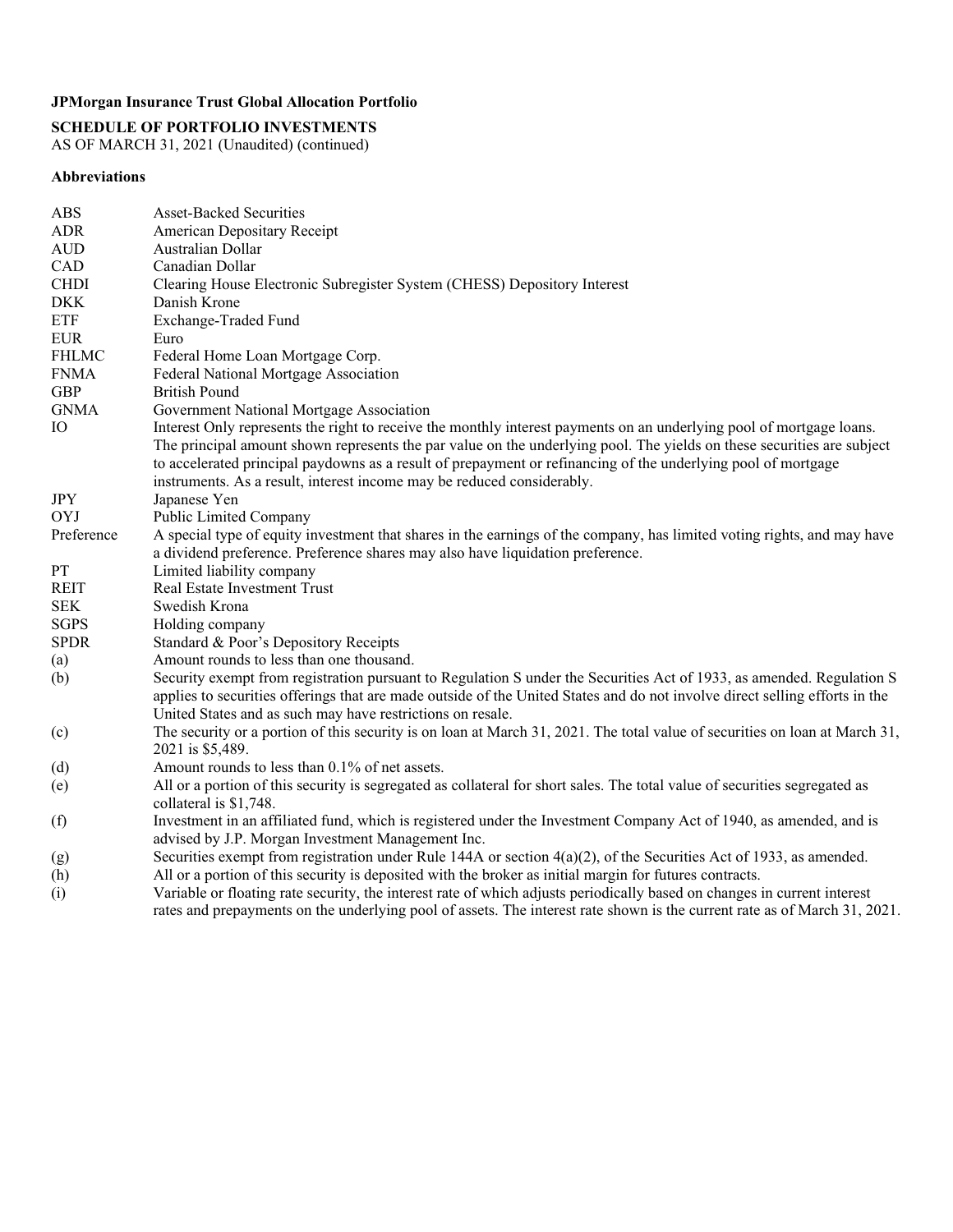## **SCHEDULE OF PORTFOLIO INVESTMENTS**

AS OF MARCH 31, 2021 (Unaudited) (continued)

- (j) Step bond. Interest rate is a fixed rate for an initial period that either resets at a specific date or may reset in the future contingent upon a predetermined trigger. The interest rate shown is the current rate as of March 31, 2021.
- (k) The rate shown is the effective yield as of March 31, 2021.
- (l) The rate shown is the current yield as of March 31, 2021.<br>Non-income producing security
- \* Non-income producing security.<br>
Yalue determined using signification
- Value determined using significant unobservable inputs.

Detailed information about investment portfolios of the underlying funds and ETFs can be found in shareholder reports filed with the Securities and Exchange Commission (SEC) by each such underlying fund semi-annually on Form N-CSR and in portfolio holdings filed quarterly on Form N-PORT, and are available for download from both the SEC's as well as the respective underlying fund's website. Detailed information about underlying J.P. Morgan Funds can also be found at www.jpmorganfunds.com or by calling 1-800-480-4111.

### **Futures contracts outstanding as of March 31, 2021 (amounts in thousands, except number of contracts):**

|                                     | Number of      | <b>Expiration</b> | Trading    | <b>Notional</b> | Value and<br>Unrealized<br>Appreciation |
|-------------------------------------|----------------|-------------------|------------|-----------------|-----------------------------------------|
| <b>Description</b>                  | Contracts      | Date              | Currency   | Amount (\$)     | (Depreciation) (\$)                     |
| <b>Long Contracts</b>               |                |                   |            |                 |                                         |
| Australia 10 Year Bond              | 19             | 06/2021           | <b>AUD</b> | 1,993           |                                         |
| Canada 10 Year Bond                 | 18             | 06/2021           | <b>CAD</b> | 1,990           | $-$ (a)                                 |
| EURO STOXX 50 Index                 | 46             | 06/2021           | <b>EUR</b> | 2,088           | 4                                       |
| Euro-Bund                           | 28             | 06/2021           | <b>EUR</b> | 5,621           | (24)                                    |
| Foreign Exchange AUD/USD            | 15             | 06/2021           | <b>USD</b> | 1,140           | (27)                                    |
| Foreign Exchange CAD/USD            | 35             | 06/2021           | <b>USD</b> | 2,785           | 6                                       |
| Foreign Exchange EUR/USD            | 51             | 06/2021           | <b>USD</b> | 7,487           | (153)                                   |
| Foreign Exchange GBP/USD            | 10             | 06/2021           | <b>USD</b> | 862             | (10)                                    |
| Foreign Exchange JPY/USD            | 50             | 06/2021           | <b>USD</b> | 5,648           | (113)                                   |
| FTSE 100 Index                      | 1              | 06/2021           | <b>GBP</b> | 92              | (1)                                     |
| Japan 10 Year Bond Mini             | 3              | 06/2021           | <b>JPY</b> | 409             | $-$ (a)                                 |
| Long Gilt                           | 9              | 06/2021           | <b>GBP</b> | 1,583           | (10)                                    |
| Russell 2000 E-Mini Index           | 32             | 06/2021           | <b>USD</b> | 3,557           | (201)                                   |
| SPI 200 Index                       | $\overline{2}$ | 06/2021           | <b>AUD</b> | 258             | (1)                                     |
| U.S. Treasury Long Bond             | 23             | 06/2021           | <b>USD</b> | 3,561           | (133)                                   |
| 3 Month Canadian Bankers Acceptance | $\mathbf{1}$   | 06/2022           | <b>CAD</b> | 198             | $-$ (a)                                 |
|                                     |                |                   |            |                 | (662)                                   |
| <b>Short Contracts</b>              |                |                   |            |                 |                                         |
| Euro-Bobl                           | (1)            | 06/2021           | <b>EUR</b> | (158)           | (a)                                     |
| Euro-Schatz                         | (7)            | 06/2021           | <b>EUR</b> | (920)           | (a)                                     |
| MSCI EAFE E-Mini Index              | (25)           | 06/2021           | <b>USD</b> | (2,740)         | 9                                       |
| MSCI Emerging Markets E-Mini Index  | (18)           | 06/2021           | <b>USD</b> | (1, 191)        | $\overline{\mathcal{L}}$                |
| S&P 500 E-Mini Index                | (5)            | 06/2021           | <b>USD</b> | (993)           | (12)                                    |
| U.S. Treasury 2 Year Note           | (1)            | 06/2021           | <b>USD</b> | (221)           | $-$ (a)                                 |
| U.S. Treasury 10 Year Note          | (18)           | 06/2021           | <b>USD</b> | (2,359)         | $-$ (a)                                 |
| 3 Month Canadian Bankers Acceptance | (1)            | 12/2021           | <b>CAD</b> | (198)           | $-$ (a)                                 |
|                                     |                |                   |            |                 |                                         |
|                                     |                |                   |            |                 | (661)                                   |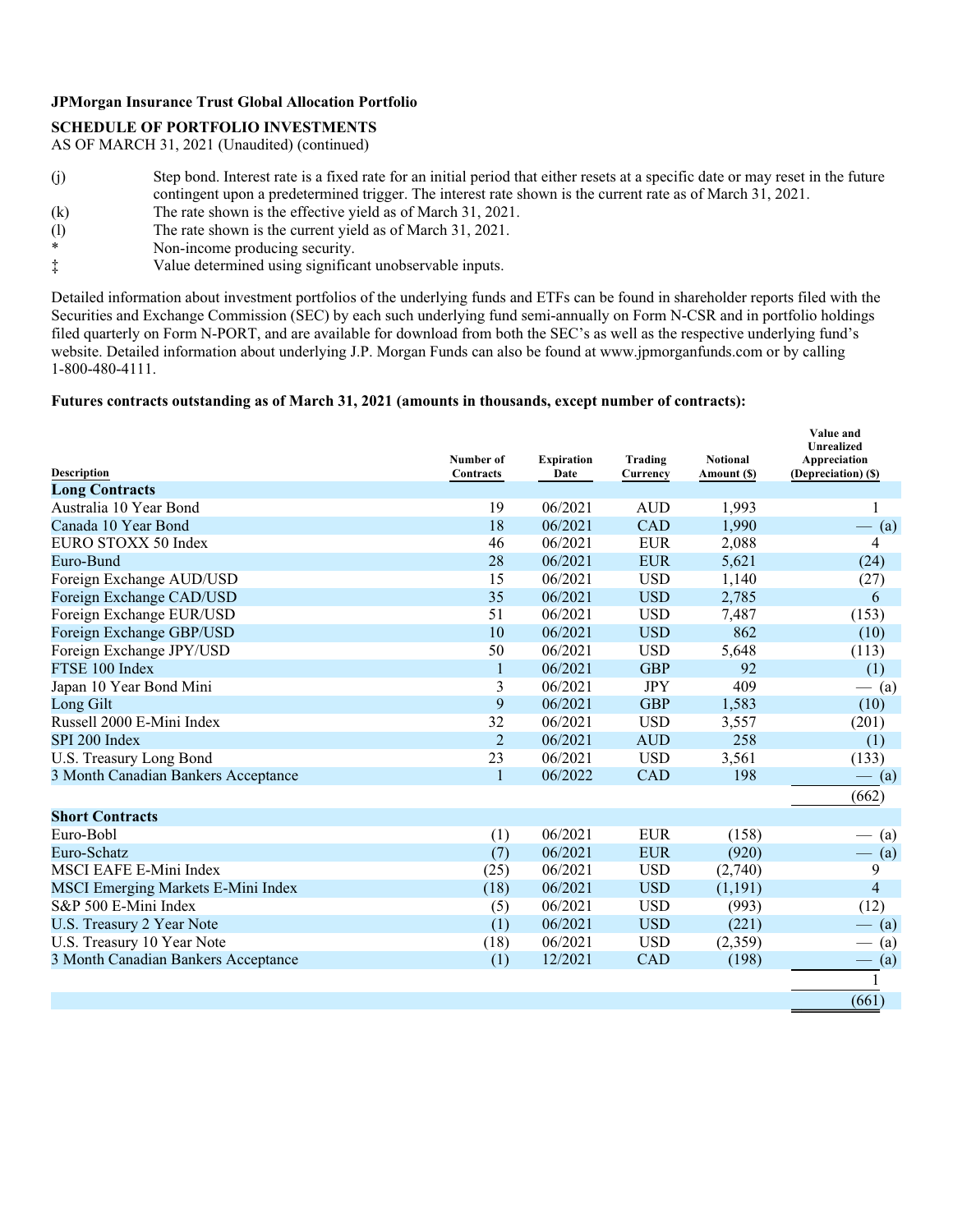## **SCHEDULE OF PORTFOLIO INVESTMENTS**

AS OF MARCH 31, 2021 (Unaudited) (continued)

### **Abbreviations**

| AUD         | Australian Dollar                             |
|-------------|-----------------------------------------------|
| <b>CAD</b>  | Canadian Dollar                               |
| <b>EAFE</b> | Europe, Australasia and Far East              |
| <b>EUR</b>  | Euro                                          |
| <b>FTSE</b> | Financial Times and the London Stock Exchange |
| <b>GBP</b>  | <b>British Pound</b>                          |
| <b>JPY</b>  | Japanese Yen                                  |
| <b>MSCI</b> | Morgan Stanley Capital International          |
| <b>SPI</b>  | <b>Australian Securities Exchange</b>         |
| <b>USD</b>  | United States Dollar                          |
| (a)         | Amount rounds to less than one thousand.      |

## **Forward foreign currency exchange contracts outstanding as of March 31, 2021 (amounts in thousands):**

| <b>Currency Purchased</b><br><b>Currency Sold</b> |                               |            |                 | Counterparty                               | <b>Settlement</b><br>Date | <b>Unrealized</b><br>Appreciation<br>(Depreciation) (\$) |
|---------------------------------------------------|-------------------------------|------------|-----------------|--------------------------------------------|---------------------------|----------------------------------------------------------|
| <b>USD</b>                                        | 38                            | <b>CAD</b> | $\overline{48}$ | Merrill Lynch International                | 4/5/2021                  | (a)                                                      |
| <b>USD</b>                                        | 34                            | <b>JPY</b> | 3,677           | Barclays Bank plc                          | 4/5/2021                  | (a)                                                      |
| <b>USD</b>                                        | 70                            | <b>JPY</b> | 7,488           | Citibank, NA                               | 4/5/2021                  | 3                                                        |
| <b>USD</b>                                        | 25                            | <b>JPY</b> | 2,755           | Royal Bank of Canada                       | 4/5/2021                  | 1                                                        |
| <b>USD</b>                                        | 2,167                         | <b>JPY</b> | 230,300         | TD Bank Financial Group                    | 4/5/2021                  | 87                                                       |
| <b>USD</b>                                        | 271                           | <b>AUD</b> | 349             | <b>BNP</b> Paribas                         | 4/6/2021                  | 6                                                        |
| <b>USD</b>                                        | 55                            | <b>DKK</b> | 338             | Merrill Lynch International                | 4/6/2021                  | $\overline{2}$                                           |
| <b>USD</b>                                        | 34                            | <b>EUR</b> | 28              | Barclays Bank plc                          | 4/6/2021                  | (a)                                                      |
| <b>USD</b>                                        | 4,304                         | <b>EUR</b> | 3,552           | <b>BNP</b> Paribas                         | 4/6/2021                  | 139                                                      |
| <b>USD</b>                                        | 23                            | <b>EUR</b> | 19              | State Street Corp.                         | 4/6/2021                  | 1                                                        |
| <b>USD</b>                                        | 85                            | <b>EUR</b> | 71              | TD Bank Financial Group                    | 4/6/2021                  | 1                                                        |
| <b>USD</b>                                        | 899                           | <b>GBP</b> | 646             | <b>BNP</b> Paribas                         | 4/6/2021                  | 9                                                        |
| <b>USD</b>                                        | 13                            | <b>JPY</b> | 1,394           | Barclays Bank plc                          | 4/6/2021                  | $-$ (a)                                                  |
| <b>USD</b>                                        | 41                            | <b>SEK</b> | 344             | Merrill Lynch International                | 4/6/2021                  | $\overline{2}$                                           |
| <b>CAD</b>                                        | 908                           | <b>USD</b> | 721             | TD Bank Financial Group                    | 4/19/2021                 | $\overline{2}$                                           |
| <b>USD</b>                                        | 6,952                         | CAD        | 8,677           | <b>BNP</b> Paribas                         | 4/19/2021                 | 48                                                       |
| <b>GBP</b>                                        | 11                            | <b>USD</b> | 15              | Barclays Bank plc                          | 5/5/2021                  | $-$ (a)                                                  |
| <b>USD</b>                                        | 161                           | <b>AUD</b> | 212             | Australia & New Zealand Banking Group Ltd. | 5/5/2021                  | $-$ (a)                                                  |
| <b>USD</b>                                        | 4,166                         | <b>EUR</b> | 3,544           | Barclays Bank plc                          | 5/5/2021                  | 6                                                        |
| <b>USD</b>                                        | 14                            | <b>EUR</b> | 12              | Merrill Lynch International                | 5/5/2021                  | (a)                                                      |
| <b>USD</b>                                        | 16                            | <b>GBP</b> | 11              | Barclays Bank plc                          | 5/5/2021                  | $-$ (a)                                                  |
| <b>USD</b>                                        | 40                            | <b>SEK</b> | 344             | <b>BNP</b> Paribas                         | 5/5/2021                  | (a)                                                      |
| <b>USD</b>                                        | 2,196                         | <b>JPY</b> | 242,864         | <b>BNP</b> Paribas                         | 5/6/2021                  | $\overline{c}$                                           |
|                                                   | Total unrealized appreciation |            |                 |                                            |                           | 309                                                      |
| <b>JPY</b>                                        | 1,356                         | <b>USD</b> | 13              | Merrill Lynch International                | 4/5/2021                  | $-$ (a)                                                  |
| <b>USD</b>                                        | 13                            | CAD        | 17              | Citibank, NA                               | 4/5/2021                  | $\frac{1}{1}$<br>(a)                                     |
| <b>USD</b>                                        | 223                           | <b>CAD</b> | 283             | Merrill Lynch International                | 4/5/2021                  | (2)                                                      |
| <b>AUD</b>                                        | 121                           | <b>USD</b> | 94              | Citibank, NA                               | 4/6/2021                  | (2)                                                      |
| <b>AUD</b>                                        | 16                            | <b>USD</b> | 13              | TD Bank Financial Group                    | 4/6/2021                  | (1)                                                      |
| <b>EUR</b>                                        | 81                            | <b>USD</b> | 98              | Barclays Bank plc                          | 4/6/2021                  | (3)                                                      |
| <b>EUR</b>                                        | 44                            | <b>USD</b> | 54              | Merrill Lynch International                | 4/6/2021                  | (2)                                                      |
| <b>GBP</b>                                        | 22                            | <b>USD</b> | 31              | Barclays Bank plc                          | 4/6/2021                  | (a)                                                      |
| <b>JPY</b>                                        | 1,394                         | <b>GBP</b> | 9               | State Street Corp.                         | 4/6/2021                  | $-$ (a)                                                  |
| <b>USD</b>                                        | 3,193                         | CAD        | 4,052           | Royal Bank of Canada                       | 4/19/2021                 | (31)                                                     |
| <b>EUR</b>                                        | 15                            | <b>USD</b> | 18              | <b>BNP</b> Paribas                         | 5/5/2021                  | $-$ (a)                                                  |
| <b>USD</b>                                        | 275                           | CAD        | 347             | TD Bank Financial Group                    | 5/5/2021                  | (1)                                                      |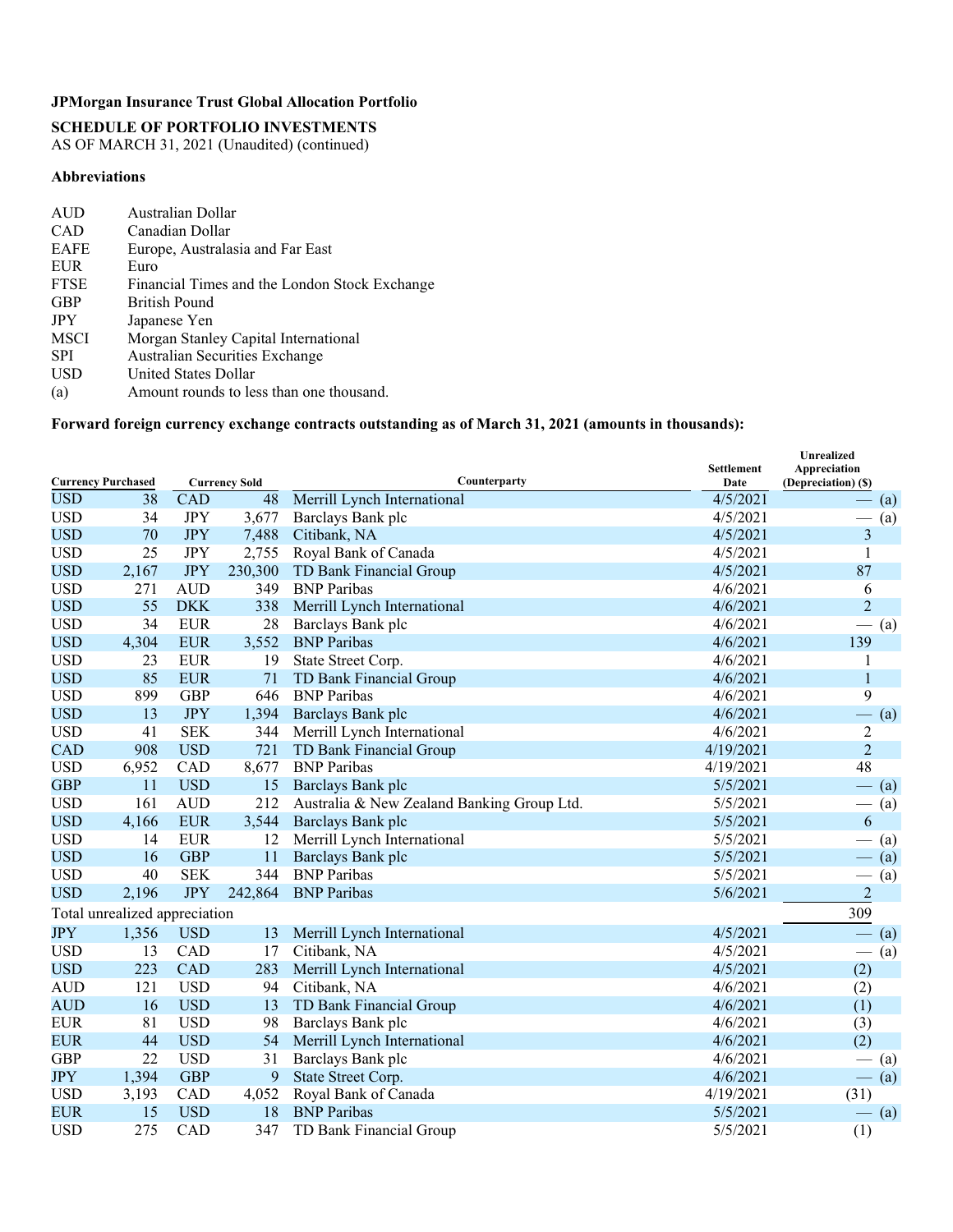| USD        | 53                            | <b>DKK</b> | 338 BNP Paribas                 | 5/5/2021 | $-$ (a) |
|------------|-------------------------------|------------|---------------------------------|----------|---------|
| <b>USD</b> | 872.                          | <b>GBP</b> | 633 Merrill Lynch International | 5/5/2021 |         |
| JPY        | .394                          | <b>USD</b> | 13 Barclays Bank plc            | 5/6/2021 | $-$ (a) |
|            | Total unrealized depreciation |            |                                 |          | (43)    |
|            | Net unrealized appreciation   |            |                                 |          | 266     |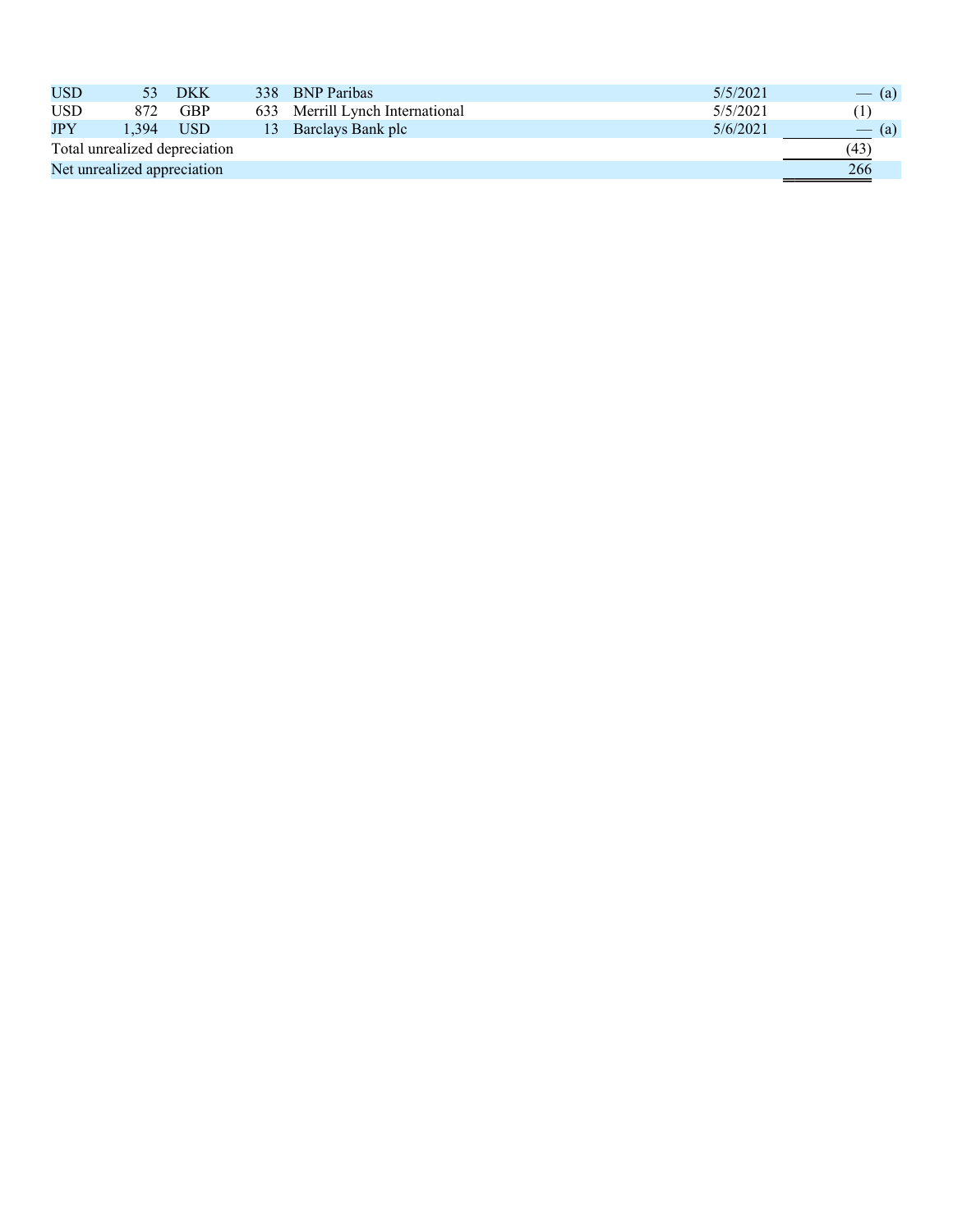**SCHEDULE OF PORTFOLIO INVESTMENTS**  AS OF MARCH 31, 2021 (Unaudited) (continued)

### **Abbreviations**

| AUD        | Australian Dollar                        |
|------------|------------------------------------------|
| <b>CAD</b> | Canadian Dollar                          |
| <b>DKK</b> | Danish Krone                             |
| <b>EUR</b> | Euro                                     |
| <b>GBP</b> | <b>British Pound</b>                     |
| <b>JPY</b> | Japanese Yen                             |
| <b>SEK</b> | Swedish Krona                            |
| <b>USD</b> | <b>United States Dollar</b>              |
| (a)        | Amount rounds to less than one thousand. |
|            |                                          |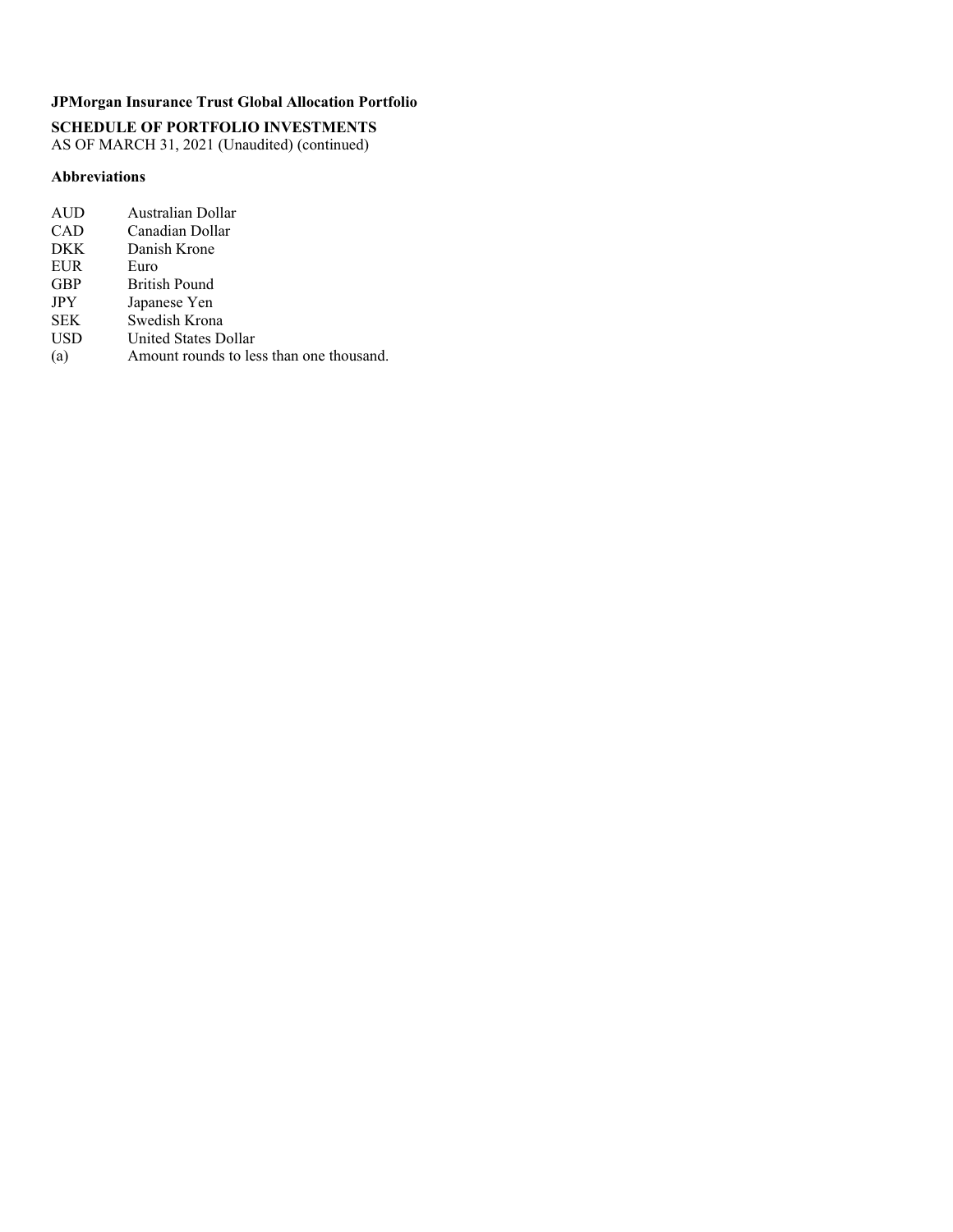**SCHEDULE OF PORTFOLIO INVESTMENTS** 

AS OF MARCH 31, 2021 (Unaudited) (continued) (Dollar values in thousands)

**A. Valuation of Investments** — Investments are valued in accordance with U.S. generally accepted accounting principles ("GAAP") and the Portfolio's valuation policies set forth by, and under the supervision and responsibility of, the Board of Trustees of the Trust (the "Board"), which established the following approach to valuation, as described more fully below: (i) investments for which market quotations are readily available shall be valued at their market value and (ii) all other investments for which market quotations are not readily available shall be valued at their fair value as determined in good faith by the Board.

J.P. Morgan Investment Management Inc. (the "Administrator") has established the J.P. Morgan Asset Management Americas Valuation Committee ("AVC") to assist the Board with the oversight and monitoring of the valuation of the Portfolio's investments. The Administrator implements the valuation policies of the Portfolio's investments, as directed by the Board. The AVC oversees and carries out the policies for the valuation of investments held in the Portfolio. This includes monitoring the appropriateness of fair values based on results of ongoing valuation oversight including, but not limited, to consideration of macro or security specific events, market events, and pricing vendor and broker due diligence. The Administrator is responsible for discussing and assessing the potential impacts to the fair values on an ongoing basis, and, at least on a quarterly basis, with the AVC and the Board.

A market-based approach is primarily used to value the Portfolio's investments. Investments for which market quotations are not readily available are fair valued by approved affiliated and/or unaffiliated approved pricing vendors or third party broker-dealers (collectively referred to as "Pricing Services") or may be internally fair valued using methods set forth by the valuation policies approved by the Board. This may include the use of related or comparable assets or liabilities, recent transactions, market multiples, book values and other relevant information for the investment. An income-based valuation approach may be used in which the anticipated future cash flows of the investment are discounted to calculate the fair value. Discounts may also be applied due to the nature or duration of any restrictions on the disposition of the investments. Valuations may be based upon current market prices of securities that are comparable in coupon, rating, maturity and industry. It is possible that the estimated values may differ significantly from the values that would have been used had a ready market for the investments existed, and such differences could be material.

Fixed income instruments are valued based on prices received from approved affiliated and unaffiliated pricing vendors or third party broker-dealers (collectively referred to as "Pricing Services"). The Pricing Services use multiple valuation techniques to determine the valuation of fixed income instruments. In instances where sufficient market activity exists, the Pricing Services may utilize a marketbased approach through which trades or quotes from market makers are used to determine the valuation of these instruments. In instances where sufficient market activity may not exist, the Pricing Services also utilize proprietary valuation models which may consider market transactions in comparable securities and the various relationships between securities in determining fair value and/or market characteristics in order to estimate the relevant cash flows, which are then discounted to calculate the fair values.

Equities and other exchange-traded instruments are valued at the last sale price or official market closing price on the primary exchange on which the instrument is traded before the net asset values ("NAV") of the Portfolio are calculated on a valuation date.

Certain foreign equity instruments are valued by applying international fair value factors provided by an approved Pricing Service. The factors seek to adjust the local closing price for movements of local markets post-closing, but prior to the time the NAVs are calculated.

Investments in open-end investment companies ("Underlying Funds") are valued at each Underlying Fund's NAV per share as of the report date.

Futures contracts are generally valued on the basis of available market quotations. Forward foreign currency exchange contracts are valued utilizing market quotations from approved Pricing Services.

See the table on "Quantitative Information about Level 3 Fair Value Measurements" for information on the valuation techniques and inputs used to value level 3 securities held by the Portfolio at March 31, 2021.

Valuations reflected in this report are as of the report date. As a result, changes in valuation due to market events and/or issuer-related events after the report date and prior to issuance of the report are not reflected herein.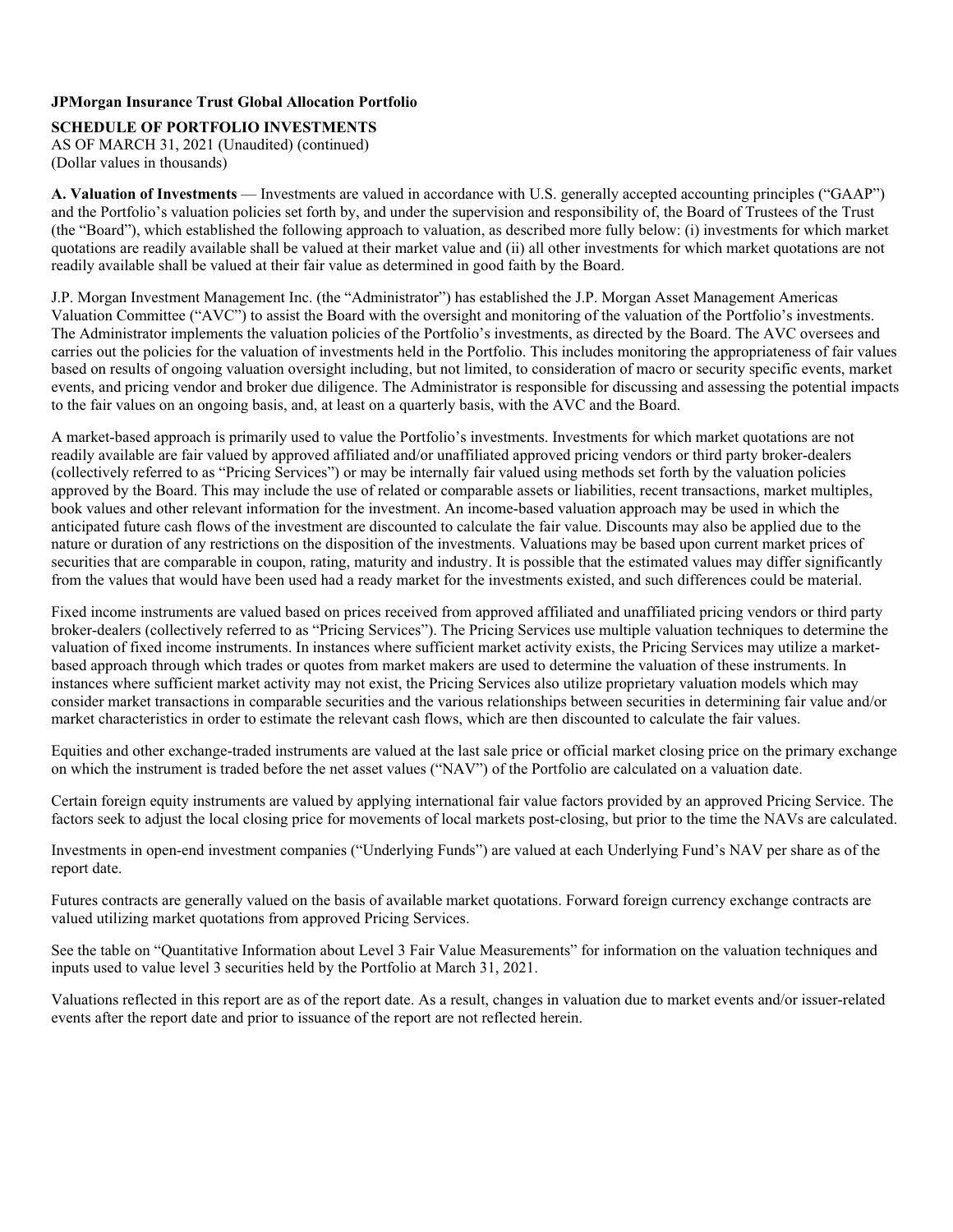## **SCHEDULE OF PORTFOLIO INVESTMENTS**

AS OF MARCH 31, 2021 (Unaudited) (continued) (Dollar values in thousands)

The various inputs that are used in determining the valuation of the Portfolio's investments are summarized into the three broad levels listed below.

- Level 1 Unadjusted inputs using quoted prices in active markets for identical investments.
- Level 2 Other significant observable inputs including, but not limited to, quoted prices for similar investments, inputs other than quoted prices that are observable for investments (such as interest rates, prepayment speeds, credit risk, etc.) or other market corroborated inputs.
- Level 3 Significant inputs based on the best information available in the circumstances, to the extent observable inputs are not available (including the Portfolio's assumptions in determining the fair value of investments).

A financial instrument's level within the fair value hierarchy is based on the lowest level of any input, both individually and in the aggregate, that is significant to the fair value measurement. The inputs or methodology used for valuing instruments are not necessarily an indication of the risk associated with investing in those instruments.

The following table represents each valuation input as presented on the Schedule of Portfolio Investments:

|                                              | Level 1<br>Quoted prices |              | Level 2<br>Other significant observable<br>inputs |              | Level 3<br>Significant unobservable<br>inputs | Total               |  |
|----------------------------------------------|--------------------------|--------------|---------------------------------------------------|--------------|-----------------------------------------------|---------------------|--|
| <b>Investments in Securities</b>             |                          |              |                                                   |              |                                               |                     |  |
| <b>Asset-Backed Securities</b>               |                          |              |                                                   |              |                                               |                     |  |
| <b>United States</b>                         | $\mathbb{S}$             | $\mathbb{S}$ | 69                                                | $\mathbb{S}$ | 376                                           | $\mathbb{S}$<br>445 |  |
| <b>Collateralized Mortgage Obligations</b>   |                          |              |                                                   |              |                                               |                     |  |
| <b>United States</b>                         |                          |              | 1,112                                             |              | 442                                           | 1,554               |  |
| <b>Commercial Mortgage-Backed Securities</b> |                          |              |                                                   |              |                                               |                     |  |
| <b>United States</b>                         |                          |              | 837                                               |              | 490                                           | 1,327               |  |
| Common Stocks                                |                          |              |                                                   |              |                                               |                     |  |
| Australia                                    |                          |              | 904                                               |              |                                               | 904                 |  |
| Austria                                      |                          |              | 155                                               |              |                                               | 155                 |  |
| Belgium                                      |                          |              | 218                                               |              |                                               | 218                 |  |
| Canada                                       | 552                      |              |                                                   |              |                                               | 552                 |  |
| China                                        | 21                       |              | 1,069                                             |              |                                               | 1,090               |  |
| Denmark                                      |                          |              | 998                                               |              |                                               | 998                 |  |
| Finland                                      |                          |              | 236                                               |              |                                               | 236                 |  |
| France                                       | $\overline{\phantom{a}}$ |              | 3,239                                             |              | $\overline{\phantom{0}}$                      | 3,239               |  |
| Germany                                      | $\overline{\phantom{a}}$ |              | 2,413                                             |              |                                               | 2,413               |  |
| Hong Kong                                    |                          |              | 692                                               |              |                                               | 692                 |  |
| India                                        | 437                      |              |                                                   |              |                                               | 437                 |  |
| Indonesia                                    |                          |              | 124                                               |              |                                               | 124                 |  |
| Ireland                                      | 162                      |              | 82                                                |              |                                               | 244                 |  |
| Italy                                        | 92                       |              | 249                                               |              |                                               | 341                 |  |
| Japan                                        | $\overline{\phantom{a}}$ |              | 3,314                                             |              | $\sim$                                        | 3,314               |  |
| Macau                                        | $\overline{\phantom{a}}$ |              | 18                                                |              |                                               | 18                  |  |
| Netherlands                                  | 476                      |              | 1,630                                             |              | $\sim$                                        | 2,106               |  |
| New Zealand                                  | $\overline{\phantom{0}}$ |              | 11                                                |              | $\overline{\phantom{a}}$                      | 11                  |  |
| Norway                                       | <u>e a</u>               |              | 19                                                |              | $\frac{1}{1}$                                 | 19                  |  |
| Peru                                         | 44                       |              |                                                   |              |                                               | 44                  |  |
| Portugal                                     |                          |              | 16                                                |              | $\overline{\phantom{0}}$                      | 16                  |  |
| Singapore                                    |                          |              | 75                                                |              |                                               | 75                  |  |
| South Africa                                 | $\equiv$                 |              | 190                                               |              | $\overbrace{\qquad \qquad }^{}$               | 190                 |  |
| South Korea                                  |                          |              | 709                                               |              |                                               | 709                 |  |
| Spain                                        | <u>e e</u>               |              | 855                                               |              | <u>—</u>                                      | 855                 |  |
| Sweden                                       |                          |              | 986                                               |              |                                               | 986                 |  |
| Switzerland                                  |                          |              | 1,762                                             |              |                                               | 1,762               |  |
| Taiwan                                       | 534                      |              |                                                   |              | $\overline{\phantom{a}}$                      | 534                 |  |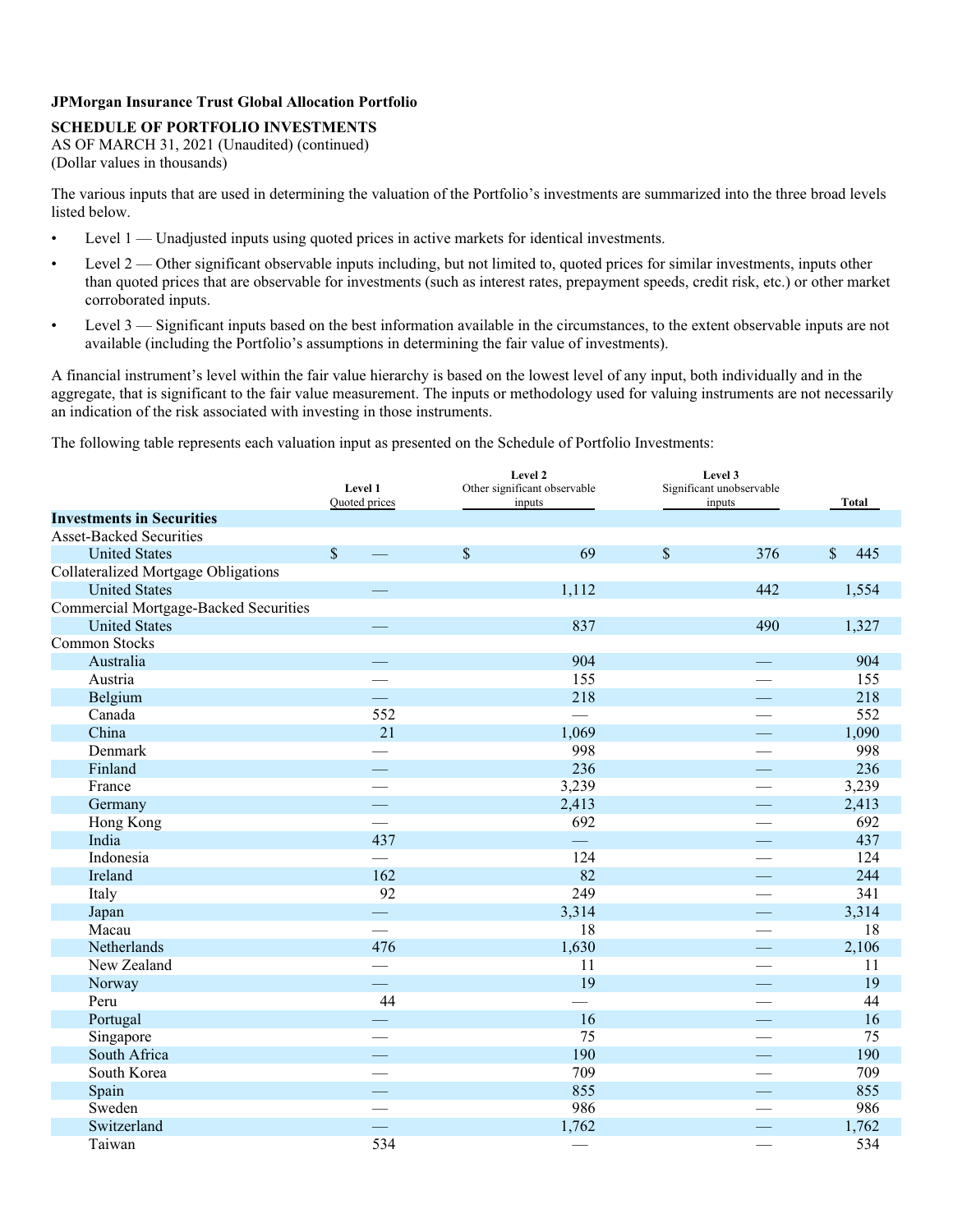| United Kingdom                | 191     | 2,799   | 2,990   |
|-------------------------------|---------|---------|---------|
| <b>United States</b>          | 32,768  | 218     | 32,986  |
| <b>Total Common Stocks</b>    | 35,277  | 22,981  | 58,258  |
| Corporate Bonds               |         | 1,022   | 1,022   |
| <b>Exchange-Traded Funds</b>  | 5,543   |         | 5,543   |
| Foreign Government Securities |         | 7,026   | 7,026   |
| <b>Investment Companies</b>   | 31,459  |         | 31,459  |
| Rights                        |         |         |         |
| Australia                     | $-$ (a) |         | (a)     |
| Italy                         |         | $-$ (a) | (a)     |
| <b>Total Rights</b>           | (a)     | (a)     | $-$ (a) |
| Supranational                 |         | 88      | 88      |
| U.S. Treasury Obligations     |         | 1,582   | 1,582   |
| Short-Term Investments        |         |         |         |
| Foreign Government Treasury   |         |         |         |
| <b>Bills</b>                  |         | 9,430   | 9,430   |
| <b>Investment Companies</b>   | 2,607   |         | 2,607   |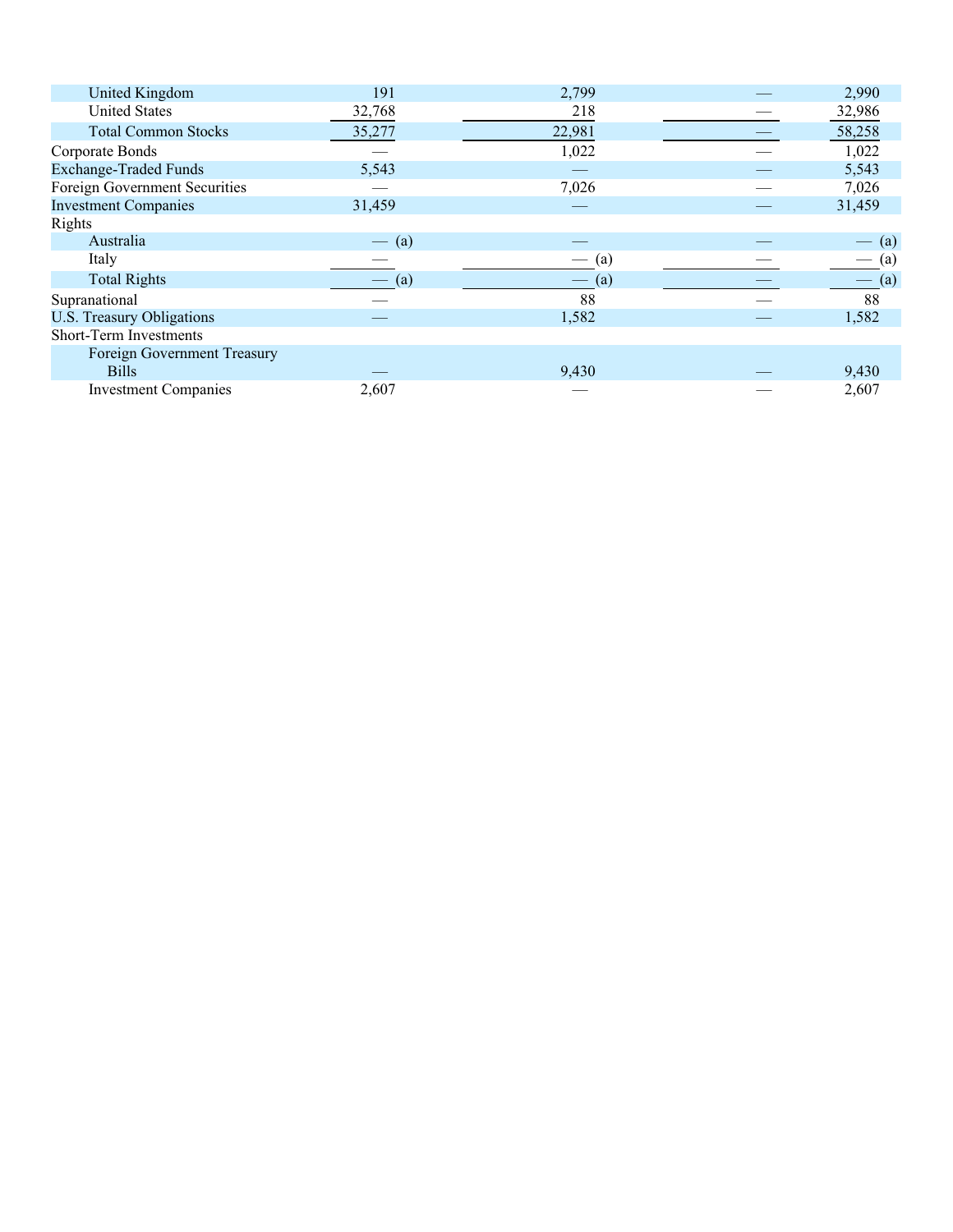## **SCHEDULE OF PORTFOLIO INVESTMENTS**

AS OF MARCH 31, 2021 (Unaudited) (continued) (Dollar values in thousands)

|                                                    |     |                          |              | Level 2                                |              | Level 3                            |    |           |
|----------------------------------------------------|-----|--------------------------|--------------|----------------------------------------|--------------|------------------------------------|----|-----------|
|                                                    |     | Level 1<br>Quoted prices |              | Other significant observable<br>inputs |              | Significant unobservable<br>inputs |    | Total     |
| Investment of Cash Collateral from                 |     |                          |              |                                        |              |                                    |    |           |
| <b>Securities Loaned</b>                           | S.  | 5,647                    | S            |                                        | S            |                                    | S  | 5,647     |
| <b>Total Short-Term Investments</b>                |     | 8,254                    |              | 9,430                                  |              |                                    |    | 17,684    |
| <b>Total Investments in Securities</b>             |     | 80,533                   |              | 44,147                                 |              | 1,308                              |    | \$125,988 |
| <b>Liabilities</b>                                 |     |                          |              |                                        |              |                                    |    |           |
| <b>Common Stocks</b>                               | \$. | (826)                    | $\mathbb{S}$ |                                        | \$           |                                    | \$ | (826)     |
| <b>Exchange-Traded Funds</b>                       |     | (126)                    |              |                                        |              |                                    |    | (126)     |
| <b>Total Liabilities in Securities Sold Short</b>  |     | (952)                    | \$           |                                        |              |                                    |    | (952)     |
| <b>Appreciation in Other Financial Instruments</b> |     |                          |              |                                        |              |                                    |    |           |
| Forward Foreign Currency Exchange                  |     |                          |              |                                        |              |                                    |    |           |
| Contracts                                          | \$. |                          | $\mathbb{S}$ | 309                                    | $\mathbb{S}$ |                                    |    | 309       |
| <b>Futures Contracts</b>                           |     | 24                       |              |                                        |              |                                    |    | 24        |
| <b>Depreciation in Other Financial Instruments</b> |     |                          |              |                                        |              |                                    |    |           |
| Forward Foreign Currency Exchange                  |     |                          |              |                                        |              |                                    |    |           |
| Contracts                                          |     |                          |              | (43)                                   |              |                                    |    | (43)      |
| <b>Futures Contracts</b>                           |     | (685)                    |              |                                        |              |                                    |    | (685)     |
| <b>Total Net Appreciation/Depreciation in</b>      |     |                          |              |                                        |              |                                    |    |           |
| <b>Other Financial Instruments</b>                 |     | (661)                    |              | 266                                    |              |                                    |    | (395)     |

(a) Amount rounds to less than one thousand.

The following is a summary of investments for which significant unobservable inputs (level 3) were used in determining fair value:

| <b>Investments in Securities</b>                                        | <b>Balance as of</b><br>December 31,<br>2020 | <b>Realized</b><br>gain<br>(loss) | Change in net<br>unrealized<br>appreciation<br>(depreciation) |     | <b>Net</b><br>accretion<br>(amortization) | Purchases <sup>1</sup>   | Sales <sup>2</sup> | <b>Transfers</b><br>into<br>Level 3 | <b>Transfers</b><br>out of<br>Level 3 |              | <b>Balance</b><br>as of<br>March 31,<br>2021 |
|-------------------------------------------------------------------------|----------------------------------------------|-----------------------------------|---------------------------------------------------------------|-----|-------------------------------------------|--------------------------|--------------------|-------------------------------------|---------------------------------------|--------------|----------------------------------------------|
| Asset-Backed                                                            |                                              |                                   |                                                               |     |                                           |                          |                    |                                     |                                       |              |                                              |
| Securities — United                                                     |                                              |                                   |                                                               |     |                                           |                          |                    |                                     |                                       |              |                                              |
| <b>States</b>                                                           | \$<br>458 \$                                 | 3                                 | \$<br>$(4)$ \$                                                |     | $-$ (a) $\sqrt{s}$                        | $\overline{\phantom{0}}$ | \$ (81) \$         |                                     |                                       | <sup>S</sup> | 376                                          |
| <b>Collateralized Mortgage</b><br>Obligations — United<br><b>States</b> | 873                                          | $-$ (a)                           | (7)                                                           |     | (a)<br>$\longrightarrow$                  |                          | (424)              |                                     |                                       |              | 442                                          |
| Commercial Mortgage-<br>Backed<br>Securities — United                   |                                              |                                   |                                                               |     |                                           |                          |                    |                                     |                                       |              |                                              |
| <b>States</b>                                                           | 782                                          | 6                                 | 8                                                             |     | (a)<br>$\overline{\phantom{a}}$           |                          | (306)              |                                     |                                       |              | 490                                          |
| <b>Total</b>                                                            | 2,113                                        | 9                                 | (3)                                                           | \$. |                                           |                          | \$(811)            |                                     |                                       |              | 1.308                                        |

Purchases include all purchases of securities and securities received in corporate actions. 1

Sales include all sales of securities, maturities, paydowns and securities tendered in corporate actions. 2

(a) Amount rounds to less than one thousand.

The changes in net unrealized appreciation (depreciation) attributable to securities owned at March 31, 2021, which were valued using significant unobservable inputs (level 3), amounted to \$6.

The significant unobservable inputs used in the fair value measurement of the Portfolio's investments are listed below. Generally, a change in the assumptions used in any input in isolation may be accompanied by a change in another input. Significant changes in any of the unobservable inputs may significantly impact the fair value measurement. The impact is based on the relationship between each unobservable input and the fair value measurement. Significant increases (decreases) in the yield and default rate may decrease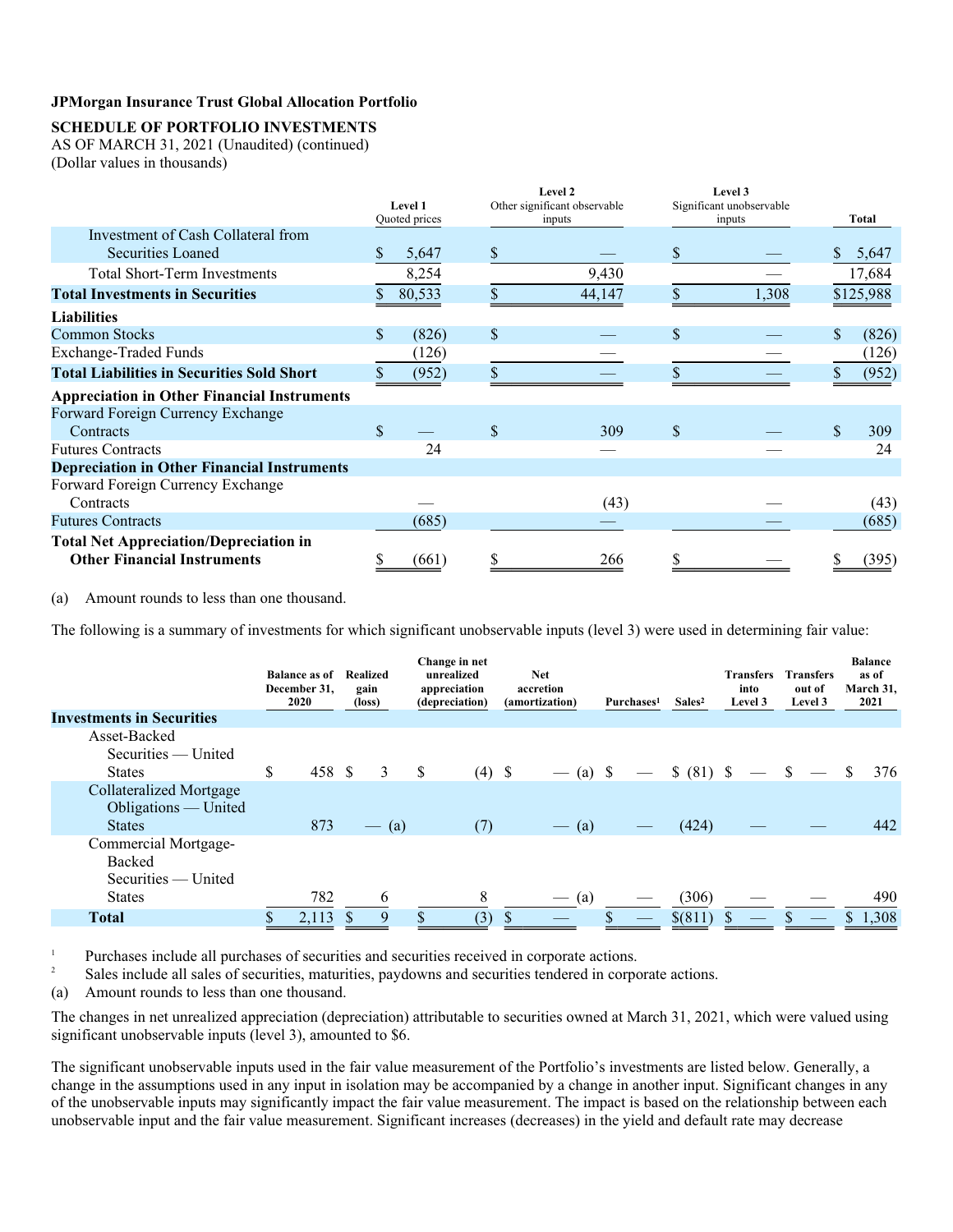(increase) the fair value measurement. A significant change in the prepayment rate (Constant Prepayment Rate or PSA Prepayment Model) may decrease or increase the fair value measurement.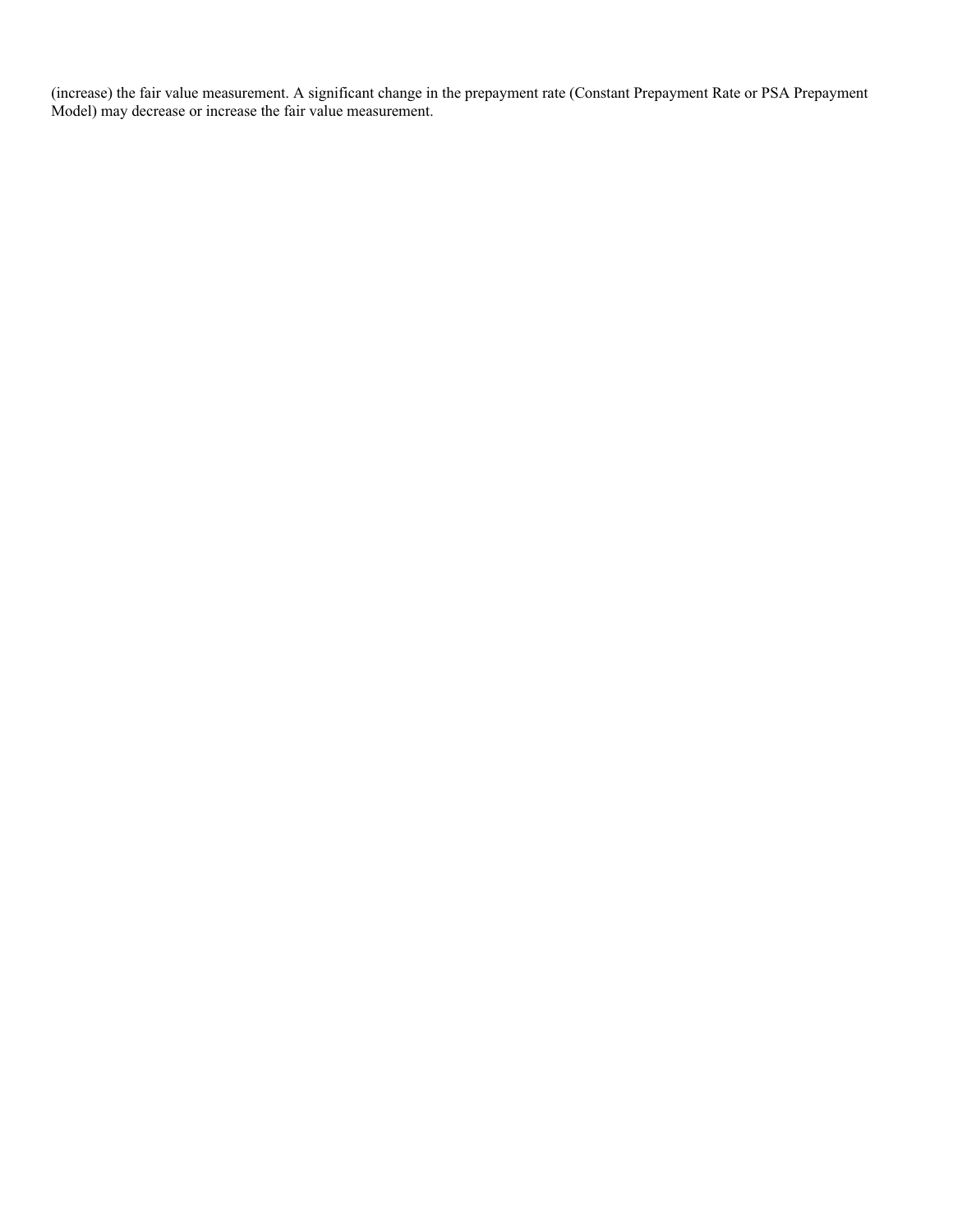## **SCHEDULE OF PORTFOLIO INVESTMENTS**

AS OF MARCH 31, 2021 (Unaudited) (continued) (Dollar values in thousands)

### **Quantitative Information about Level 3 Fair Value Measurements**

|                                | <b>Fair Value at</b><br>March 31, 2021 |       |                      |                                                              | <b>Valuation Technique(s)</b> |  |  | Unobservable Input | Range (Weighted Average) (a) |  |  |  |
|--------------------------------|----------------------------------------|-------|----------------------|--------------------------------------------------------------|-------------------------------|--|--|--------------------|------------------------------|--|--|--|
|                                | \$.                                    | 376   | Discounted Cash Flow | <b>Constant Prepayment Rate</b>                              | $0.00\% - 12.75\% (5.45\%)$   |  |  |                    |                              |  |  |  |
|                                |                                        |       |                      | <b>Constant Default Rate</b>                                 | $2.04\% - 4.50\% (3.61\%)$    |  |  |                    |                              |  |  |  |
|                                |                                        |       |                      | Yield (Discount Rate of Cash Flows)                          | $1.13\% - 4.05\% (2.27\%)$    |  |  |                    |                              |  |  |  |
| <b>Asset-Backed Securities</b> |                                        | 376   |                      |                                                              |                               |  |  |                    |                              |  |  |  |
|                                |                                        | 490   | Discounted Cash Flow | Yield (Discount Rate of Cash Flows) 1.90% - 199.00% (18.33%) |                               |  |  |                    |                              |  |  |  |
| <b>Commercial Mortgage-</b>    |                                        |       |                      |                                                              |                               |  |  |                    |                              |  |  |  |
| <b>Backed Securities</b>       |                                        | 490   |                      |                                                              |                               |  |  |                    |                              |  |  |  |
|                                |                                        | 442   | Discounted Cash Flow | <b>Constant Prepayment Rate</b>                              | $20.00\% - 25.00\%$ (21.58%)  |  |  |                    |                              |  |  |  |
|                                |                                        |       |                      | Yield (Discount Rate of Cash Flows)                          | $2.73\% - 4.01\% (3.14\%)$    |  |  |                    |                              |  |  |  |
| <b>Collateralized Mortgage</b> |                                        |       |                      |                                                              |                               |  |  |                    |                              |  |  |  |
| <b>Obligations</b>             |                                        | 442   |                      |                                                              |                               |  |  |                    |                              |  |  |  |
| <b>Total</b>                   |                                        | 1,308 |                      |                                                              |                               |  |  |                    |                              |  |  |  |

(a) Unobservable inputs were weighted by the relative fair value of the instruments.

**B. Investment Transactions with Affiliates** — The Portfolio invested in Underlying Funds which are advised by the Adviser. An issuer which is under common control with the Portfolio may be considered an affiliate. The Portfolio assumes the issuers listed in the table below to be affiliated issuers. Underlying Funds' distributions may be reinvested into such Underlying Funds. Reinvestment amounts are included in the purchase cost amounts in the table below.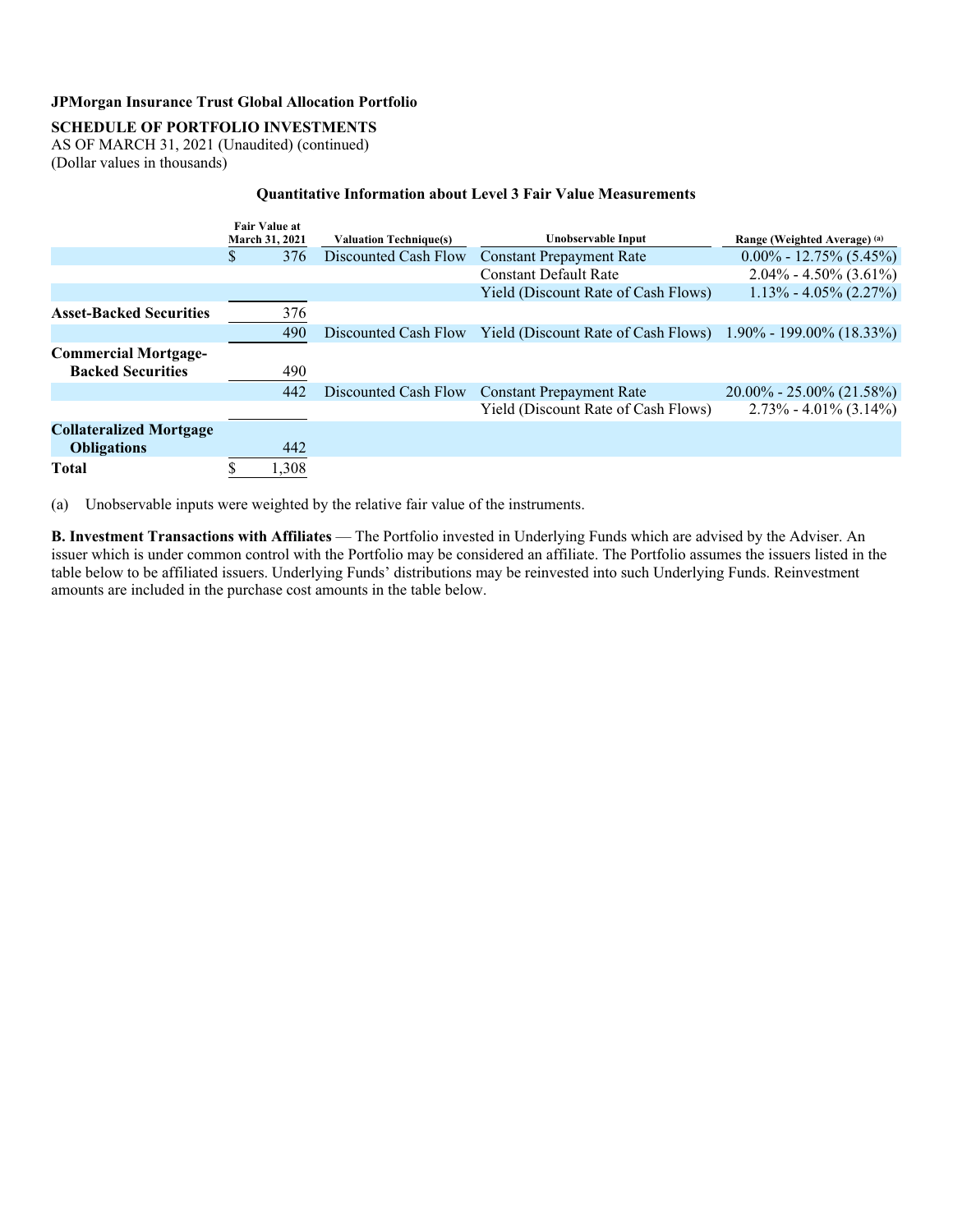### **SCHEDULE OF PORTFOLIO INVESTMENTS**

AS OF MARCH 31, 2021 (Unaudited) (continued) (Dollar values in thousands)

| For the period ended March 31, 2021                                                                        |                           |                             |                            |                                                        |                                                                |                       |                                            |                           |                                             |
|------------------------------------------------------------------------------------------------------------|---------------------------|-----------------------------|----------------------------|--------------------------------------------------------|----------------------------------------------------------------|-----------------------|--------------------------------------------|---------------------------|---------------------------------------------|
| <b>Security Description December 31, 2020</b>                                                              | Value at                  | <b>Purchases</b><br>at Cost |                            | <b>Proceeds</b> Net Realized<br>from Sales Gain (Loss) | <b>Change in Unrealized</b><br>Appreciation/<br>(Depreciation) | Value at              | Shares at<br>March 31, 2021 March 31, 2021 | <b>Dividend</b><br>Income | <b>Capital Gain</b><br><b>Distributions</b> |
| <b>JPMorgan Emerging</b><br><b>Markets Equity</b><br>Fund Class R6<br>Shares(a)                            | $\mathbb{S}$<br>12,847 \$ |                             | $\mathbb{S}$<br>$6,902$ \$ | 1,582                                                  | $\mathcal{S}$<br>(1,710)                                       | $\mathbf{s}$<br>5,817 | 135S                                       |                           | $\mathbf S$                                 |
| JPMorgan High Yield<br>Fund Class R6<br>Shares(a)                                                          | 19,120                    | 219                         | 1,469                      | 63                                                     | 123                                                            | 18,056                | 2,511                                      | 219                       |                                             |
| JPMorgan Large Cap<br>Value Fund<br>Class R6 Shares<br>(a)                                                 |                           | 5,943                       |                            |                                                        | 459                                                            | 6,402                 | 328                                        | 10                        |                                             |
| JPMorgan Mortgage-<br><b>Backed Securities</b><br>Fund Class R6<br>Shares(a)                               | 1,187                     | 5                           |                            |                                                        | (8)                                                            | 1,184                 | 103                                        | 5                         |                                             |
| <b>JPMorgan Prime</b><br>Money Market<br>Fund<br><b>Class Institutional</b><br>Shares, $0.09\%$ (a)<br>(b) | 6,489                     | 23,014                      | 26,895                     | $-$ (c)                                                | (1)                                                            | 2,607                 | 2,606                                      |                           |                                             |
| JPMorgan Securities<br>Lending Money<br>Market Fund<br>Agency SL<br>Class Shares,<br>$0.13\%$ (a)(b)       | 600                       | 6,000                       | 2,400                      | $-$ (c)                                                | $-$ (c)                                                        | 4,200                 | 4,199                                      | $-$ (c)                   |                                             |
| JPMorgan U.S.<br>Government<br>Money Market<br>Fund Class IM<br>Shares, $0.04\%$ (a)                       |                           |                             |                            |                                                        |                                                                |                       |                                            |                           |                                             |
| (b)<br>Total                                                                                               | 133<br>40,376 \$<br>\$    | 4,009<br>39,190 \$          | 2,695<br>$40,361$ \$       | 1,645                                                  | (1, 137)<br>S                                                  | 1,447<br>39,713<br>S  | 1,447                                      | $-$ (c)<br>235<br>\$      | \$                                          |
|                                                                                                            |                           |                             |                            |                                                        |                                                                |                       |                                            |                           |                                             |

(a) Investment in an affiliated fund, which is registered under the Investment Company Act of 1940, as amended, and is advised by J.P. Morgan Investment Management Inc.

(b) The rate shown is the current yield as of March 31, 2021.

(c) Amount rounds to less than one thousand.

**C. Derivatives** — The Portfolio used instruments including futures contracts and forward foreign currency exchange contracts, in connection with its investment strategies. Derivative instruments may be used as substitutes for securities in which the Portfolio can invest, to hedge portfolio investments or to generate income or gain to the Portfolio. Derivatives may also be used to manage duration, sector and yield curve exposures and credit and spread volatility.

The Portfolio may be subject to various risks from the use of derivatives, including the risk that changes in the value of a derivative may not correlate perfectly with the underlying asset, rate or index; counterparty credit risk related to derivatives counterparties' failure to perform under contract terms; liquidity risk related to the potential lack of a liquid market for these contracts allowing a Portfolio to close out its position(s); and documentation risk relating to disagreement over contract terms. Investing in certain derivatives also results in a form of leverage and as such, the Portfolio's risk of loss associated with these instruments may exceed their value.

The Portfolio is party to various derivative contracts governed by International Swaps and Derivatives Association master agreements ("ISDA agreements"). The Portfolio's ISDA agreements, which are separately negotiated with each dealer counterparty, may contain provisions allowing, absent other considerations, a counterparty to exercise rights, to the extent not otherwise waived, against the Portfolio in the event the Portfolio's net assets decline over time by a pre-determined percentage or fall below a pre-determined floor. The ISDA agreements may also contain provisions allowing, absent other conditions, the Portfolio to exercise rights, to the extent not otherwise waived, against a counterparty (e.g. decline in a counterparty's credit rating below a specified level). Such rights for both a counterparty and the Portfolio often include the ability to terminate (i.e. close out) open contracts at prices which may favor a counterparty, which could have an adverse effect on the Portfolio. The ISDA agreements give the Portfolio and a counterparty the right,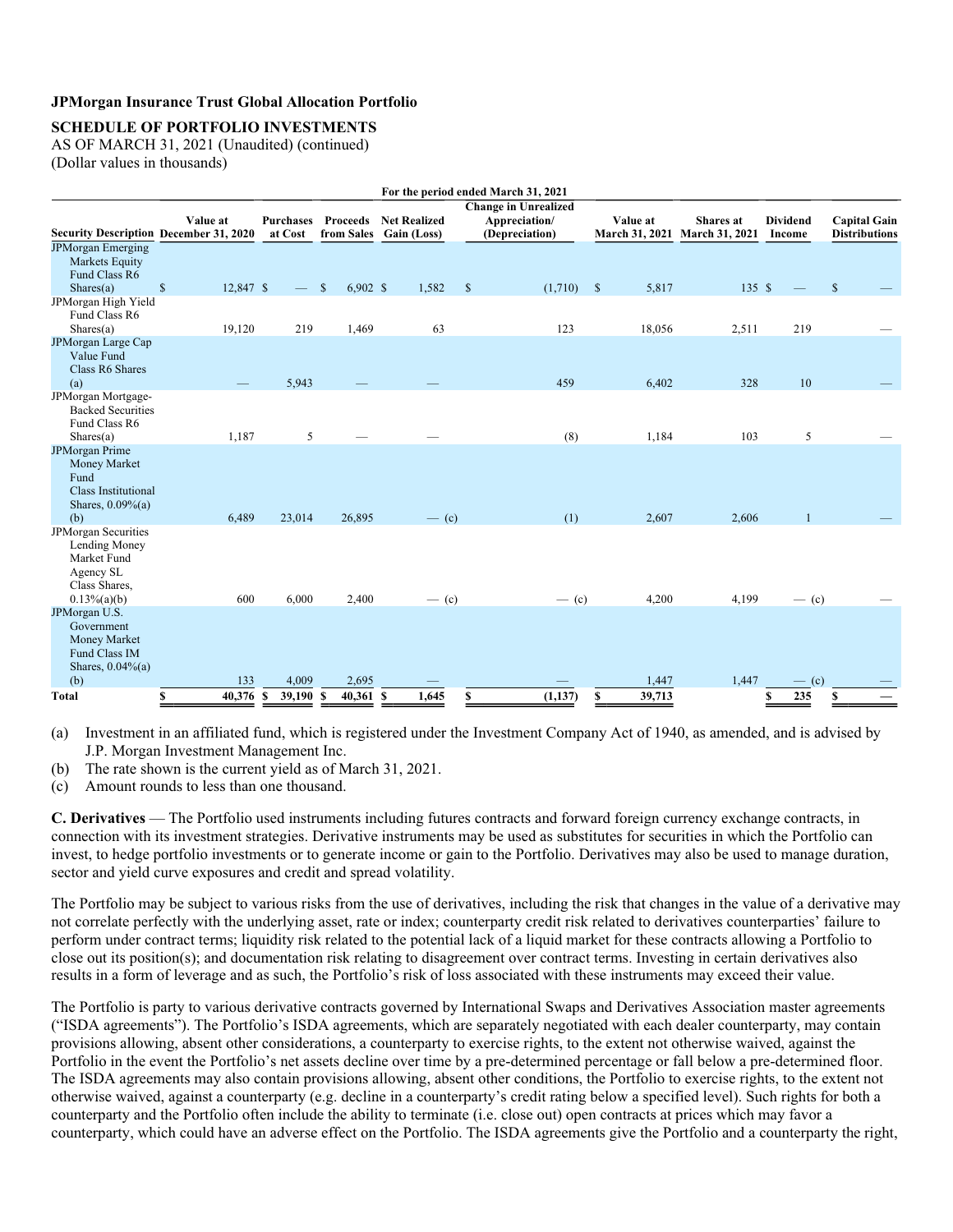upon an event of default, to close out all transactions traded under such agreements and to net amounts owed or due across all transactions and offset such net payable or receivable against collateral posted to a segregated account by one party for the benefit of the other.

Counterparty credit risk may be mitigated to the extent a counterparty posts additional collateral for mark to market gains to the Portfolio.